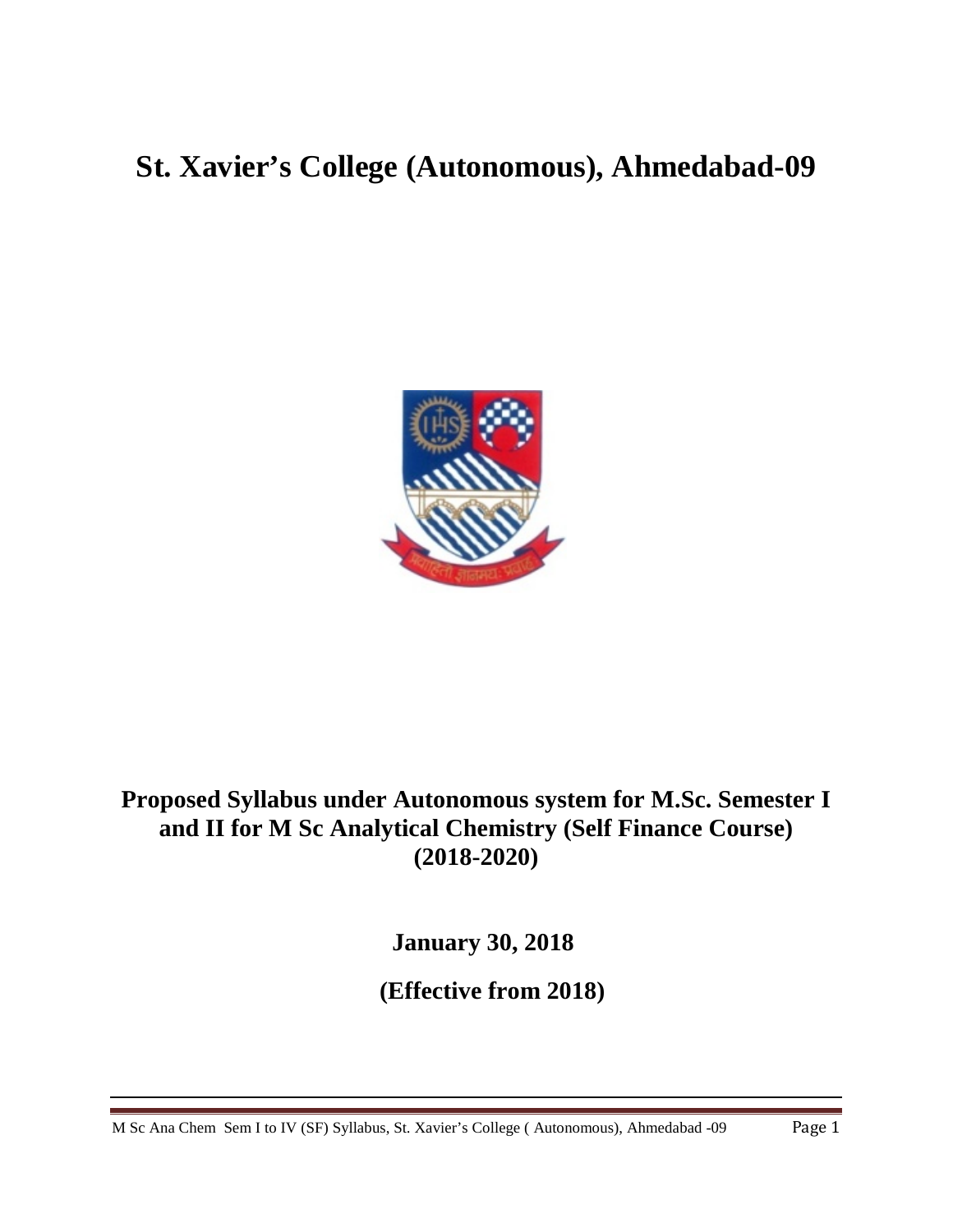

### **St. Xavier's College- Ahmedabad 09 (Autonomous) Department of Chemistry Proposed Syllabus for M Sc Sem I and II Chemistry for M.Sc. Analytical Chemistry (Self finance) (To be approved by the board of studies in the Chemistry Department)**

| Sub. code         | <b>Course</b>                      | <b>Instruction</b><br>Hrs/week | <b>Internal</b><br><b>Assessment</b><br><b>Marks</b> | <b>Max</b><br><b>Marks</b><br><b>Semester</b><br><b>Exams</b> | <b>Duration</b><br><b>of</b><br><b>Semester</b><br><b>Exam</b><br>(Hrs) | <b>Credit</b>  |
|-------------------|------------------------------------|--------------------------------|------------------------------------------------------|---------------------------------------------------------------|-------------------------------------------------------------------------|----------------|
| <b>THEORY</b>     |                                    |                                |                                                      |                                                               |                                                                         |                |
| <b>PCH 1851</b>   | Inorganic Chemistry-I              | $\overline{4}$                 | 40                                                   | 60                                                            | 3                                                                       | $\overline{4}$ |
| <b>PCH 1852</b>   | Organic Chemistry-I                | $\overline{4}$                 | 40                                                   | 60                                                            | 3                                                                       | $\overline{4}$ |
| PCH 1853          | Physical Chemistry-I               | $\overline{4}$                 | 40                                                   | 60                                                            | $\mathfrak{Z}$                                                          | $\overline{4}$ |
| <b>PCH 1854</b>   | Analytical techniques-I            | $\overline{4}$                 | 40                                                   | 60                                                            | 3                                                                       | $\overline{4}$ |
| <b>PRACTICALS</b> |                                    |                                |                                                      |                                                               |                                                                         |                |
| <b>PCH 1855L</b>  | Inorganic Chemistry<br>Lab-I       | $\overline{3}$                 |                                                      | 60                                                            | 3                                                                       |                |
|                   | Organic Chemistry<br>Lab-I         | 3                              | 40                                                   |                                                               | 3                                                                       | 4              |
| <b>PCH 1856L</b>  | <b>Physical Chemistry</b><br>Lab-I | 3                              | 40                                                   | 60                                                            | 3                                                                       | 4              |
|                   | Analytical Chemistry Lab-I         | 3                              |                                                      |                                                               | 3                                                                       |                |
|                   | <b>Total</b>                       | 28                             | 240                                                  | 360                                                           |                                                                         | 24             |

# **M Sc Chemistry Sem I Overview**

Note:- Semester -I and Semester-II syllabus is common for all specializations to be selected by the students for final year i.e. Inorganic, Organic, Physical and Analytical. At present St. Xavier's College offers Organic Chemistry and Analytical Chemistry (Self Finance) as specializations in the final year of M Sc Chemistry.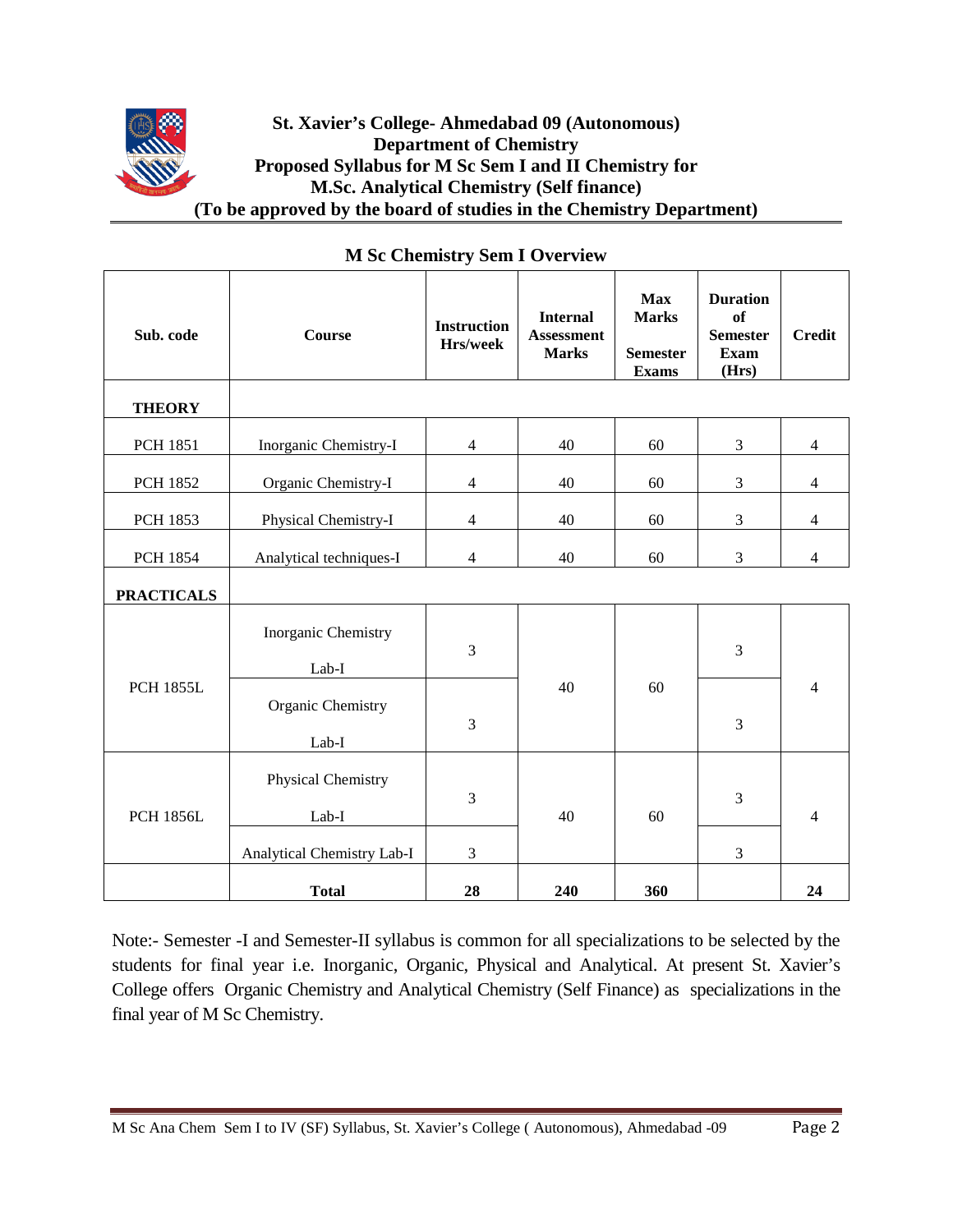

# **St. Xavier's College Ahmedbad-09 (Autonomous) Proposed Syllabus: M Sc Chemistry Semester I Effective from June 2018**

# **M Sc Semester I**

**CORE Paper: Inorganic Chemistry (Theory) Course Code: PCH 1851 No. of Credits: 04 Learning Hours: 60 hrs (70 Marks)**

# **I. Course Overview & Course Objectives**

Unit IC 01: Quantum theory and Atomic Structure

Unit IC 02: Symmetry and Group Theory

Unit IC 03: Magneto chemistry

Unit IC 04: Bio-inorganic Chemistry

The main objective of the course will be to enhance the understanding and knowledge of Inorganic Chemistry, for students studying, any branch of chemistry.

By the end of the paper, a student will be able to:

(a)Understand the important aspects of Quantum theory and Atomic Structure

(b)Know and study the Symmetry and Group Theory

(c) Understand the important aspects of Magneto chemistry

(d) Know and study Bio-inorganic Chemistry

Thus, the knowledge from the course can help in the following:

(a) Finally, all students, of all branches whether organic or inorganic will be able to incorporate this knowledge, in their pursuit of research in their different fields.

# **II. Course Content**

### **Unit 1 -Quantum theory and Atomic Structure (15L)[14Marks]**

*[Prerequisites or topics for Self Study: Basic terms and fundamental aspects related to Quantum theory and Atomic Structure]*

Postulates of quantum mechanics, setting up of different observables, commutation relations, step-up and step-down operators. Simple harmonic oscillator. Angular momentum of inner quantum number j.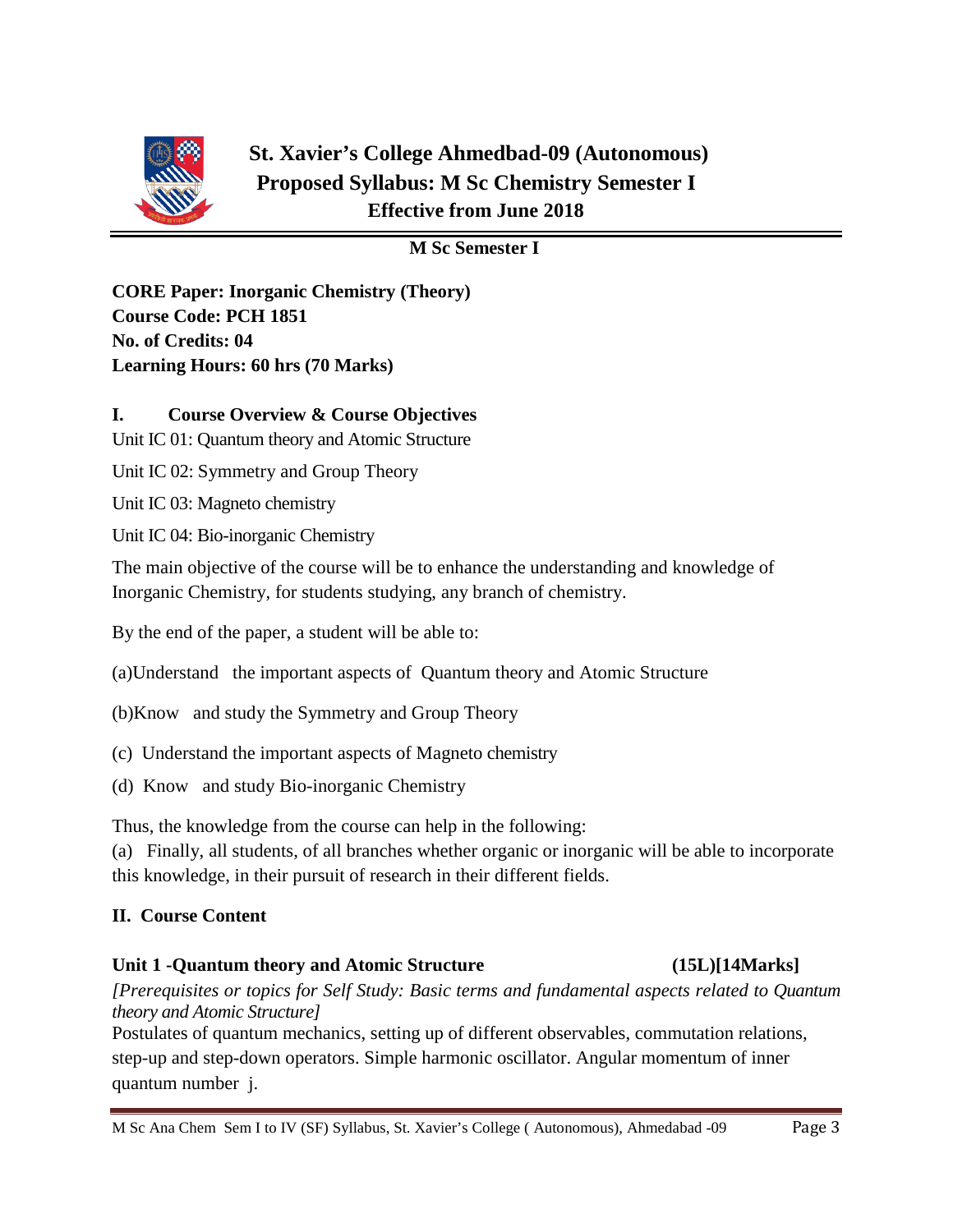Approximationmethods:VariationmethodandapplicationtoHatom.Perturbation theory (first order and non-degenerate), application to the Heliumatom.

### **Unit 2- Symmetry and Group Theory (15L)[14Marks]**

*[Prerequisites or topics for Self Study: Basic terms and fundamental aspects related to Symmetry and Group Theory]*

Representation of groups –some properties of matrices  $\&$  vectors, representation of groups, the Great orthogonality theorem and its consequences, character table, wave functions as basis for irreducible representations, direct product, identifying non- zero matrix elements.

# **Unit 3- Magneto Chemistry (15L)[14Marks]**

*[Prerequisites or topics for Self Study: Basic terms and fundamental aspects related to Magneto chemistry]*

Magnetic susceptibility and basic derivation of diamagnetic susceptibility, pascal constant and its utility, Curie law and Curie-Weiss law, antiferromagnetism and ferromagnetism. Types of ant ferromagnetism, antiferromagnetic exchange pathway: Direct –metal- metal interaction and Indirect-atom exchange i.e. super exchange mechanism.

### **Unit 4- Bio-inorganic Chemistry (15L)[14Marks]**

*[Prerequisites or topics for Self Study: Basic terms and fundamental aspects related to Bioinorganic Chemistry]*

Metalloporphyrins (enzymes) definition, hemoglobin and myoglobin, cytochrome, vitamin  $B_{12}$ (cyanocobalamin), zinc metallo enzymes, nitrogen fixation, essential and trace elements in biological system, biochemistry of non metals K, Na pump (action of bath ions), toxic metals and their toxicity.

Co-ordination compounds in medicine

Chelation therapy, gold compounds and rheumatoid arthritis, anticancer drugs –platinum complexes, gold complexes, metallocenes etc, antimicrobial agents, metal complexes as radio diagnostic agents, magnetic resonance imaging.

**III. Teaching methodologies:** Apart from the conventional black board teaching, other modes of teaching that will be adopted are power points, problem solving, and group discussion. Assignments will be designed such that students inculcate the habit of reading reference books and science journals. The use of smart boards for teaching will also be promoted to enable more interaction based teaching.

# **M Sc Semester I**

# **IV. Reference Books: PCH 1851: Inorganic Chemistry (Theory)**

### **Core Reference Books:**

(1) Introduction to Quantum Chemistry, A. K. Chandra, Tata MacGraw Hill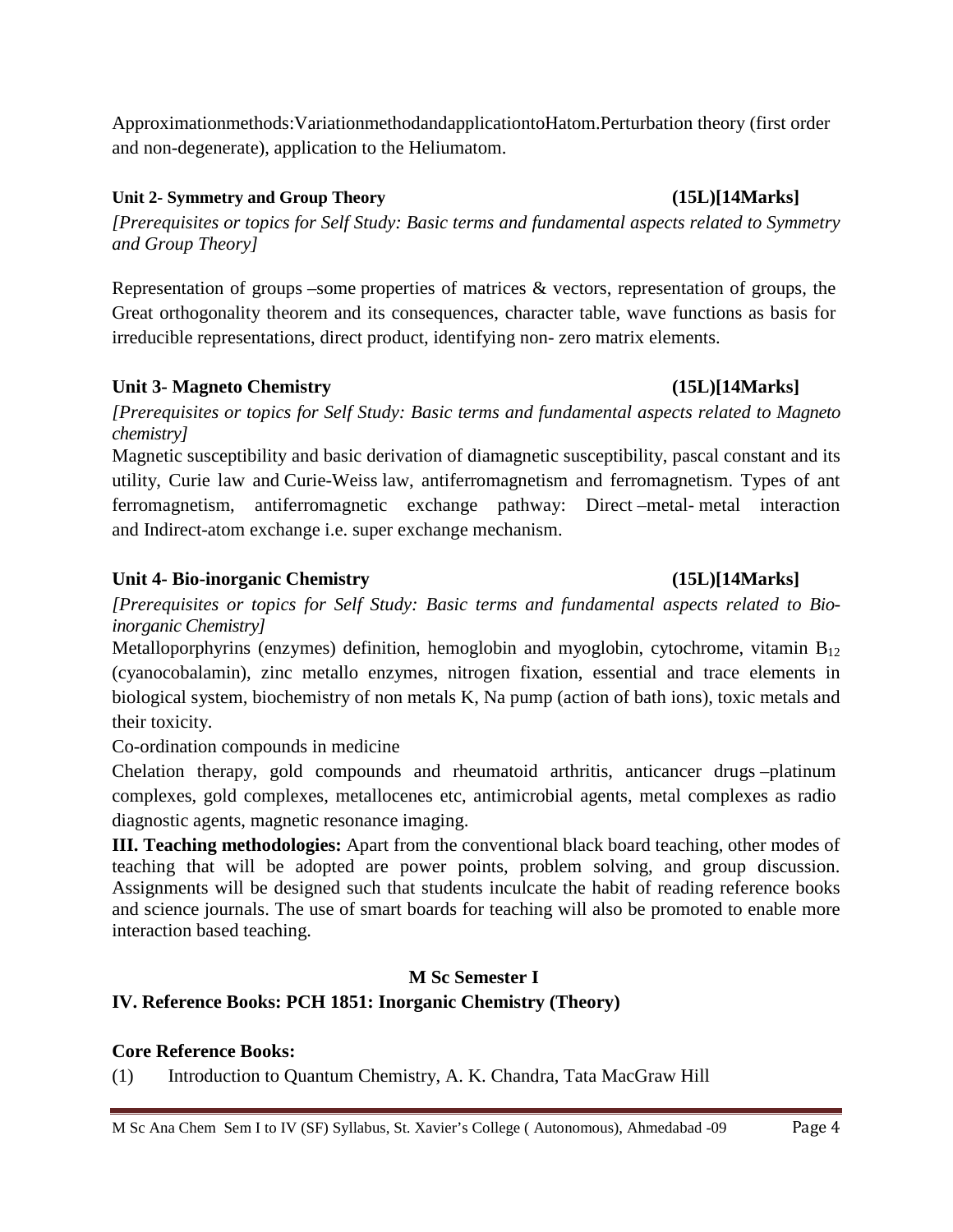- (2) F. A. Cotton, Chemical Applications of Group theory, Wiley Eastern 2nd Edn.1992
- (3) Quantum Chemistry by R. K. Prasad, New Age International Publishers (1985)
- (4) Elements of Magnetochemistry, Dutta and Syamal, 1993
- (5) Bioinorganic Chemistry, I. Bertini, H. B. Gray and S. J. Lippard

# **IV. Other Reference Books: PCH 1801: Inorganic Chemistry (Theory)**

- (1) Quantum Chemistry, Ira N. Levine, Prentice Hall
- (2) Elementary Quantum Chemistry by D. L. Pilar, McGraw Hill Book Co, New York (1968)
- (3) Quantum Mechanics in Chemistry, M. W. Hanna The Benjamin Pub.
- (4) Molecular Quantum Mechanics, Third Edition, P. W. Atkins and R.S. Friedman
- (5) Group theory and symmetry in chemistry, L. H. Hall (McGraw Hill)
- (6) Group theory in Chemistry V. Ramkrishnan & M. S. Gopinadhan Vishal Pub.1996.
- (7) Inorganic Chemistry, Alan G. Sharpe Third Edition,
- (8) Theoretical Inorganic Chemistry, M. C. Day, J. Shellin
- (9) Hermann Dugas, Bioorganic Chemistry, A Chemical Approach to Enzyme Action, Springer International Edition
- (10) Inorganic Chemistry, K. F. Purcell and J. C. Kotz.
- (11) Principles of Bioinorganic Chemistry, S. J. Lippard and J. M. Bers
- (12) Bioinorganic Chemistry, I. Bertini, H. B. Gray, S. J. Lippard and J. S. Valentine, University Science Books
- (13) Introduction to Magnetochemistry, Alan Earnshaw, 1968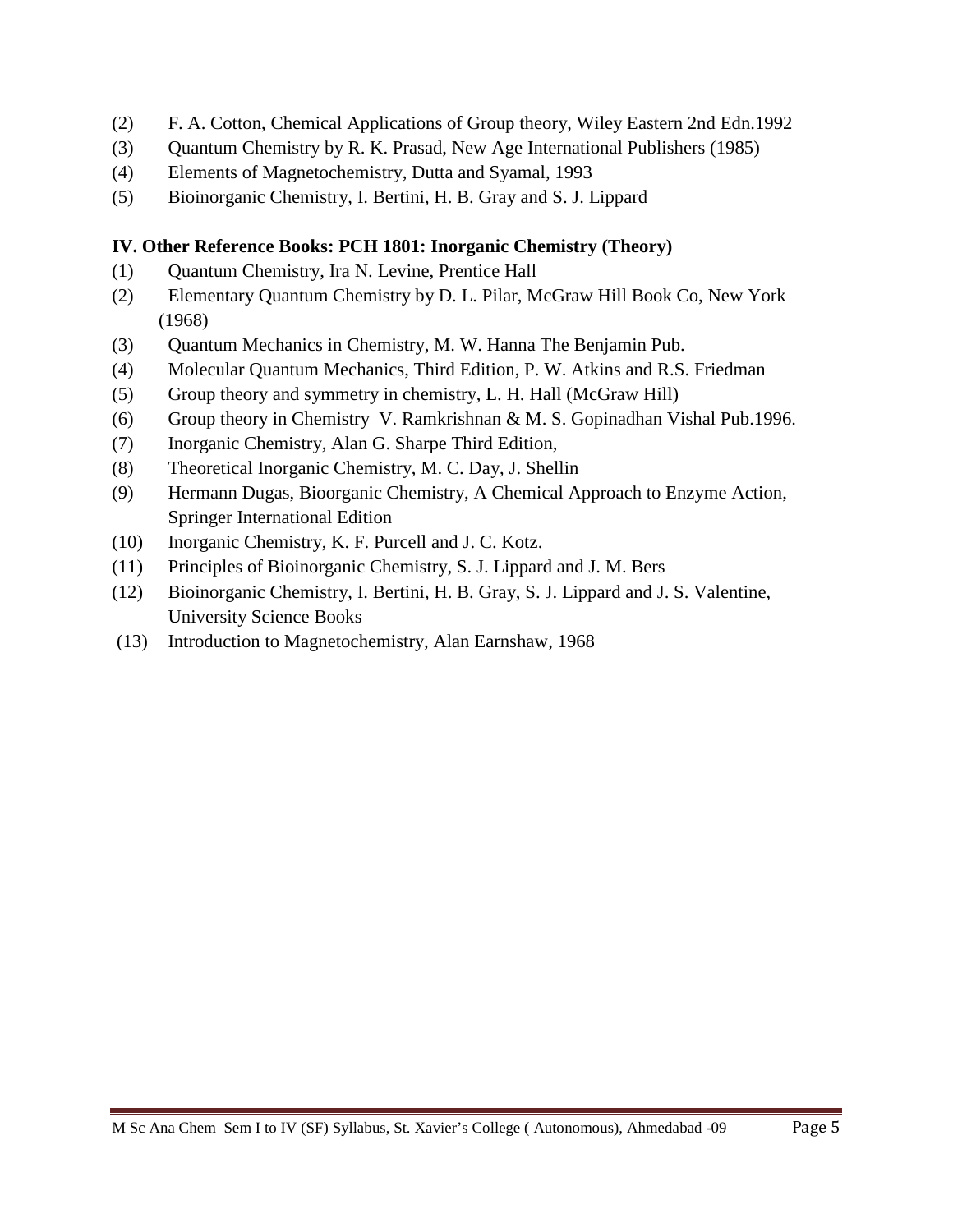# **M Sc Semester I Paper: PCH 1852: Organic Chemistry (Theory) CORE Paper: Organic Chemistry (Theory) Course Code: PCH 1852 No. of Credits: 04 Learning Hours: 60 hrs (70 Marks)**

#### **I. Course Overview & Course Objectives**

- Unit OC 01: (A) Elimination Reaction (B) Nucleophilic Substitution Reaction
- Unit OC 02: Molecular rearrangements:
- Unit OC 03: (A) Reactive intermediates (B) Aromaticity

Unit OC 04: Stereo Chemistry

The main objective of the course will be to enhance the understanding and knowledge of organic chemistry

By the end of the paper, a student will be able to :

(a) understand the details of Elimination Reaction and Nucleophilic Substitution Reaction

- (b) the chemistry of various types of Molecular rearrangement reactions.
- (c) understand the important aspects of Reactive intermediates and Aromaticity

(d)understand the details of various aspects of Stereo Chemistry.

Thus, the knowledge from the course can help in the following:

This content can help students to increase their conceptual base and understanding in these topics which will be needed by students in their pursuit of research in other allied branches of chemistry.

#### **II. Course Content**

#### **Unit-1 (15L)[14Marks]**

*[Prerequisites or topics for Self Study: Basic terms and fundamental aspects related to Elimination Reaction and Nucleophilic Substitution Reaction]*

# **(A) Elimination Reaction**

The E1, E2 and E1CB reaction mechanism. reactivity- effects of substrate structures, attacking base, leaving group and medium. Regiochemistry of E1 and E2 elimination reactions.Stereochemistry of E2eliminations in cycloalkane and related systems.Mechanism and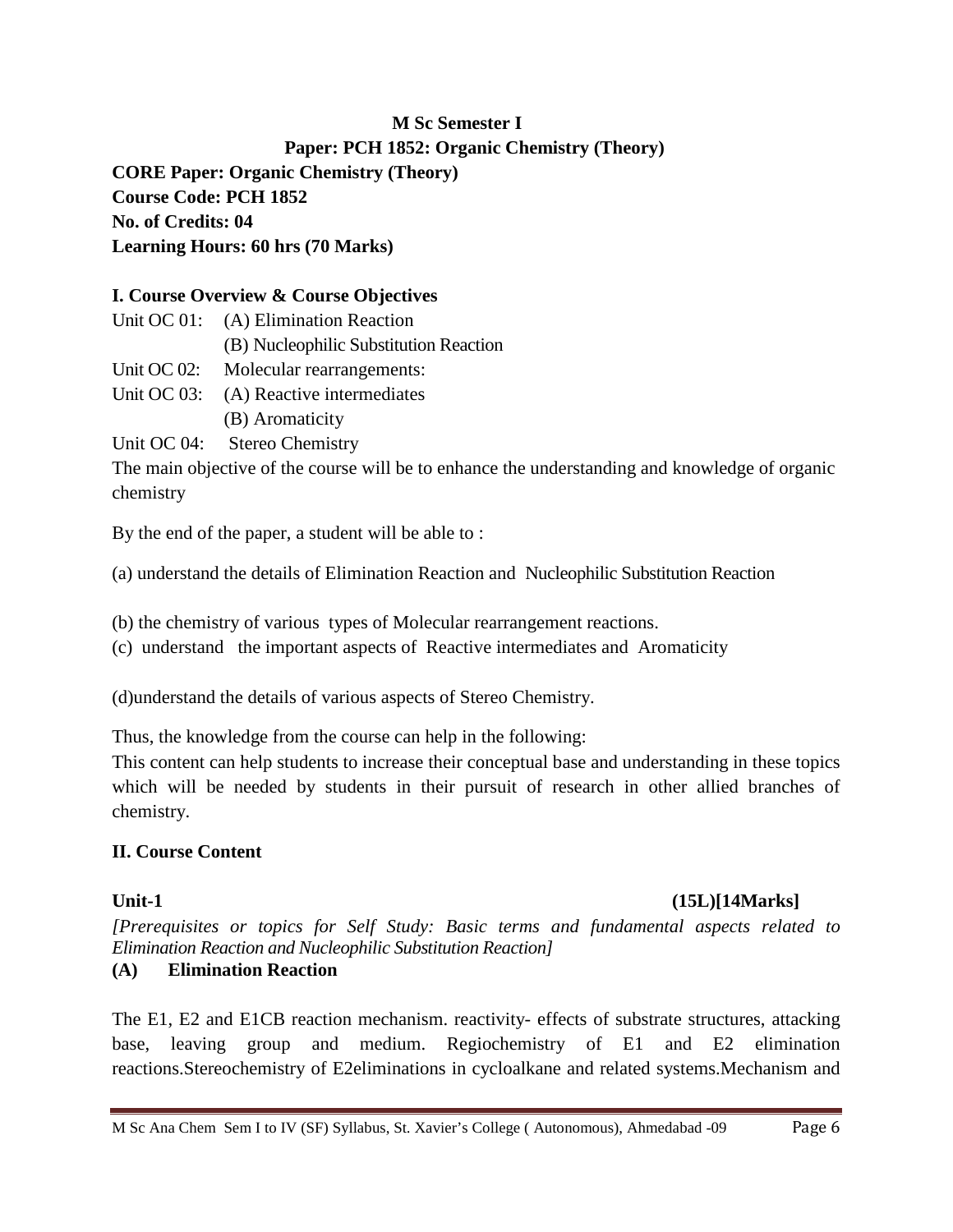orientation in Pyrolytic eliminations in (1) Acyclic systems (ii) Alicyclic systems (iii) Cope eliminations. Thermal decomposition without rearrangement. - The chugaev reaction.

# **(B) Nucleophilic Substitution Reaction**

Mixed  $S_N^1$ ,  $S_N^2$  and SET mechanism. Nucleophilic substitution at (i) Allylic carbon (Allylic rearrangements)(ii) An Aliphatic trigonal carbon (the tetrahedral mechanism) and at (iii) A Vinyl carbon. Participation of Neighboring groups in Nucleophilic substitution by (a) Carboxylate anion (b) Halogen atoms (c) Hydroxyl groups (d) Acetoxyl group (e) Phenyl group (f) RS group (g) Participation by  $\pi$ -bond.

# **Unit-2 Molecular rearrangements (15L)[14Marks]**

*[Prerequisites or topics for Self Study: Basic terms and fundamental aspects related to Molecular rearrangements]* Introduction: Definition and classification.

**(I) Rearrangements Induced by Cationic or Electron Deficient Sites**

Molecular rearrangements involving electron deficient carbon:

(i) Wagner- Meerwein

(ii) Pinacol- Pinacolone rearrangement

(iii) Tiffeneau-Demjanov Rearrangement

Rearrangements to Electron Deficient Heteroatoms

Electron deficient Nitrogen:

(i) Lossen rearrangement

(ii) Curtius rearrangement

(iii) Schmidt rearrangement

Electron deficient Oxygen:

(i) Baeyer-Villager Rearrangement

# **(II) Rearrangements Induced by Bases or Electron Rich Sites**

- **(**i) The Favorskii Rearrangement
- (ii) Wittig and Stevens Rearrangement
- (iii) Benzylic acid rearrangement
- (iv) The Sommelet-Hauser rearrangement

# **Unit – 3 (15L)[14Marks]**

*[Prerequisites or topics for Self Study: Basic terms and fundamental aspects related to reactive intermediates and aromaticity]*

### **(A) Reactive intermediates**

Carbocations (classical and non classical), Carbanion, Carbines, Free radicals and Nitrenes: their stability, structure, generation and fate.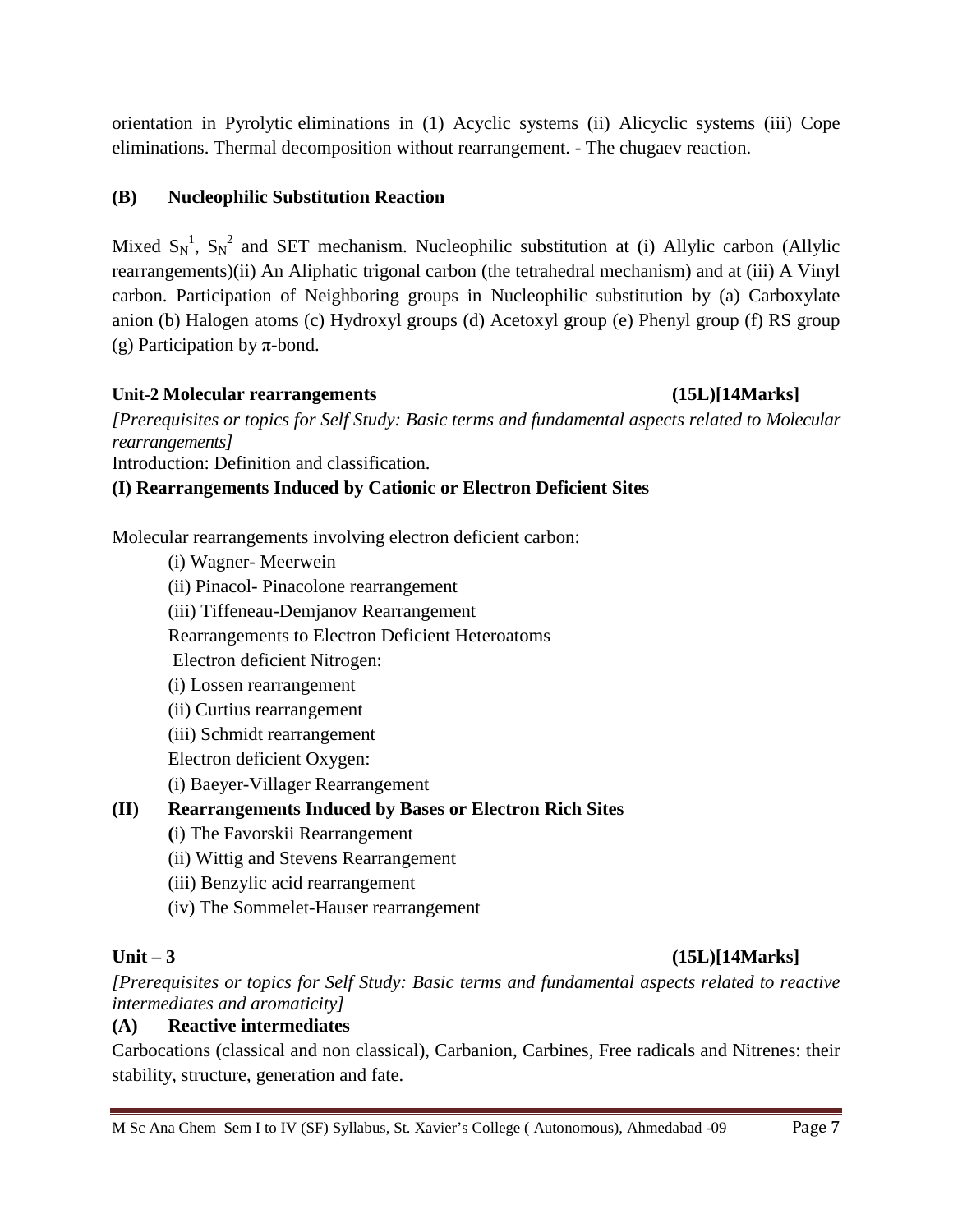#### **(B) Aromaticity**

Aromaticity, aromatic character, Frost circle diagram for cyclobutadiene, benzene and others. Resonance and chemical stabilization-aromatic character based on NMR criteria, Huckels molecular orbital(HMO) method, MO of simple organic systems such as ethene, allyl and butadiene. Aromaticity in benzenoid and non-benzenoid compounds and charged rings, annulenes, fulvenes, azulenes, antiaromaticity and homoaromaticity.

### **Unit –4 Stereo Chemistry (15L)[14Marks]**

*[Prerequisites or topics for Self Study: Basic terms and fundamental aspects related to Stereo Chemistry]*

Planar and helical Chirality: Configurational nomenclature: Planar chiral ANSA compounds and trans- cyclooctene. Helical chiral compounds. Enantio selective Synthesis – Epoxidation of allyl alcohols (Sharplessep oxidation), Enantio selectivity through Hydroboration-Oxidation, Enantio selectivity through use of Phase transfer catalysts, Reduction of ketones with chiral hydride donors. Asymmetric resolution: Dynamic resolution, Dynamic kinetic resolution and Dynamic Thermodynamic resolution.

**III. Teaching methodologies:** Apart from the conventional black board teaching, other modes of teaching that will be adopted are power points, problem solving, and group discussion. Assignments will be designed such that students inculcate the habit of reading reference books and science journals. The use of smart boards for teaching will also be promoted to enable more interaction based teaching.

### **M Sc Semester I**

### **IV. Reference Books: PCH 1852: Organic Chemistry:(Theory)**

### **Core Reference Books**

- (1) Advanced Organic Chemistry, Reactions Mechanisms and Structure, J. March, 6<sup>th</sup>Edition, John Wiley.
- (2) Advanced Organic Chemistry Part A: Structure and Mechanism and Part B:Reaction and synthesis ,Francis A. Carey, Richard J. Sundberg, 5th Edition, Springer .
- (3) Advanced Organic Chemistry Part B: Structure and Mechanism and Part B:Reaction and synthesis ,Francis A. Carey, Richard J. Sundberg, 5th Edition, Springer
- (4) Stereo Chemistry, P.S. Kalsi , New Age Publications.
- (5) Organic Reaction mechanism, Third edition, V. K. Ahluwalia, RakeshkumarParashar, Narosa Publishing house New Delhi.

### **IV. Other Reference Books: PCH 1802: Organic Chemistry:(Theory)**

- (1) Carbenes, nitrenes and arynes, T.L. Gilchrist and C.W. Rees.
- (2) Guidebook to Mechanism in Organic Chemistry by Peter Sykes, 6th Edition, Prentice Hall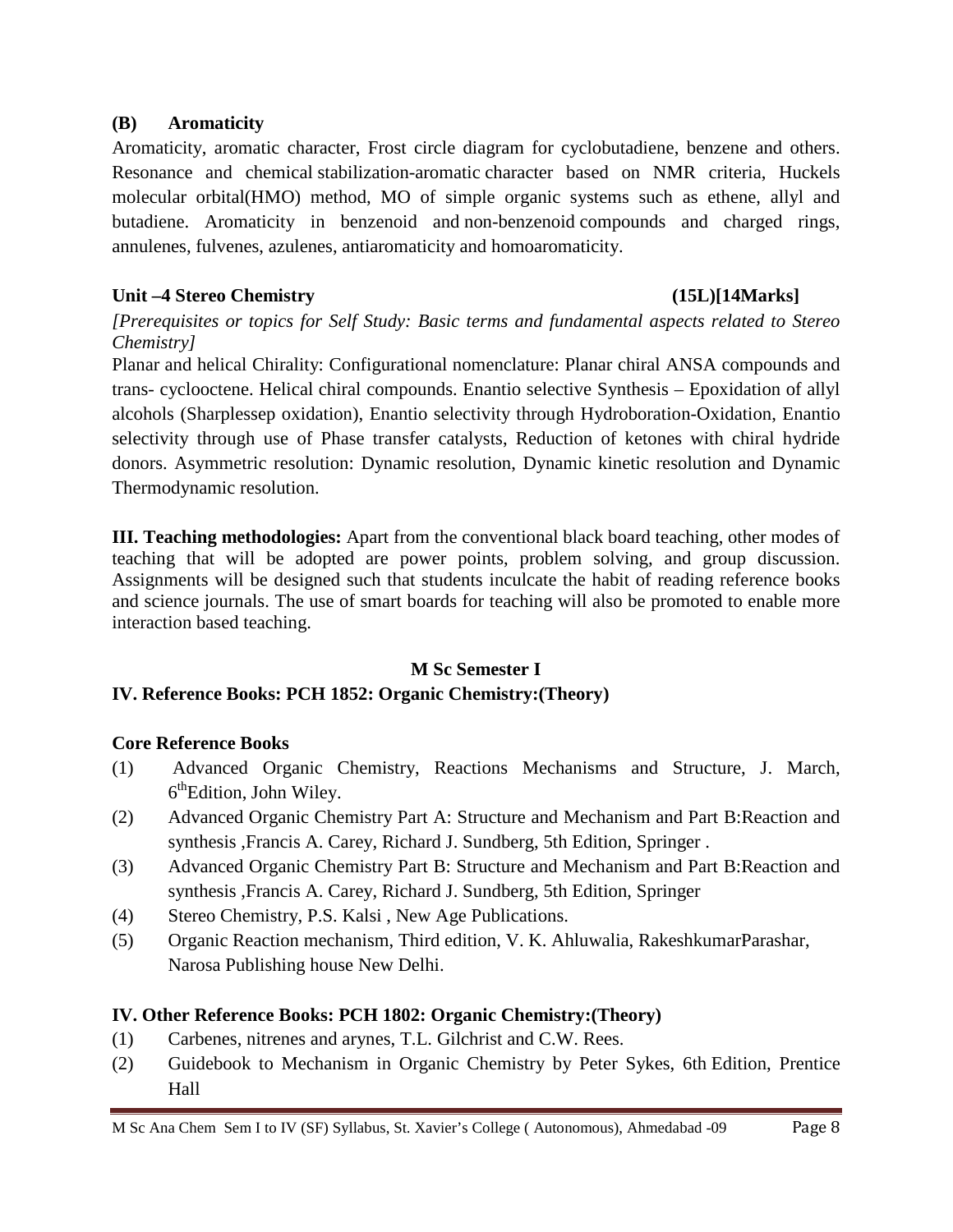- (3) Organic Chemistry, Jonathan Clayden, Nick Geeves, Stuart Warren, 1st Edition, Oxford University Press.
- (4) Principles of Organic Synthesis, R.O.C. Norman and J.M. Coxon, 3rd Edition, Blackie Academic and Professional.
- (5) Reagents in Organic Synthesis- Fieser and Fieser, John Wiley.
- (6) Stereochemistry of Organic Compounds, Ernest L. Eliel, Samuel H. Wilen, Wiley-Blackwell.
- (7) Organic Chemistry, T.W. Graham Solomons and Graig B. Frymes, John Wiley and Sons.
- (8) Dynamic Stereochemistry of Chiral Compounds: Principles and Applications, Christian Wolf, RSC publishing.
- (9) Organic Chemistry Vol 1-2 I.L.Finar  $5<sup>th</sup>$  edition, ELBS.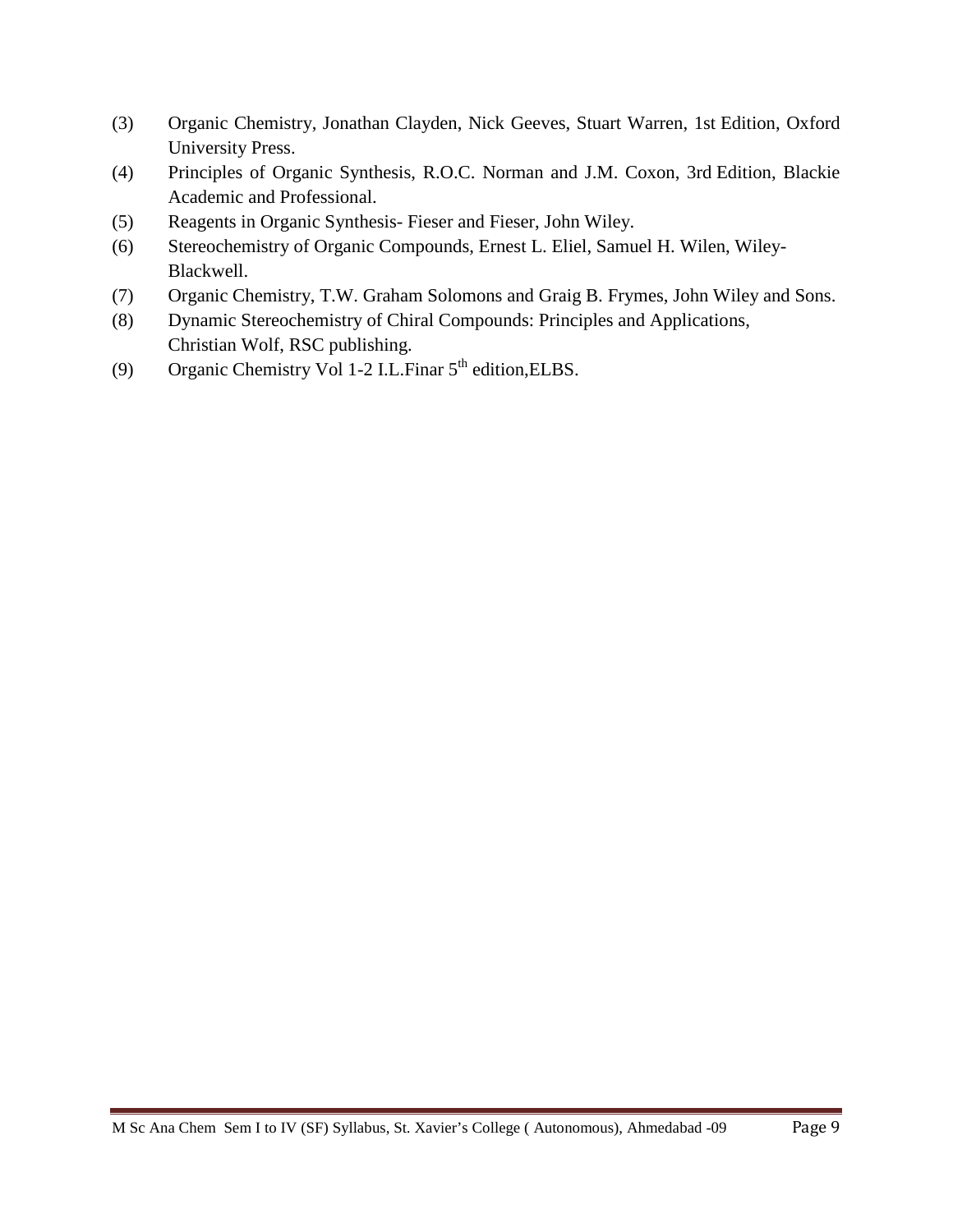#### **M Sc Semester I**

**CORE Paper: Physical Chemistry (Theory) Course Code: PCH 1853 No. of Credits: 04 Learning Hours: 60 hrs (70 Marks)**

#### **I. Course Overview & Course Objectives**

Unit PC 01- Chemical thermodynamics Unit PC 02- Chemical Kinetics Unit PC 03-Solid state chemistry Unit PC 04- Surface chemistry

The main objective of the course will be to enhance the understanding and knowledge of Physical Chemistry without an obscuring mathematical screen.

By the end of the paper, a student will be able to:

(a) understand the details and utility of the entire topics in physical chemistry, separately as well as in context to one another.

(b) the long major areas of study such as thermodynamics and kinetics are so taught ,such that students are able to move on to more advanced studies.

Thus, the knowledge from the course can help in the following:

The other topics, like Solid State and Surface Chemistry are so decided upon so that students can increase their conceptual base in this subject which will be needed by students in their pursuit of research in other allied branches of chemistry.

#### **II. Course Content**

#### **Unit -1 Chemical thermodynamics (15L)[14Marks]**

*[Prerequisites or topics for Self Study: Basic terms and fundamental aspects related to Chemical thermodynamics]*

Experimental verification of third law of thermodynamics, entropy correction for real gases, partial molar quantities and their determination, Gibbs-Duhem equation, chemical potential, chemical potential of idea gases and solutions, Raoult's law, real solutions, free energy and solutions, activity and activity coefficients, fugacity of gases and liquids and methods of its determination. Non equilibrium thermodynamics-basic concepts.

#### **Unit -2 Chemical Kinetics (15L)[14Marks]**

*[Prerequisites or topics for Self Study: Basic terms and fundamental aspects related to Chemical Kinetics]*

Unimolecular reactions, chain reactions and branched chain reactions, explosion limits, chain reaction between hydrogen and bromine, theory of absolute reaction rates, Kinetics of fast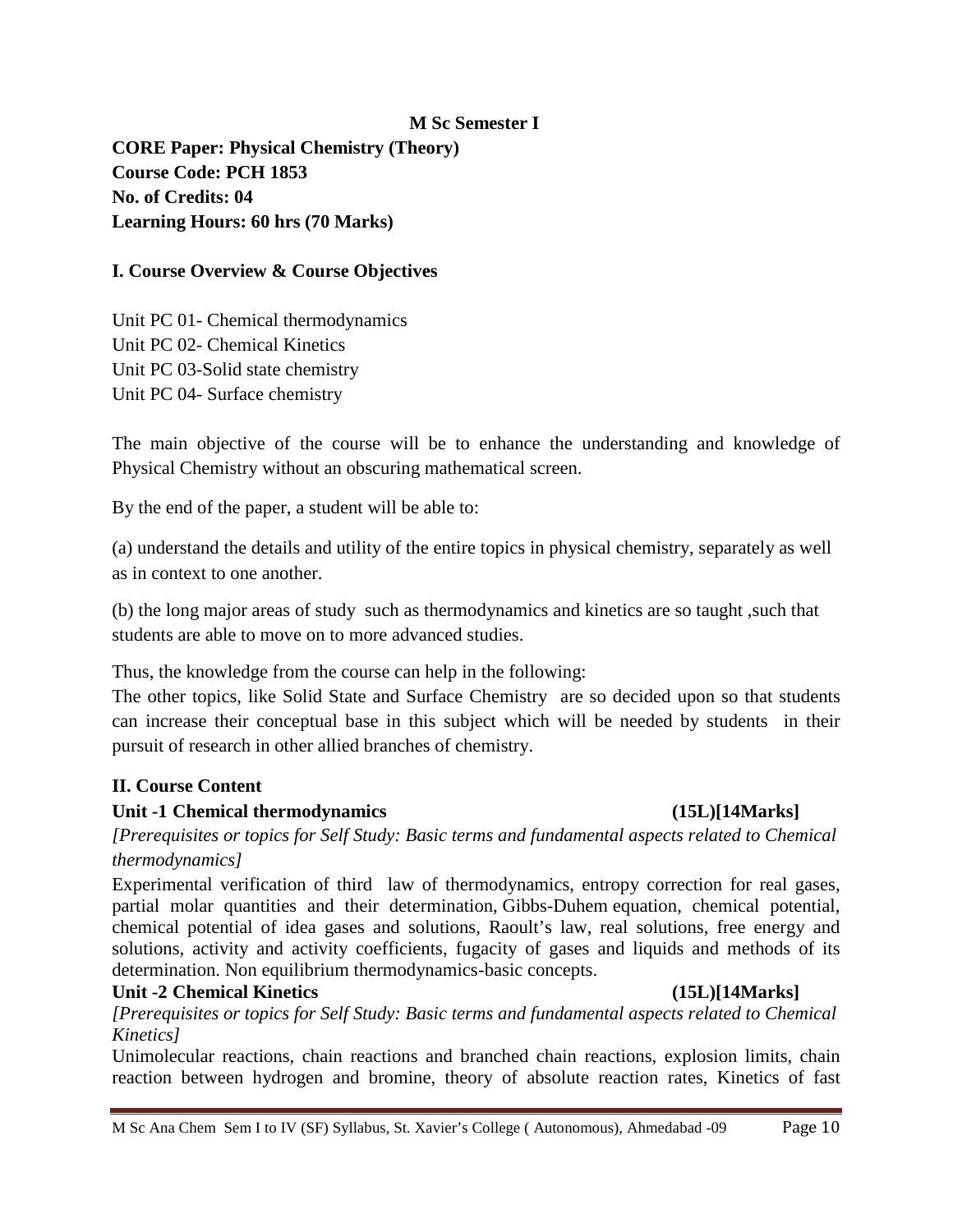reaction and some experimental techniques for studying fast reactions like NMR, Mass Spectoscopy, Gas chromatography, Flow method and Flash photolysis method.

### **Unit -3Solid state chemistry (15L)[14Marks]**

*[Prerequisites or topics for Self Study: Basic terms and fundamental aspects related to Solid state chemistry]*

Bonding in solids and electronic structure in solids, bond theory-metals, semiconductors and insulators, defects in crystals, calculation of schottly and Frenkel defects using statistical method, non-stoichiometry –FeO (wustite), solid electrolytes, diffusion in solids- Fick's laws, mechanism of diffusion, electrical conductivity in solids, super conductivity, perovskites.

# **Unit -4 Surface chemistry (15L)[14Marks]**

*[Prerequisites or topics for Self Study: Basic terms and fundamental aspects related to Surface chemistry]*

Physical and chemical adsorption, BET equation, heat of adsorption and its measurement by Calorimetric and Clausius Clapeyron equation methods, determination of surface area of adsorbents by BET method , surface tension and adsorption from solutions, Gibb's adsorption equation, micellisation and critical micellar concentration (cmc).

**III. Teaching methodologies:** Apart from the conventional black board teaching, other modes of teaching that will be adopted are power points, problem solving, and group discussion. Assignments will be designed such that students inculcate the habit of reading reference books and science journals. The use of smart boards for teaching will also be promoted to enable more interaction based teaching.

### **M.Sc. Semester I**

# **IV. Reference books: PCH1853: Physical Chemistry (Theory)**

# **Core Reference books:**

- (1) Advanced physical chemistry by Gurdeep Raj  $35<sup>th</sup>$  revised edition, Goel publishing house.
- (2) Thermodynamics for chemists by S.Glasstone, Read Books, 2007.
- (3) Solid state chemistry ,An introduction :  $4<sup>th</sup>$  edition CRC press by Smart and Moore

# **IV. Reference books: PCH 1803: Physical Chemistry (Theory)**

- (1) Physical chemistry by W.J.Moore,  $5<sup>th</sup>$  edition, orient longman private ltd.
- (2) Textbook of physical chemistry by S. Glasstone, D. Van Nostrand company, inc., 1946.
- (3) Textbook of physical chemistry by Peter Atkins Julio de and Paula,  $9<sup>th</sup>$  edition, oxford press.
- (4) Advanced physical chemistry by J.N.Gurtu, A.Gurtu,  $11<sup>th</sup>$  edition, Pragati prakashan.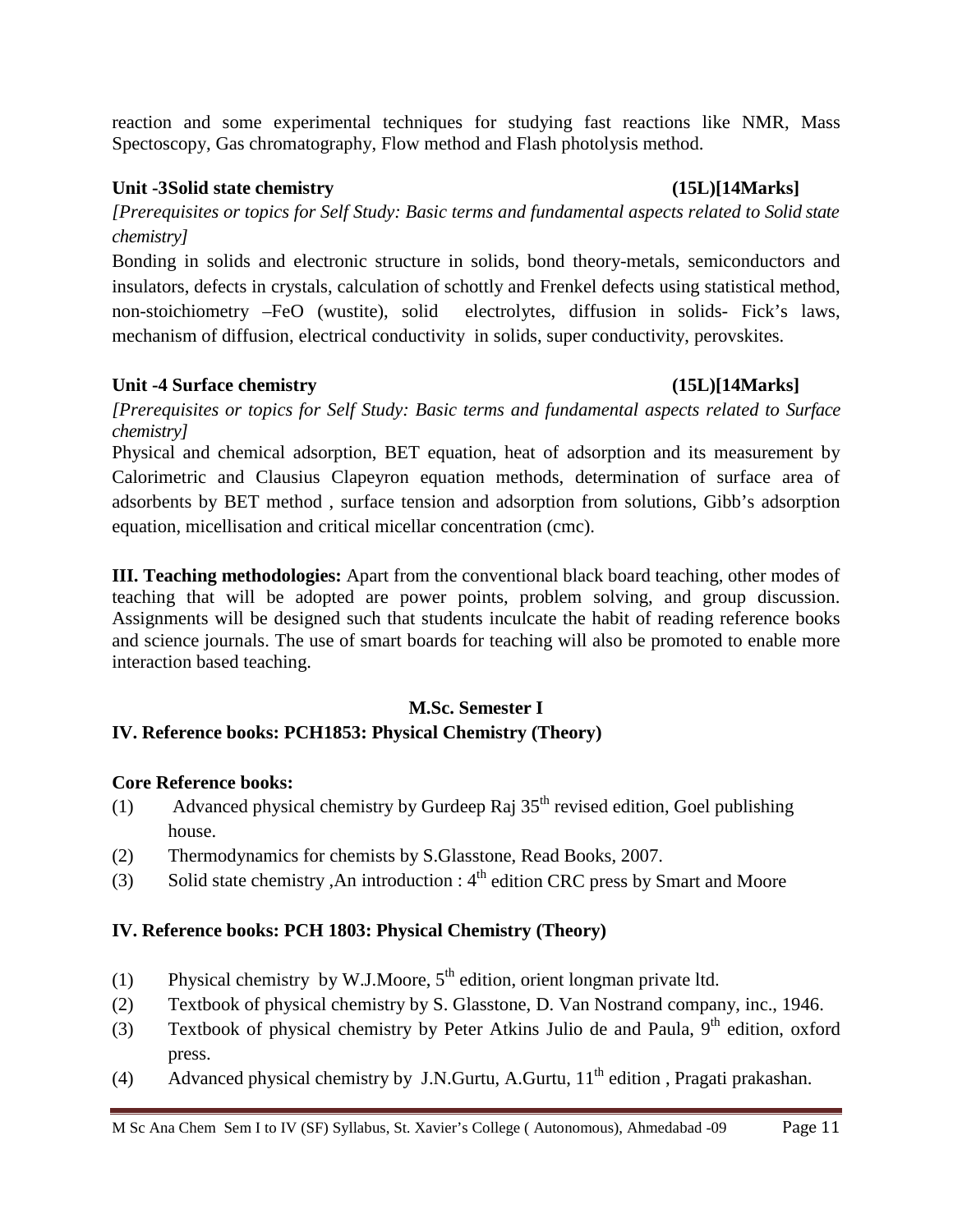- (5) Physical chemistry by S. Castellan,  $3<sup>rd</sup>$  edition, Pearson Custom Publishing.
- (6) Thermodynamics of non equilibrium processes- Karapitianeh
- (7) Chemical Kinetics by Laidler,  $3<sup>rd</sup>$  edition, Pearson Education India
- (8) Chemical Kinetics Frost and Pearson
- (9) Principles of the Solid State by H.V.Keer, 2<sup>nd</sup> edition ,New Age Internation (P) Ltd.
- (10) Introduction to Solids by L.Azaroff,  $1<sup>st</sup>$  edition, McGraw Hill Education India Pvt Ltd.
- (11) Physical Chemistry of Surfaces by A.W.Adamson, $6<sup>th</sup>$  edtition, Wiley-Interscience.
- (12) Surface chemistry Osipov
- (13) Solid State Chemistry and its Applications by Anthony R West,  $2^{nd}$  edtiton 2014, Wiley.

(14) Chemical Thermodynamics: Classical, Statistical and Irreversible by Rajaram & Kuriakose, S Chand,  $2<sup>nd</sup>$  edition.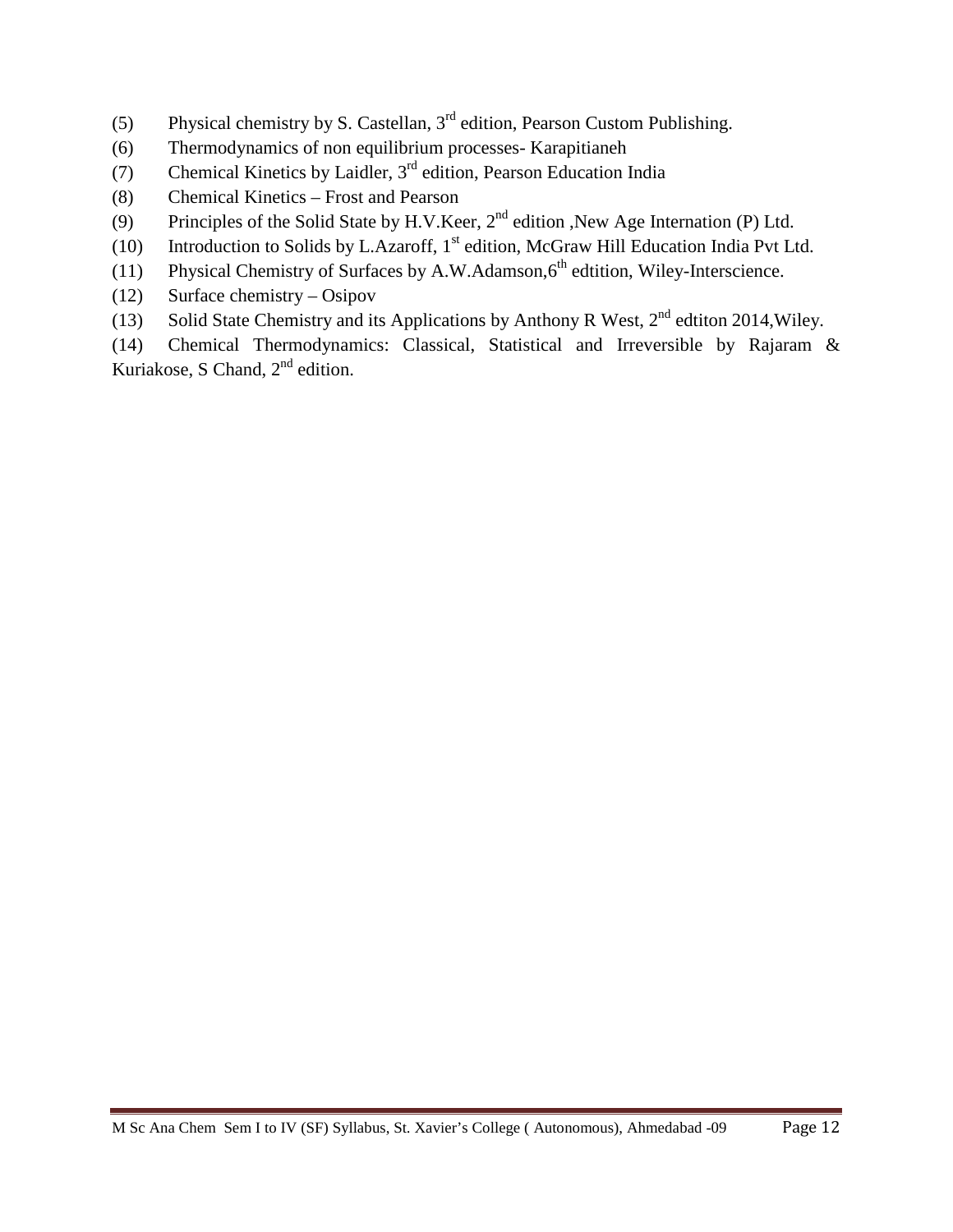### **M Sc Semester I**

**CORE Paper: Analytical Chemistry (Theory) Course Code: PCH 1854 No. of Credits: 04 Learning Hours: 60 hrs (70 Marks)**

### **I. Course Overview & Course Objectives**

Unit -AC 01 Analytical objectives, sampling and calibration methods Unit-AC 02 Fundamentals of spectrophotometry Unit-AC 03 Applications of spectrophotometry Unit-AC 04 Thermal methods of analysis

The main objective of the course will be to enhance the understanding and knowledge of Analytical Chemistry, for students studying , any branch of chemistry .

By the end of the paper, a student will be able to:

(a) Understand the very important role of an analytical chemist in all branches of chemistry.

(b) Know and study the work-up required by all samples before they can be subjected to analysis and also learn about the various types of analysis.

(c) will study about the most widely employed technique i.e. spectrophotometry and its application.in analytical chemistry and other branches of chemistry.

(d) will study about thermal methods of analysis which is able to provide valuable analytical data.Thus, the knowledge from the course can help in the following:

All students, of all branches whether organic or inorganic will be able to incorporate this knowledge, in their pursuit of research in their different fields.

### **II. Course Content**

**Unit -1Analytical objectives, sampling and calibration methods (15L)[14 Marks]** *[Prerequisites or topics for Self Study: Basic terms and fundamental aspects related to Analytical objectives, sampling and calibration methods]*

Scope of analytical science and its literature, sampling and sample preparation, general steps in chemical analysis, calibration and classification of glassware, validation of analytical methods, finding the best straight line-least square regression ,correlation coefficient, calibration curves, standard addition technique internal standard method. Numericals based on chemical concentrations.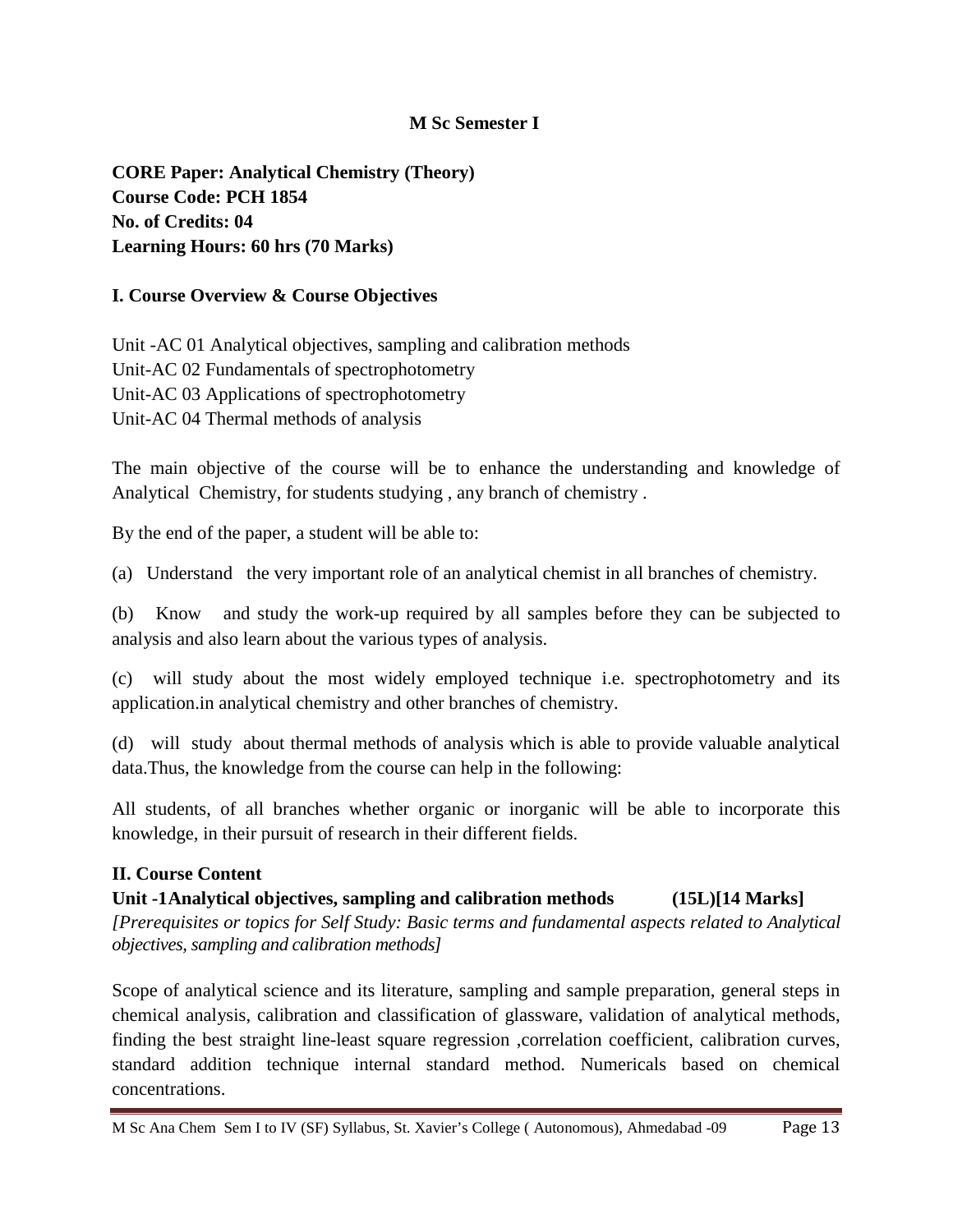# M Sc Ana Chem Sem I to IV (SF) Syllabus, St. Xavier's College ( Autonomous), Ahmedabad -09 Page 14

# **Unit-2 Fundamentals of spectrophotometry (15L)[14 Marks]**

*[Prerequisites or topics for Self Study: Basic terms and fundamental aspects related to Fundamentals of spectrophotometry]*

Properties of light, absorption of light, interaction of light with matter and origin of spectra, spectrophotometer-instrumentation of single and double beam, Beers Law-its use, limitation and numericals, photometric accuracy.

# **Unit-3 Applications of spectrophotometry (15L)[14 Marks]**

*[Prerequisites or topics for Self Study: Basic terms and fundamental aspects related to Applications of spectrophotometry]*

Analysis of mixture, measurement of equilibrium constant, Scatchard Plot, Stoichiometry determination-method of continuous variation-Jobbs Plot , Photometric titrations.

# **Unit-4 Thermal methods of analysis (15L)[14 Marks]**

*[Prerequisites or topics for Self Study: Basic terms and fundamental aspects related to Thermal methods of analysis]*

Principle, instrumentation and applications of Thermo Gravimetric Analysis (TGA), Differential thermal analysis(DTA) and Differential Scanning Calorimetry (DSC).

**III. Teaching methodologies:** Apart from the conventional black board teaching, other modes of teaching that will be adopted are power points, problem solving, and group discussion. Assignments will be designed such that students inculcate the habit of reading reference books and science journals. The use of smart boards for teaching will also be promoted to enable more interaction based teaching.

# **M Sc Semester I**

# **IV. Reference books: PCH1854: Analytical Chemistry (Theory)**

# **Core Reference books:**

- (1) Principles of Instrumental Analysis, by Douglas A. Skoog,  $3<sup>rd</sup>$  Edition, Holt- Saunders International Edition.
- (2) Quantitative Chemical Analysis, by Daniel C. Harris,  $5<sup>th</sup>$  Edition, W.H. Freeman and Company, New York.
- (3) Fundamentals of Analytical Chemistry by Crouch, West and  $Skooq, 9<sup>th</sup>$  edition , Brooks/Cole (2013)

# **IV. Other Reference books: PCH1804: Analytical Chemistry (Theory)**

- (1) Analytical Chemistry, by Gary D. Christian,  $6<sup>th</sup>$  Edition, John Wiley and Sons Inc. New Jersey.
- (2) Instrumental Methods of Chemical Analysis, by Galen W. Ewing,  $4^{\text{th}}$ Edition, International Student Edition.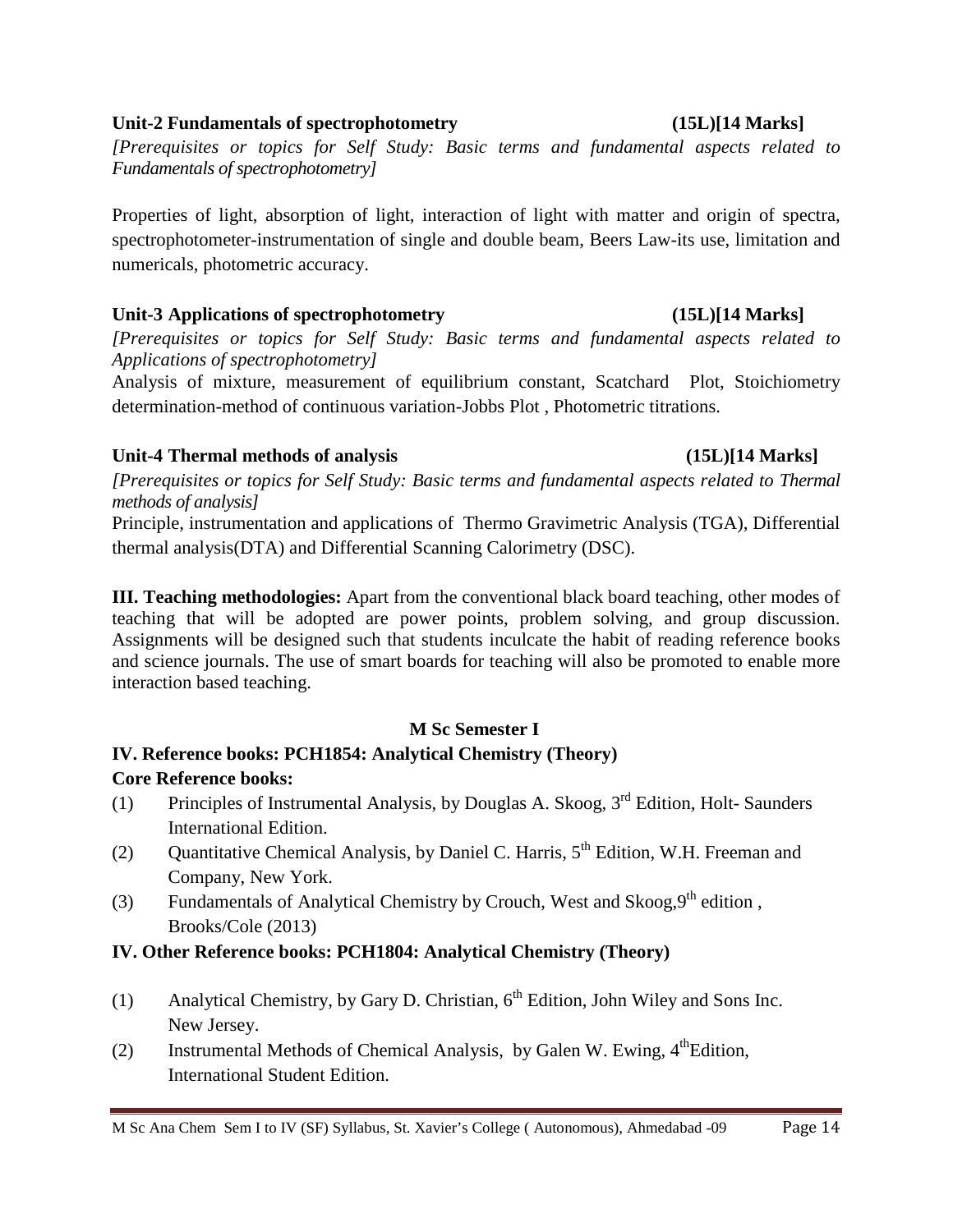### **M Sc Semester I**

**Paper: Inorganic Chemistry and Organic Chemistry (Practicals) Course Code: PCH 1855L No. of Credits: 04 Learning Hours: 60 hrs (70 Marks)**

### **I. Course: PCH 1855L (A) Advanced Inorganic Chemistry (Practicals)**

### **II. Course Content**

- (1) Solid phase synthesis of trans-bis glycinato copper (II)
- (2) Non-metal complex: Synthesis and characterization of bispyridine iodide nitrate.
- (3) Nano-chemistry: Preparation of manganese dioxide nanoparticles.
- (4) Synthesis of hexaammine cobalt (III) chloride.
- (5) Determine the presence of F, As, Zn, Cd, Pb, Cu in drinking water and heavy metal in food samples.
- (6) Determination of the half wave-potential for Cd (II) or Cu (II) or Zn (II) ion in 0.1 M KCl solution.
- (7) Study the kinetics of dissociation of tris-O-phenanthroline Fe (II), Ni (II) complex by spectrophotometric method.
- (8) Catalytic reduction activity of silver nano particle for p-nitrophenol and other derivatives.

Projects:

- (1) Just like heavy metal detection in waste water, in chocolate and toys with the help of nano-particles.
- (2) Bio chemical sensing with nano-particles.

#### **III. Teaching methodologies:** Practical work, problem solving, and group discussion etc.

#### **M. Sc. Semester I**

#### **IV. References books: PCH1855L (A): Advanced Inorganic Chemistry (Practicals)**

- (1) Vogel's Qualitative Inorganic Analysis, Revised by G Svehla, Sixth Edition, Longman, 1987.
- (2) Monograph on Green Chemistry Laboratory Experiments, Green Chemistry Task Force Committee, DST.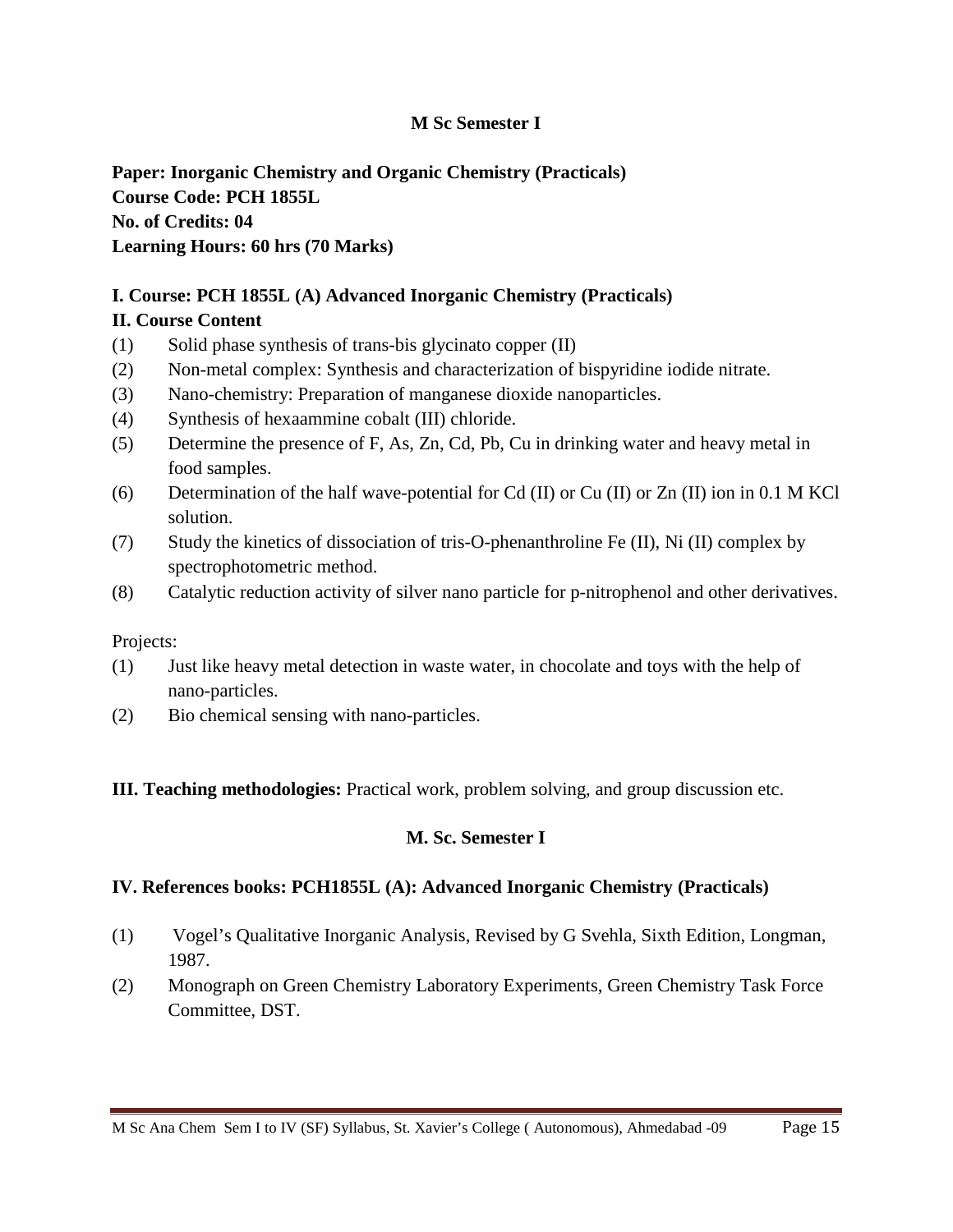# **I. Course: PCH 1855L (B) Organic Chemistry (Practicals)**

# **II. Course Content**

# **(a)Preparation of organic compounds: Single Stage Preparations:**

- (1) Preparation of 1-Phenyl-3-methyl-5 pyrazolone from acetoacetic ester.
- (2) Preparation of Dibenzylidene acetone from Benzaldehyde.
- (3) Preparation of o-Chlorobenzoic acid from o-amino benzoic acid.
- (4) Preparation of 2,4-Dinitroanisole from Anisole
- (5) Preparation of Phthalimide from phthalic acid.
- (6) Preparation of Para Red
- (7) Preparation of methyl Orange.
- (8) Preparation of Benzo triazole from o-Phenylene diamine
- (9) Preparation of 1,2,3,4 tetrahydrocarbazole from phenyl hydrazine. (Fisher Indole synthesis)
- (10) Preparation of p-Bromo acetanilide from acetanilide (Green route)

# **(b) Quantitative Estimations:**

- (1) Estimation of ester + acid
- (2) Estimation of Formaldehyde
- (3) Estimation of glycine
- (4) Estimation of amide + acid

**III. Teaching methodologies:** Practical work, problem solving, and group discussion etc.

# **M. Sc. Semester I**

# **IV. References books: PCH1855L (B): Organic Chemistry (Practicals)**

- (1) A text book of practical organic chemistry A. I. Vogel
- (2) Practical organic Chemistry Mann and Saunders
- (3) A handbook of quantitative and qualitative analysis H. T. Clarke
- (4) Comprehensive Practical Organic Chemistry : Qualitative Analysis V K Ahluwalia& S. Dhingra.
- (5) Comprehensive Practical Organic Chemistry : Preparations and Quantitative Analysis V K Ahluwalia& R. Aggarwal Universities Press.
- (6) An Advance Course in practical Chemistry, A K. Nad, B. Mahapatra and A. Ghoshal.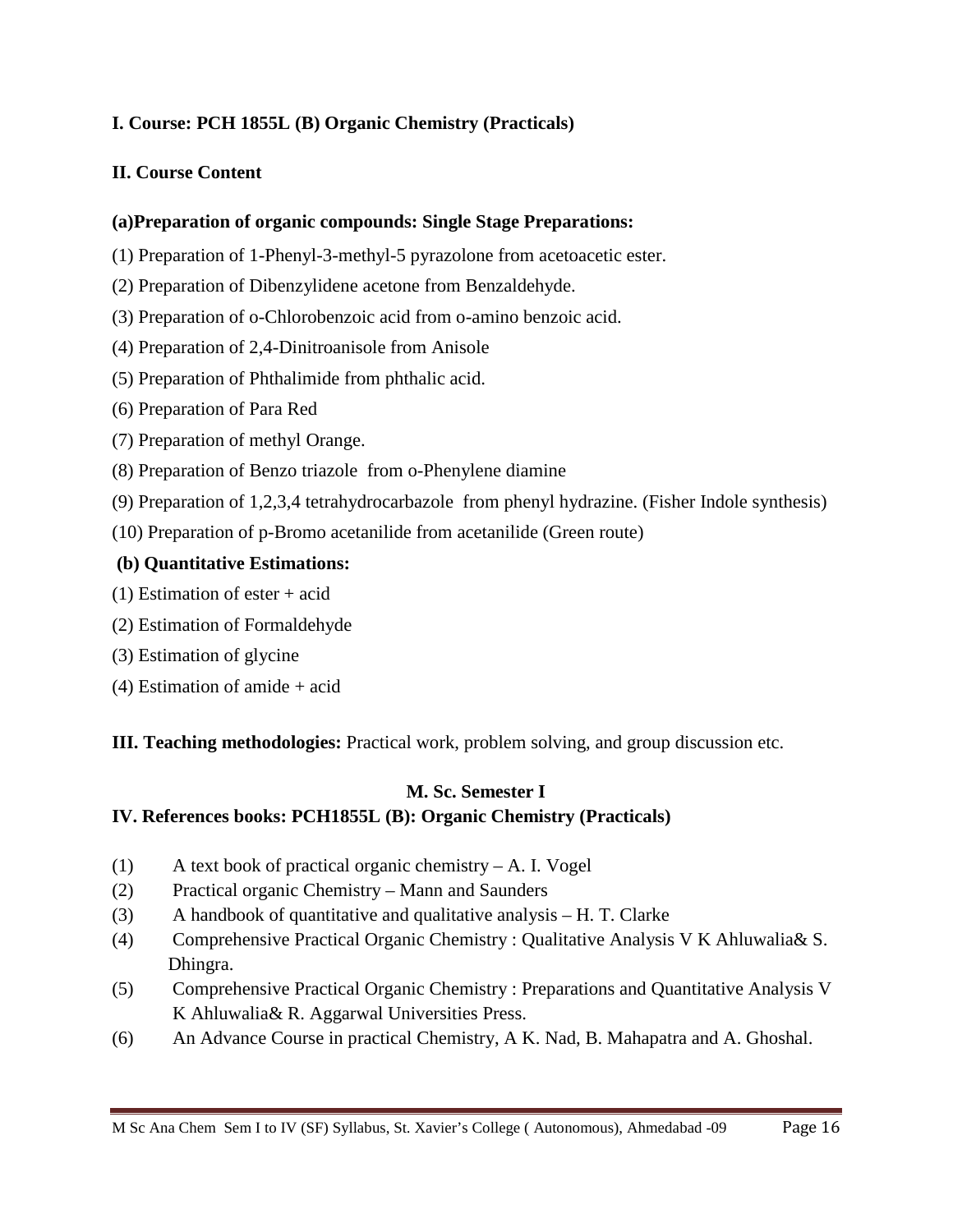# **M. Sc. Semester I**

**Paper: Physical Chemistry and Analytical Chemistry (Practicals) Course Code: PCH 1856L No. of Credits: 04 Learning Hours: 60 hrs (70 Marks)**

# **I. Course: PCH 1856L (A) Physical Chemistry (Practicals)**

# **II. Course Content**

**(1). Conductometry**

- (a) To determine of centration of HCl and  $NH<sub>4</sub>Cl$  in a given solution conductometrically (requirements: 0.05N HCl, 0.5 N NH4Cl, 0.5 N NaOH)
- (b) Estimate the concentration of  $H_2SO_4$ ,  $CH_3COOH$  and  $C_1SO_4$  5  $H_2O$  in a given solution conductometrically. (0.005M all against 0.05N NaOH)

# **(2) Potentiometry**

- (a) To construct the calibration curve for quinhydrone electrode and hence the standard oxidation potential of quinhydrone electrode. (0.2N CH<sub>3</sub>COONa, 0.2NCH<sub>3</sub>COOH)
- (b) Solubility product of silver halides.
- **(3) pH metry**
- (a) To determine the amount of Aspirin in a given solution.(aspirin,0.1N alcoholic KOH, glass and calomel electrodes)
- (b) Titration of mixture of bases (Na<sub>2</sub>CO<sub>3</sub>& NaHCO<sub>3</sub>) with standard HCl and find the concentration of bases.
- **(4) Adsorption and kinetics**
- (a) To study the rate of acid catalysed ionization of acetone in presence of excess acid and acetone at room temp. (requirement: acetone, iodine, sulfuric acid sodium acetate, 0.01sodium thiosulphate, starch)
- (b) To determine the autocatalytic reaction between  $KMnO_4$  and oxalic acid. (Requirements:0.1M  $H_2C_2O_4$ , 10%KI, 0.01M Na<sub>2</sub>S<sub>2</sub>O<sub>3</sub>, 0.02M KMnO<sub>4</sub>,0.2M MnSO<sub>4</sub>, 1% starch,  $1.0 M H_2SO_4$ )
- **(5) Distribution method**
- (a) Distribution of HAC between H2O and CHCl3 / CCl4.
- (b) Distribution of I2 between H2O and CCl4.

**III. Teaching methodologies:** Practical work, problem solving, and group discussion etc.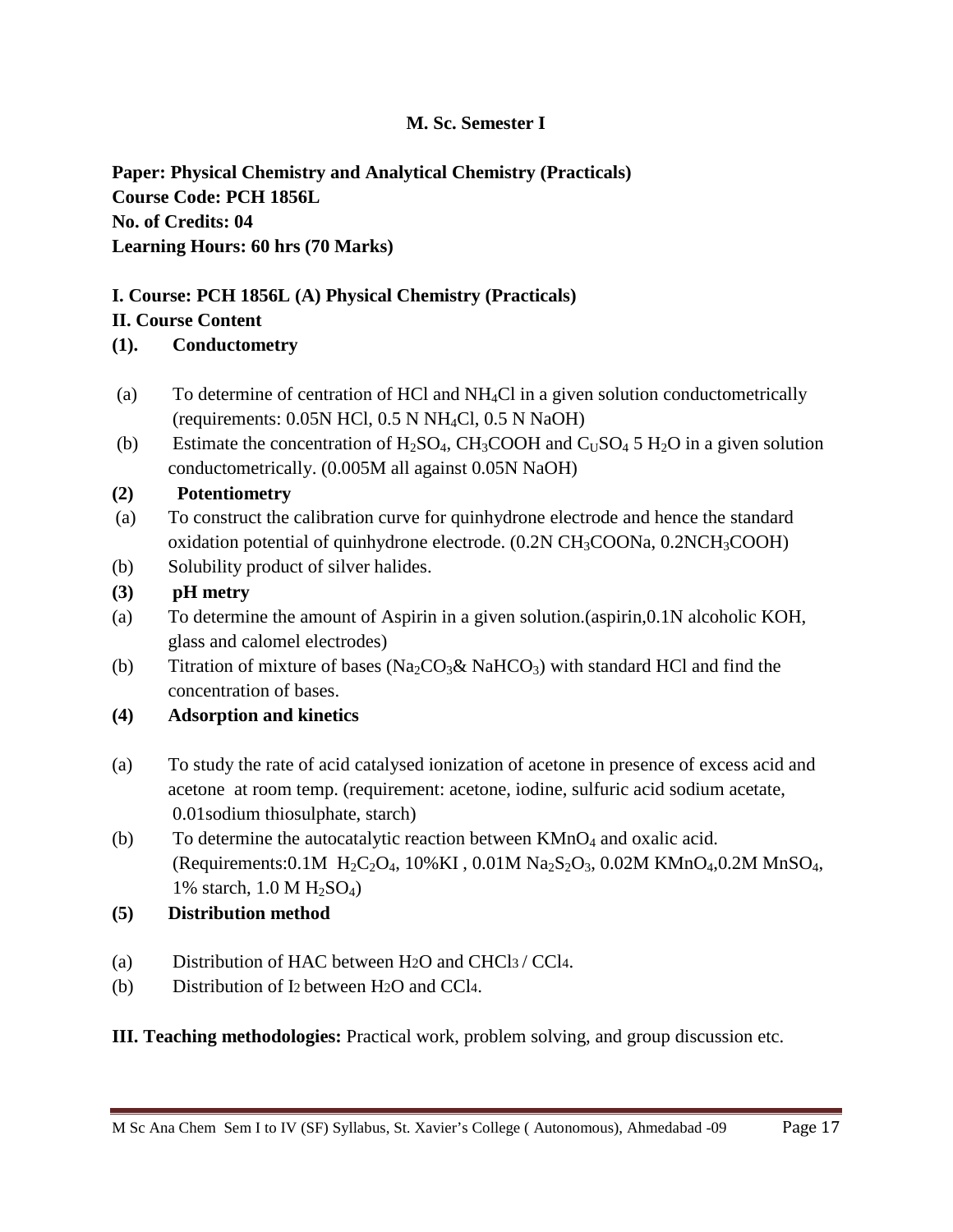# **M. Sc. Semester I**

# **IV. References books: PCH 1856 L (A): Physical Chemistry (Practicals)**

- **(**1) Advanced Practical Physical Chemisty By J. B. Yadav, 32nd edtion Krishna publication**.**
- (2) Practicals in physical chemistry by P. S. Sindhu, Macmillan 2005.
- (3) Experimental physical chemistry by R. C. Das, B. BeheraTata McGraw-Hill, 1983.
- (4) Experimental Physical Chemistry by Athwale, Mathur and Parul,  $1<sup>st</sup>$  edition reprint 2011,New Age International (P) Ltd.

# **M. Sc. Semester I**

# **I. Course: PCH 1856L (B) Analytical Chemistry (Practicals) II. Course Content**

- (1) Calibration of glass wares and balance.
- (2) Determination of %age purity of given sample of Isoniacid.
- (3) Determination of %age of Asprin in the given tablet.
- (4) Determination of available chlorine in bleaching powder.
- (5) Determination of vitamin C in orange juice/amla.
- (6) Determination of acetic acid in vinegar.
- (7) Determination of sodium carbonate and sodium bicarbonate in washing soda.
- (8) Determination of ascorbic acid in vitamin C tablets.
- (9) Determination of %age purity of given sample of Analgin tablet.
- (10) Determination of calcium and magnesium in water sample.
- (11) Determination of sulphate in water sample.
- (12) Determination of chloride in water sample.
- **III. Teaching methodologies:** Practical work, problem solving, and group discussion etc.

# **M. Sc. Semester I**

# **IV. References books:PCH1856L (B): Analytical Chemistry (Practicals)**

- (1) Analytical Chemistry Practice, John H. Kennedy, Saunders College Publishing, Second Edition 1990.
- (2) Vogels Textbook of Quantitative Chemical Analysis, 6th Edition, 2002.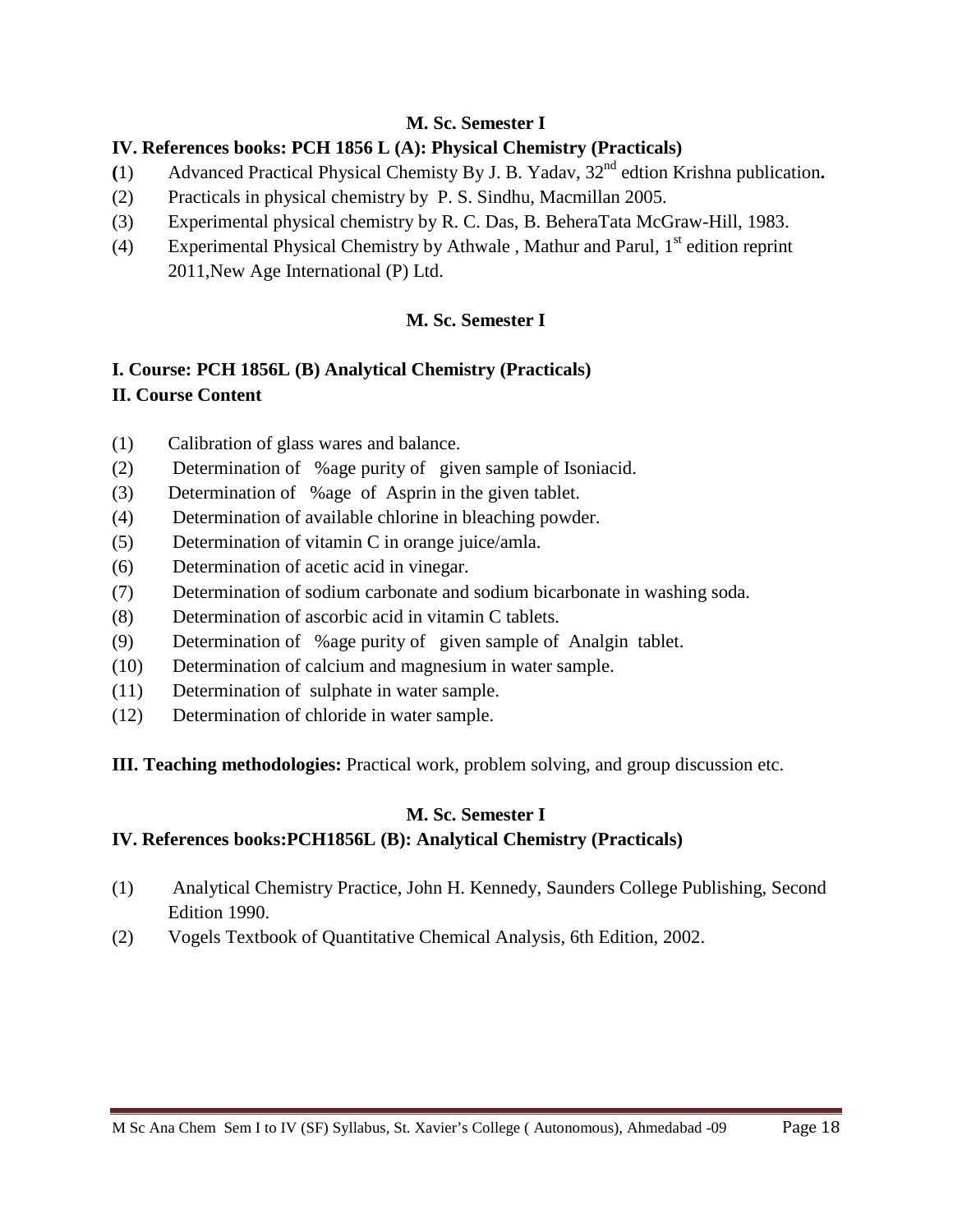# **St. Xavier's College- Ahmedabad 09 (Autonomous) Department of Chemistry Proposed Syllabus for M Sc Sem I and II Chemistry for M.Sc. Analytical Chemistry (Self finance) (Tobe approved by the board of studies in the Chemistry Department)**

| Sub. code         | <b>Course</b>                         | <b>Instruction</b><br>Hrs/week | <b>Internal</b><br><b>Assessment</b><br><b>Marks</b> | <b>Max</b><br><b>Marks</b><br><b>Semester</b><br><b>Exams</b> | <b>Duration</b><br><b>of</b><br><b>Semester</b><br><b>Exam</b><br>(Hrs) | <b>Credit</b>  |
|-------------------|---------------------------------------|--------------------------------|------------------------------------------------------|---------------------------------------------------------------|-------------------------------------------------------------------------|----------------|
| <b>THEORY</b>     |                                       |                                |                                                      |                                                               |                                                                         |                |
| <b>PCH 2851</b>   | Inorganic Chemistry-II                | $\overline{4}$                 | 40                                                   | 60                                                            | 3                                                                       | $\overline{4}$ |
| <b>PCH 2852</b>   | Organic Chemistry-II                  | $\overline{4}$                 | 40                                                   | 60                                                            | 3                                                                       | $\overline{4}$ |
| <b>PCH 2853</b>   | Physical Chemistry-II                 | $\overline{4}$                 | 40                                                   | 60                                                            | 3                                                                       | $\overline{4}$ |
| <b>PCH 2854</b>   | Analytical techniques-II              | $\overline{4}$                 | 40                                                   | 60                                                            | 3                                                                       | $\overline{4}$ |
| <b>PRACTICALS</b> |                                       |                                |                                                      |                                                               |                                                                         |                |
| <b>PCH 2855L</b>  | Inorganic Chemistry<br>Lab-II         | $\overline{3}$                 |                                                      | 60                                                            | $\overline{3}$                                                          |                |
|                   | Organic Chemistry<br>Lab-II           | 3                              | 40                                                   |                                                               | 3                                                                       | $\overline{4}$ |
| <b>PCH 2856L</b>  | <b>Physical Chemistry</b><br>$Lab-II$ | 3                              | 40                                                   | 60                                                            | 3                                                                       | $\overline{4}$ |
|                   | Analytical Chemistry Lab-II           | $\mathfrak{Z}$                 |                                                      |                                                               | 3                                                                       |                |
|                   | <b>Total</b>                          | 28                             | 240                                                  | 360                                                           |                                                                         | 24             |

### **M Sc Chemistry Sem II Overview**

Note:- Semester -I and Semester-II syllabus is common for all specializations to be selected by the students for final year i.e. Inorganic, Organic, Physical and Analytical. At present St. Xavier's College offers Organic Chemistry and Analytical Chemistry (Self Finance) as specializations in the final year of M Sc Chemistry.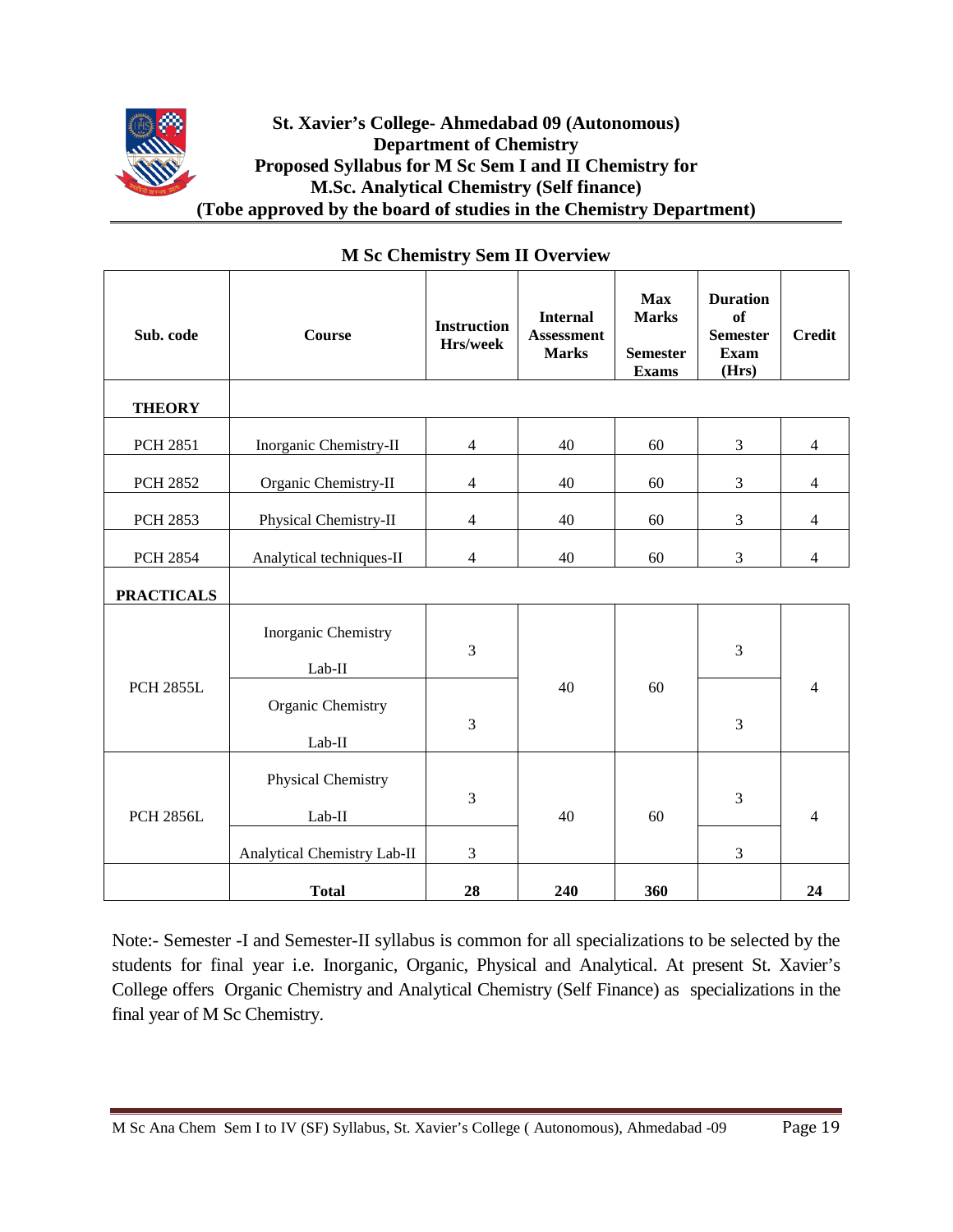

**St. Xavier's College (Autonomous), Ahmedbad-09** 

**Proposed Syllabus: M Sc Chemistry Semester II Effective from June 2018**

#### **M. Sc. Semester II**

**CORE Paper: Inorganic Chemistry (Theory) Course Code: PCH 2851 No. of Credits: 04 Learning Hours: 60 hrs (70 Marks)**

#### **I. Course Overview & Course Objectives**

- Unit IC 01- Chemical Bonding
- Unit IC 02- Application of symmetry
- Unit IC 03- Organometallic Compounds
- Unit IC 04 Reaction Mechanism

The main objective of the course will be to enhance the understanding and knowledge of Inorganic Chemistry, for students studying, any branch of chemistry. By the end of the paper, a student will be able to:

- (a) understand the important aspects of Chemical Bonding and Atomic Structure
- (b) know and study the applications Symmetry and Group Theory
- (c) understand the important aspects of Organometallic Compounds
- (d) know and study Reaction Mechanism in inorganic chemistry

Thus, the knowledge from the course can help in the following:

(a) Finally, all students, of all branches whether organic or inorganic will be able to incorporate this knowledge, in their pursuit of research in their different fields.

### **II. Course Content**

### **Unit 1- Chemical Bonding (15L)[14Marks]**

*[Prerequisites or topics for Self Study: Basic terms and fundamental aspects related to VSEPR theory and Chemical Bonding]*

VSEPR, Walsh diagrams(tri atomic molecules), Bent rule and Simple Huckel theory of linear conjugated systems, simple Huckel theory of the cyclic conjugated system and aromaticity, selfconsistent filed method, valence state ionization potentials, Band theory of solids, Fermi level, electrical properties, insulators, semiconductors and superconductors (properties).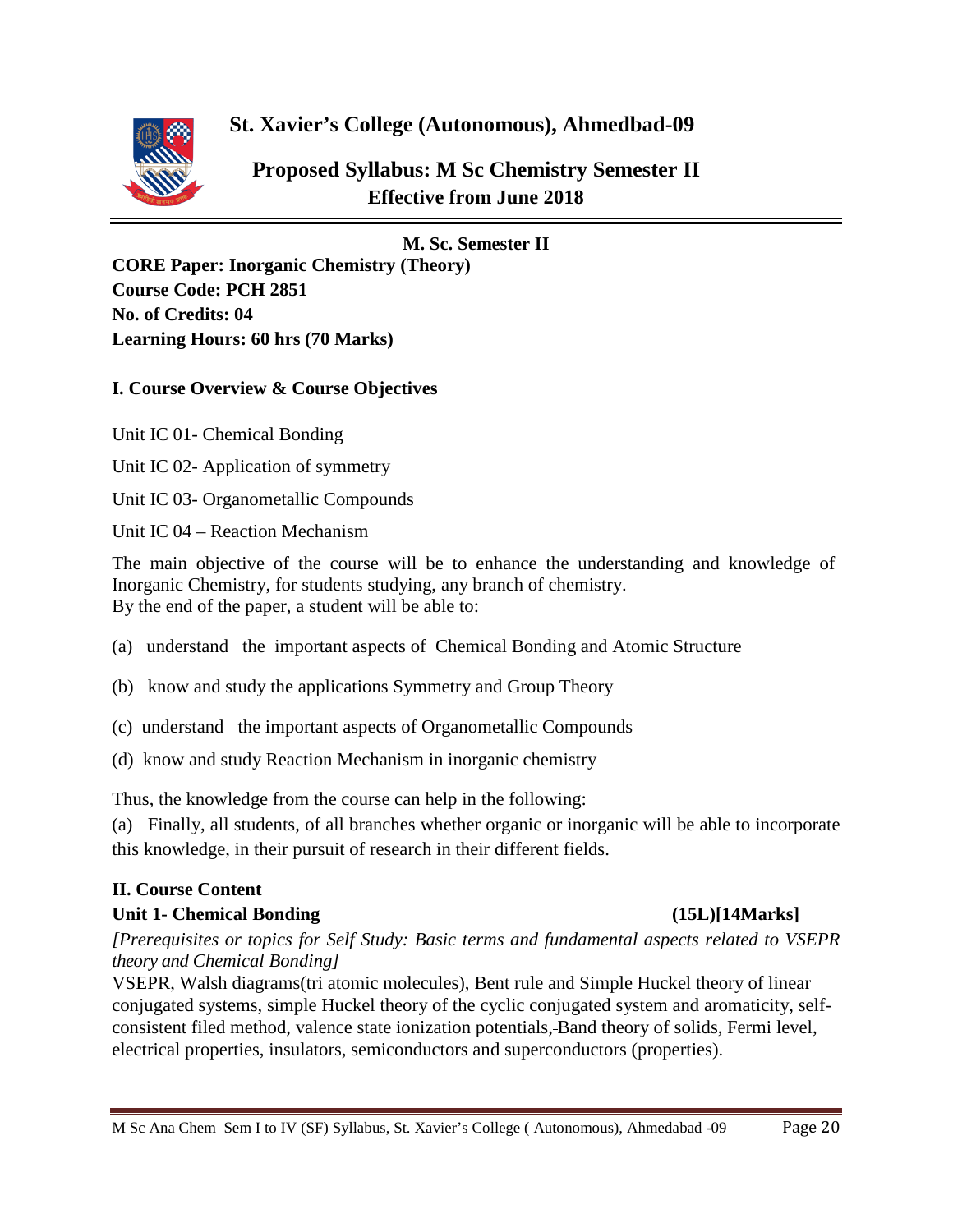#### **Unit 2- Application of symmetry (15L)[14Marks]**

*[Prerequisites or topics for Self Study: Basic terms and fundamental aspects related to symmetry and IR and Raman spectra]*

Application of symmetry to hybrid orbital, molecular orbitals, hybridization schemes for σorbitals, π bonding and molecular orbital for ABn type of molecules.

Application of symmetry to molecular vibrations, interpretation of IR and Raman spectral data.

### **Unit 3-Organometallic Compounds (15L)[14Marks]**

*[Prerequisites or topics for Self Study: Basic terms and fundamental aspects related to Organometallic Compounds]*

Organometallic compounds of transition elements, stability of metal carbon bond in complexes. Synthesis, uses and structure of organometallic compounds of  $\pi$  bonding organic ligands, 2electron ligands, olifinic and acetylinic complexes, compound with 3 electron ligand – allylic complexes, compounds. With 4- electron ligands butadiene complexes, n4 complexes of cyclopentadiene, compounds with 5 electron ligands – cyclopantadionyl, compounds with 6 electron ligands, n6 complexes of benzene and its derivatives. Role of organometallic compounds in catalytic reaction.

# **Unit 4 – Reaction Mechanism (15L)[14Marks]**

# *[Prerequisites or topics for Self Study: Basic terms and fundamental aspects related to Inorganic Reaction Mechanism]*

Mechanism of substitution reaction in square planar complexes. Kinetics of substitution reaction of platinum (II) complexes.

Effect of leaving group, effect of charge, steric effect, solvent effect, effect of nucleophile, effect of temperature and other effects.

Oxidation-Reduction reaction, electron transfer, tunneling effect, Marcus –Hush theory, one and two electron transfer inner sphere and outer sphere, effect of ions on rate, electron transfer through extended bridges, unstable oxidation states, hydrated electron.

**III. Teaching methodologies:** Apart from the conventional black board teaching, other modes of teaching that will be adopted are power points, problem solving, and group discussion. Assignments will be designed such that students inculcate the habit of reading reference books and science journals. The use of smart boards for teaching will also be promoted to enable more interaction based teaching.

# **M. Sc. Semester –II**

# **IV. References books: PCH2851: Inorganic Chemistry(Theory)**

### **Core Reference books:**

- (1) Mechanism of Inorganic Reactions, F. Basolo and R. G. Persons, Wiley Pub
- (2) Electrons and Chemical Bonding by H B Gray
- (3) Symmetry and group theory by B S Garg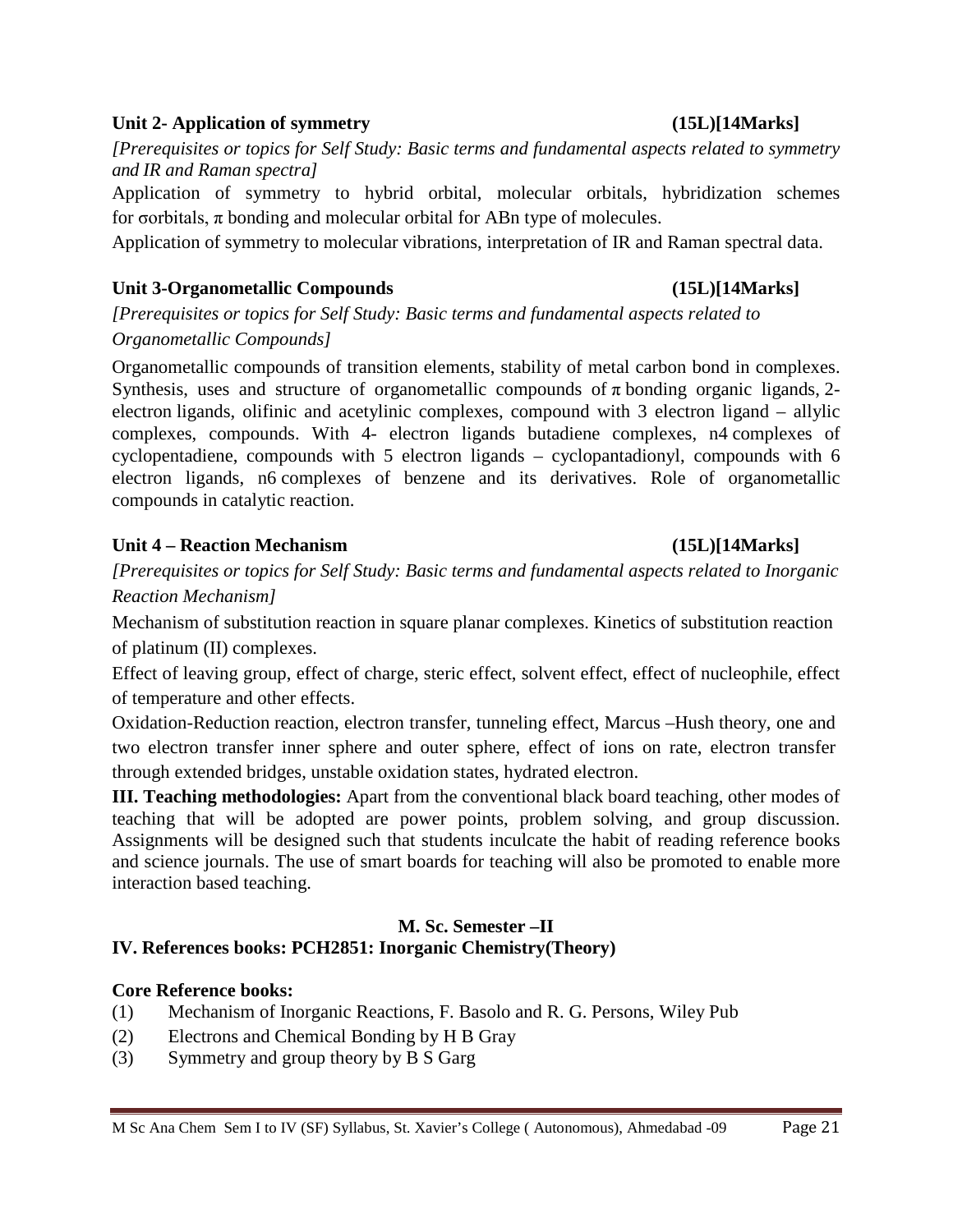### **IV. Other References books: PCH2801: Inorganic Chemistry (Theory)**

- (1) Lectures on Chemical Bonding and Quantum Chemistry, S. N. Datta, A Prism Book
- (2) Group theory and symmetry in chemistry, L. H. Hall(McGraw Hill) Coulson's Valence, R. McWeeny, ELBS
- (3) F. A. Cotton, Chemical Applications of Group theory, Wiley Eastern 2nd Edn.1992
- (4) V. Ramkrishnan& M. S. Gopinadhan, Group theory in Chemistry Vishal Pub.1996
- (5) Inorganic Chemistry, Third Edition, Alan G. Sharpe
- (6) Theoretical Inorganic Chemistry, M. C. Day, J. Shellin
- (7) Chemistry, Fifth Edition, John E. McMurry, Robert C. Fay
- (8) An Introduction to Theoretical Chemistry, Jack Simons, Cambridge
- (9) Progress in inorganic Chemistry, Vols 18 and 38 ed. J. J. Lippard, Wiley
- (10) Reaction Mechanism of Coordination Compounds, C. H. Langford and H. B. Gray
- (11) Inorganic Reaction Mechanisms, M. L. Tobe, Nelson Pub
- (12) Inorganic Chemistry, K. F. Purcell and J. C. Kotz.
- (13) Principles of Bioinorganic Chemistry, S. J. Lippard and J. M. Bers
- (14) Mehrotra R. C. and Singh A. Organo Metallic Chemistry, Willey Eastern Ltd., New Delhi
- (15) Coates G. E. Green MIH Wade, K and Aylett B. J. Organo Metallic Comounds Chapman and Hall, London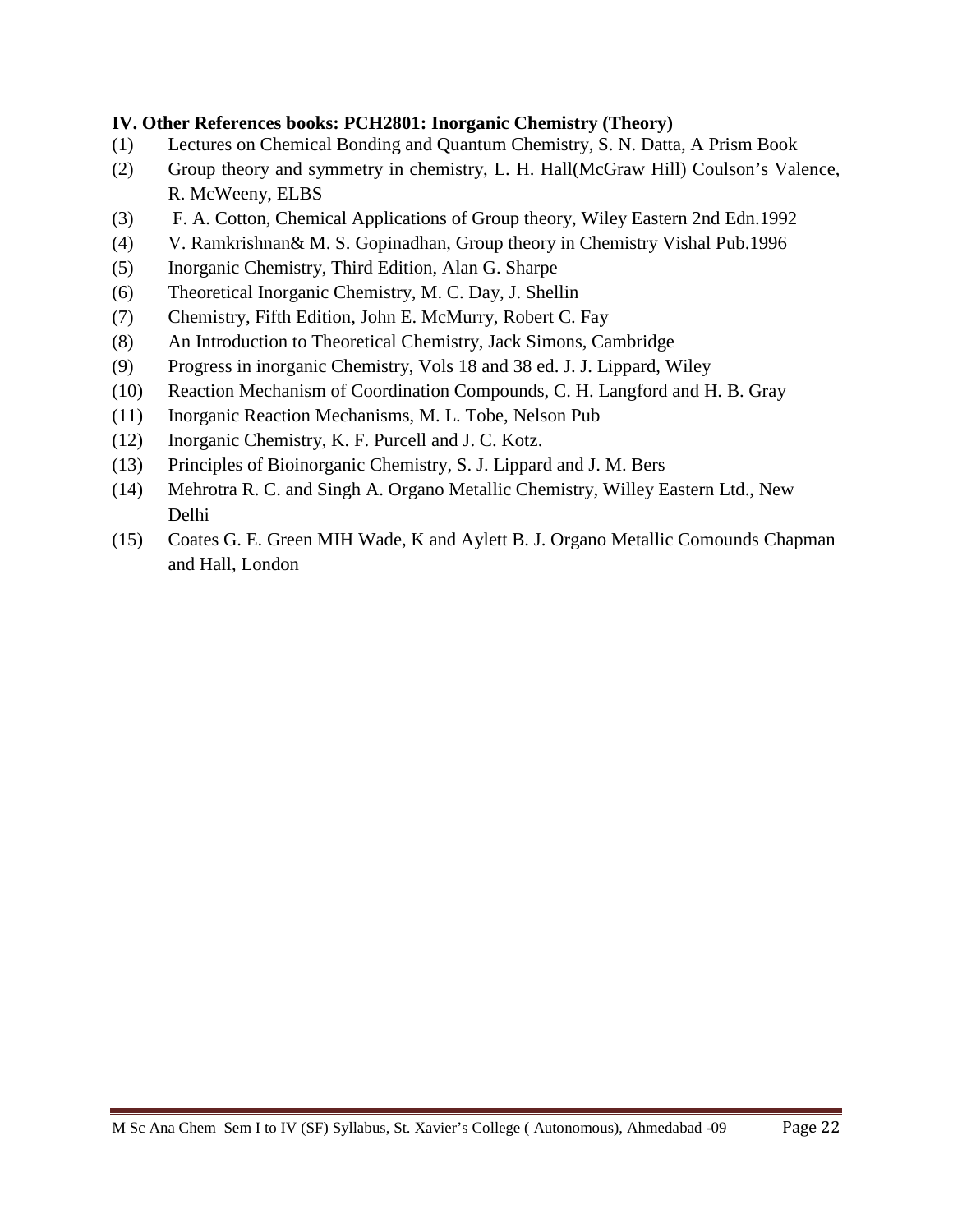# **M. Sc. Semester –II**

**CORE Paper: Organic Chemistry (Theory) Course Code: PCH 2852 No. of Credits: 04 Learning Hours: 60 hrs (70 Marks)**

### **I. Course Overview & Course Objectives**

Unit OC 01: Application Redox and reagents in organic synthesis.

Unit OC 02:(A)Photochemistry

(B)Chemistry of Heterocycles

Unit OC 03: Organic Name reactions

Unit OC 04: Reagents in organic synthesis

The main objective of the course will be to enhance the understanding and knowledge of organic chemistry

By the end of the paper, a student will be able to:

(a) understand the details of Application Redox and reagents in organic synthesis

(b) the chemistry of Photochemistry and Heterocyclic compounds

- (c) understand the importance of Organic Name reactions
- (d) understand the details of various aspects of Reagents in organic synthesis.

Thus, the knowledge from the course can help in the following:

This content can help students to increase their conceptual base and understanding in these topics which will be needed by students in their pursuit of research in other allied branches of chemistry.

### **II. Course Content**

### **Unit - 1: Application Redox and reagents in organic synthesis. (15L)[14Marks]**

*[Prerequisites or topics for Self Study: Basic terms and fundamental aspects related to Oxidation and reduction]*

(A) Oxidizing agents, Reducing agents and Mechanistic explanation of oxidation and reduction with example.

Oxidation with Manganese, KMnO<sub>4</sub>, Chromium, Peracid, Peroxide, Dimethyl dioxarane SeO2,NBS,DDQ,Chloranil and Oppenauer oxidation.

- (B) Reduction:
	- (i) Reduction with Hydride transfer reagents like  $LiAlH<sub>4</sub>,NaBH<sub>4</sub>,Diborane.$
	- (ii) Reduction by Dissolving metals Zn, Li, Na.
	- (iii) Birch reduction and catalytic reduction.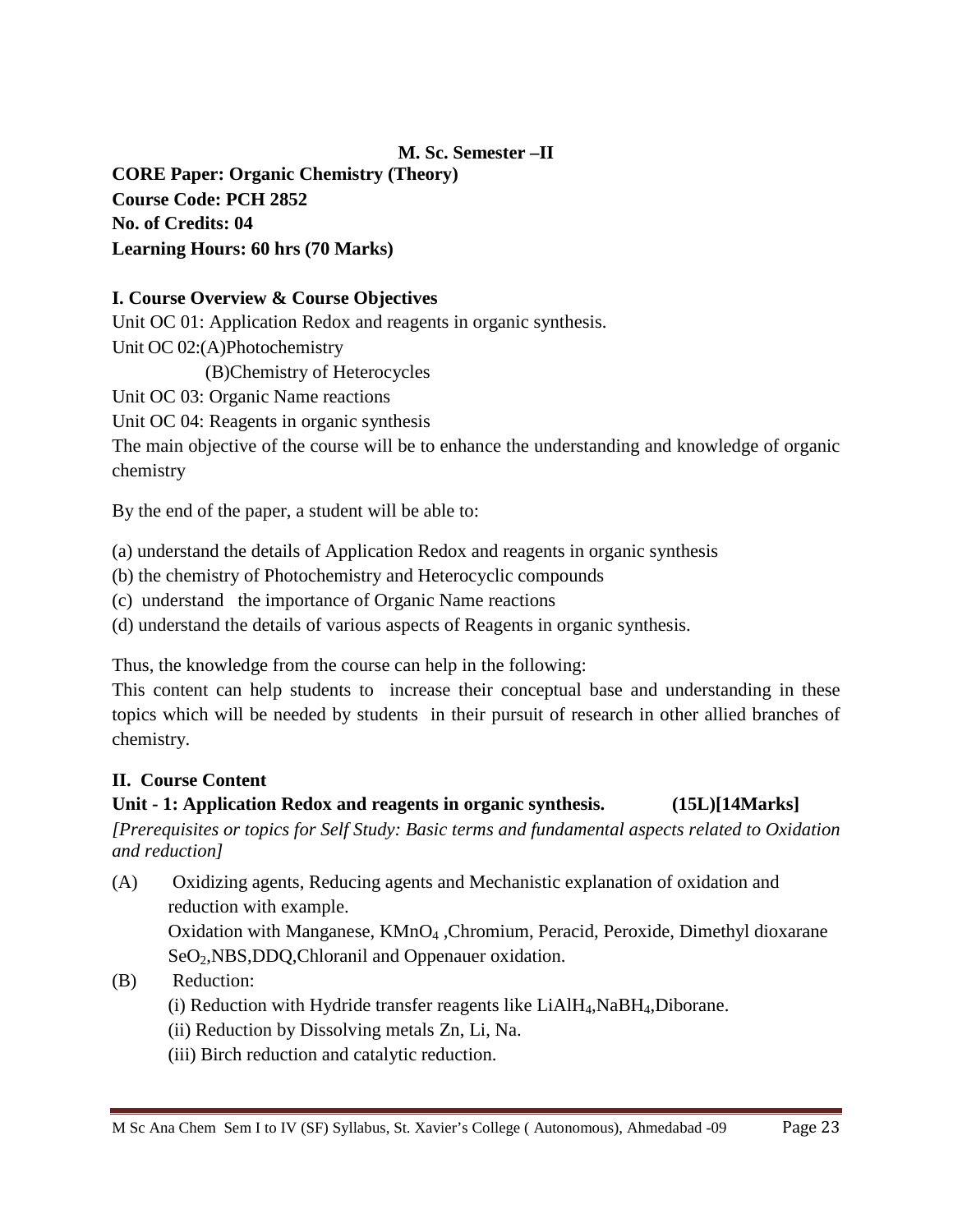# **Unit – 2 (15L)[14Marks]**

*[Prerequisites or topics for Self Study: Basic terms and fundamental aspects related to Photochemistry and Heterocyclic compounds]*

# **(A) Photochemistry:**

(1) Photochemical reactions: Principles of energy transfer, electronic excitation and molecular orbital view of excitation, excited states and excitation and molecular orbital view of excitation, excited states and fate of excited molecules (modified Jablonski diagram), Photosensitization.

(2) Photochemistry of carbonyl compounds: Representation of excited states of ketones, photo reduction Norrish type Ι & Π reactions, Reactions of cyclic Ketone, oxetane formation (Paterno-Buchi reaction)

(3) Di-π methane rearrangement, Dienone photochemistry, cis-trans isomerisation and photochemistry of conjugated olefins.

# **(B) Chemistry of Heterocycles**

(1) Nomenclature of heterocycles: Few examples of systematic nomenclature (Hantzsch-Widman system) for monocyclic, fused and bridged heterocycles.

General chemical behavior of following aromatic heterocycles: their synthesis and important applications. (Three examples each)

(2) Five-membered and benzo fused five member heterocycles : Oxazole, Isoxazole, Thiazole, Pyrazole, Imidazole, Benzothiazole and Benzimidazole.

(3) Six membered and benzofused six membered heterocycles :Pyrazine, Pyridazine, Pyrimidine, Cinnoline, Quinazoline, Quinoxaline, Phenoxaline.

### **Unit – 3 Name reactions: (15L)[14Marks]**

*[Prerequisites or topics for Self Study: Basic terms and fundamental aspects related to Name reactions]*

General nature, method, mechanism and synthetic applications of thefollowing named organic reactions:

- 
- (iii) Sonogarshira coupling (iv) Vilsmeier-Haack reaction
- (iv) Mitsunobu reaction (vi) Stobbe condensation
- (vii) Jones oxidation (viii) Swern oxidation reaction
- (ix) Michael addition (x) Dickmann reaction
- 
- (i) Suzuki reaction (ii) Buchwald Hartwing reaction (cross coupling)
	-
	-
	-
	-
- (xi) Knoevanagel reaction (xii) Darzen'sglycidic ester synthesis
- (xi) Mannich reaction (xiv) Witting reaction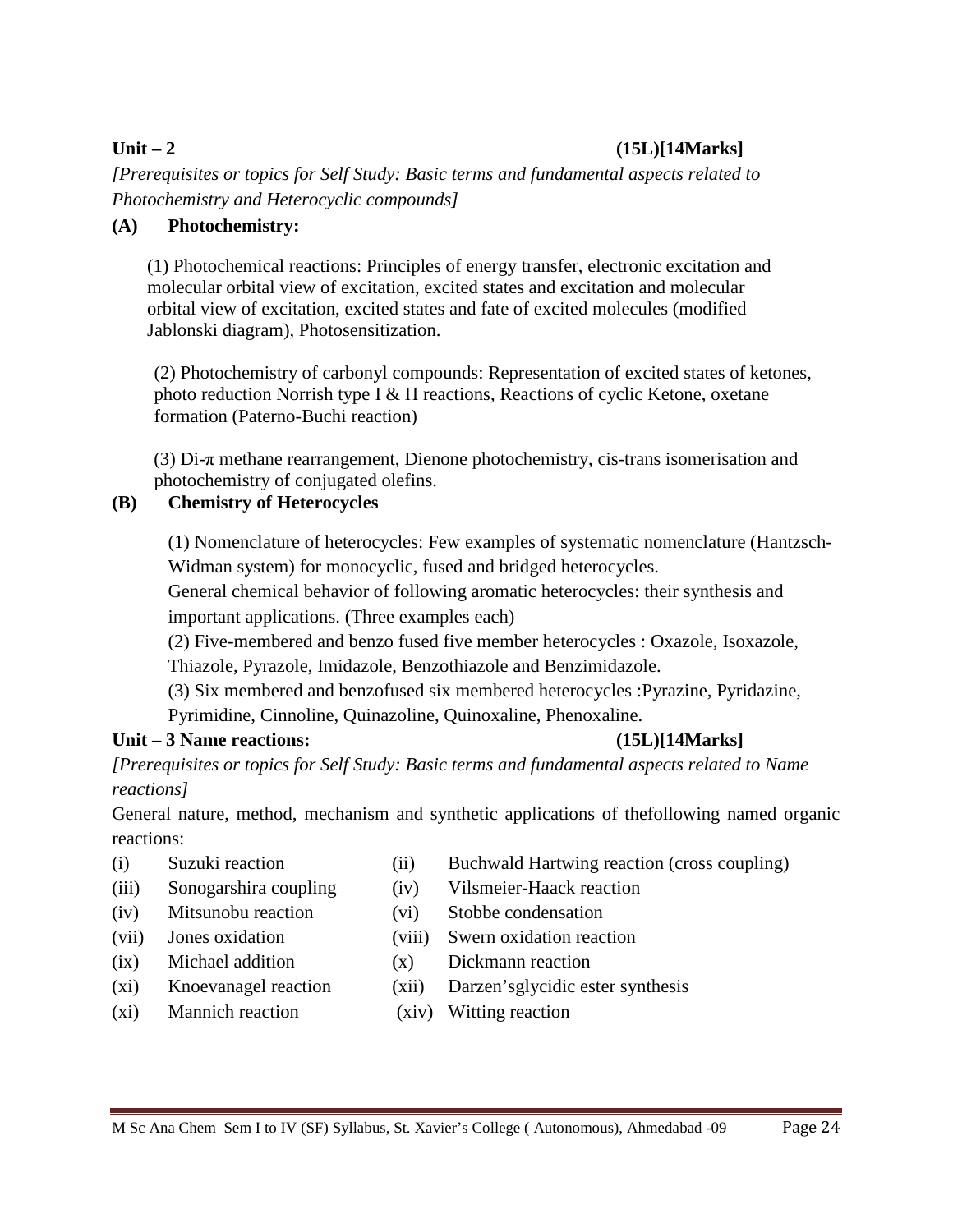#### **Unit-4 Reagents in organic synthesis: (15L)[14Marks]**

*[Prerequisites or topics for Self Study: Basic terms and fundamental aspects related to Reagents in organic synthesis]*

Mechanism selectivity and utility of following reagents:

| (i)    | Gilman's reagent-Lithium dimethylcuprate<br>(iii) |                   | Lithium diisopropylamide (LDA)      |  |  |  |
|--------|---------------------------------------------------|-------------------|-------------------------------------|--|--|--|
| (iii)  | Dicyclohexylcarbodiimide (DCC)                    | (iv)              | $1,3$ – Dithiane (Umpolung reagent) |  |  |  |
| (v)    | Dess-Martin periodinane                           | (v <sub>i</sub> ) | Bakers yeast                        |  |  |  |
| (vii)  | Diisobutylauminiumhydride(DIBAL-H)                |                   |                                     |  |  |  |
| (viii) | Sodium cyanoborohydride(NaBH <sub>3</sub> (CN))   | (ix)              | Grignard reagents                   |  |  |  |
| (x)    | Sodium borohydride<br>DDO.<br>$(x_1)$             | (xii)             | n-Butyl lithium                     |  |  |  |

(xiii) Phase transfer catalysis : Quaternary ammonium and phosphonium salts, crown ethers.

**III. Teaching methodologies:** Apart from the conventional black board teaching, other modes of teaching that will be adopted are power points, problem solving, and group discussion. Assignments will be designed such that students inculcate the habit of reading reference books and science journals. The use of smart boards for teaching will also be promoted to enable more interaction based teaching.

#### **M. Sc. Semester –II**

### **IV. References books: PCH2852: Organic Chemistry (Theory)**

### **Core Reference books:**

- (1) Organic Chemistry, T.W. Graham Solomons and Graig B. Frymes, John Wiley and Sons
- (2) Advance organic chemistry by Jerry March
- (3) Photochemistry and Pericyclic Reactions by Jagdamba singh and Jaya singh NEW AGE;  $3<sup>rd</sup>$  edition (1 January 2012)
- (4) Organic Chemistry Vol 1-2 I.L.Finar 5th edition, ELBS.

### **IV. Other References books: PCH2802: Organic Chemistry (Theory)**

- (1) Modern Synthetic Reactions, H.O.House, W.A. Benjamin.
- (2) Principles of Organic Synthesis, R.O.C. Norman and J.M. Coxon, 3rd Edition, Blackie Academic and Proffessional.
- (3) Introductory Photochemistry, A.Cox and T.Camp, McGraw Hill.
- (4) Photochemistry, R.P. Kundall and A. Gilbert, Thomson Nelson.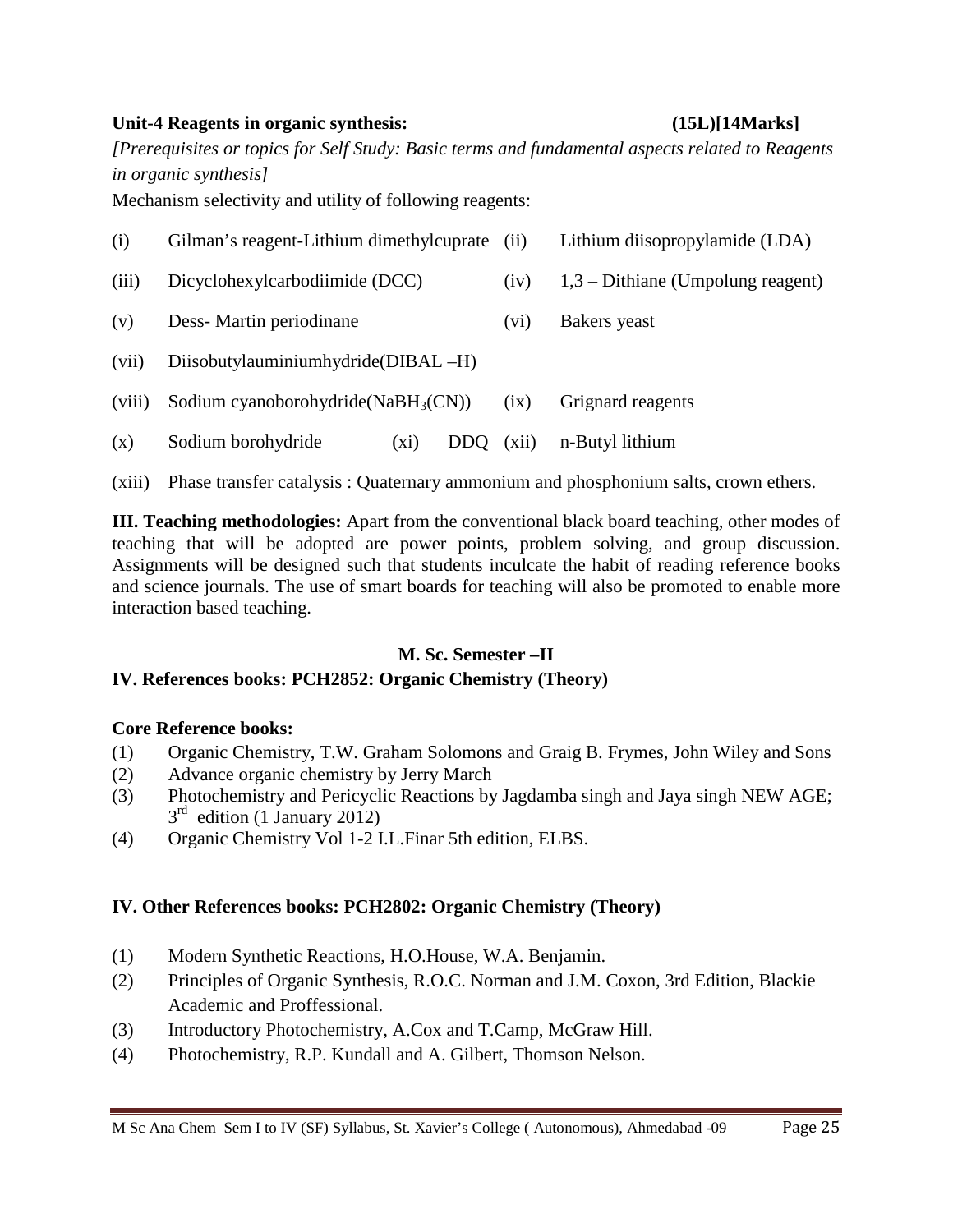- (5) Organic Photochemistry, J. Coxon and B. Halton, 2nd Edition , Cambridge University Press.
- (6) Strategic Applications of Named Reactions in Organic Synthesis, Laszlo Kurti and Barbara Czak, 1st Edition, Acedemic Press.
- (7) Name Reactions and Reagents in Organic Synthesis, Bradford P. Mundy, Michael G. Ellerd, Frank G. Favaloro, 2nd Edition, Wiley – Interscience.
- (8) Name Reactions. A Collection of Detailed Reaction Mechanisms., Jie Jack Li,  $3^{rd}$ Edition Springer.
- (9) Heterocyclic Chemistry, volume 1-3, R.R. Gupta, M. Kumar and V. Gupta, Springer-Verlag.
- (10) Heterocyclic Chemistry, J.A. Joule, K.Mills, and G.F. Smith, 3rd Edition, Chapman and Hall.
- (11) Heterocyclic Chemistry, T.L. Gilchrist, Longman Scientific Technical.
- (12) Contemporary Heterocyclic Chemistry, G.R. Nikome and W.W. Poudler, Wiley.
- (13) Comprehensive Heterocyclic Chemistry, A.R. Kartizky, and C.W. Rees.
- (14) Encyclopedia of Reagents for Organic Synthesis, Leo A. Paquette, David Crich and Phillip L. Fuchs, John Wiley and Sons Inc. .
- (17) Guidebook to Mechanism in Organic Chemistry by Peter Sykes, 6th Edition, Prentice Hall.
- (18) Advanced Organic Chemistry Part A: Structure and Mechanism and Part B:Reaction and synthesis ,Francis A. Carey, Richard J. Sundberg, 5th Edition, Springer .
- (21) Advance organic chemistry by Carey and Sundberg,
- (22) Advance organic chemistry by Francis A. Carey.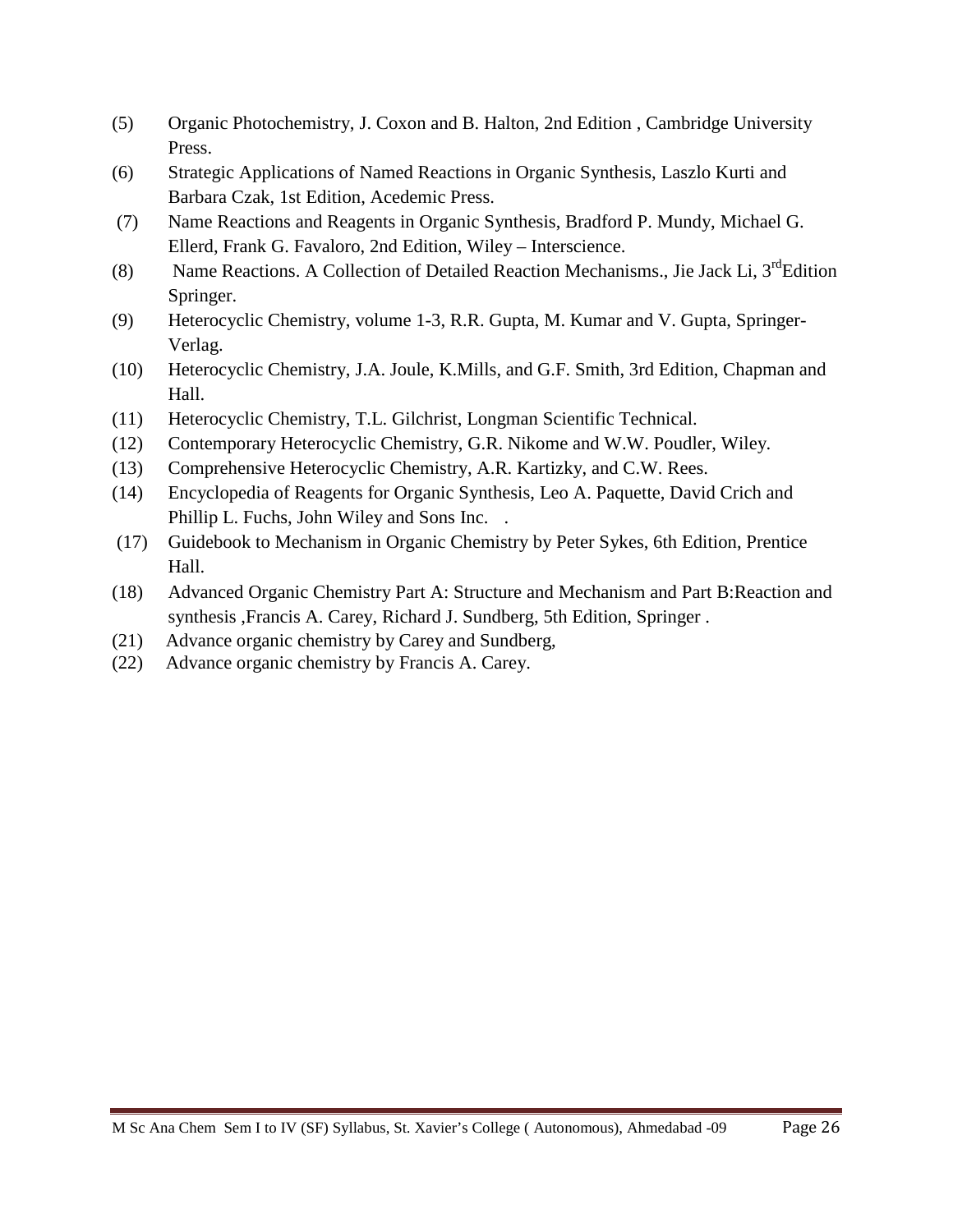**M. Sc. Semester –II CORE Paper: Physical Chemistry (Theory) Course Code: PCH 2853 No. of Credits: 04 Learning Hours: 60 hrs (70 Marks)**

#### **I. Course Overview & Course Objectives**

Unit-PC 01 Statistical thermodynamics

Unit-PC 02 Nuclear chemistry

Unit-PC 03 Polymer chemistry

Unit-PC 04 Electrochemistry

The main objective of the course will be to enhance the understanding and knowledge of Physical Chemistry without an obscuring mathematical screen.

By the end of the paper, a student will be able to :

(a) understand the details and utility of the entire topics in physical chemistry, separately as well as in context to one another.

(b) The long major areas of study such as Statistical thermodynamics and Nuclear chemistry are so taught, such that students are able to move on to more advanced studies.

Thus, the knowledge from the course can help in the following:

The other topics, like Polymer chemistry and Electrochemistry are so decided upon so that students can increase their conceptual base in this subject which will be needed by students in their pursuit of research in other allied branches of chemistry.

#### **II. Course Content**

#### Unit-1 Statistical thermodynamics (15L)[14Marks]

*[Prerequisites or topics for Self Study: Basic terms and fundamental aspects related to Statistical thermodynamics]*

Concepts of distribution of molecules, microstate and macrostate. Ensemble averaging, Canonical, grand canonical and microcanonical ensembles, Maxwell-Boltzman distribution laws (using Lagrange's method of undetermined multipliers). Fermi-Dirac statistics – distribution law and Bose-Einstein statistics – distribution law.

Partition functions – translational, rotational, vibrational and electronic partition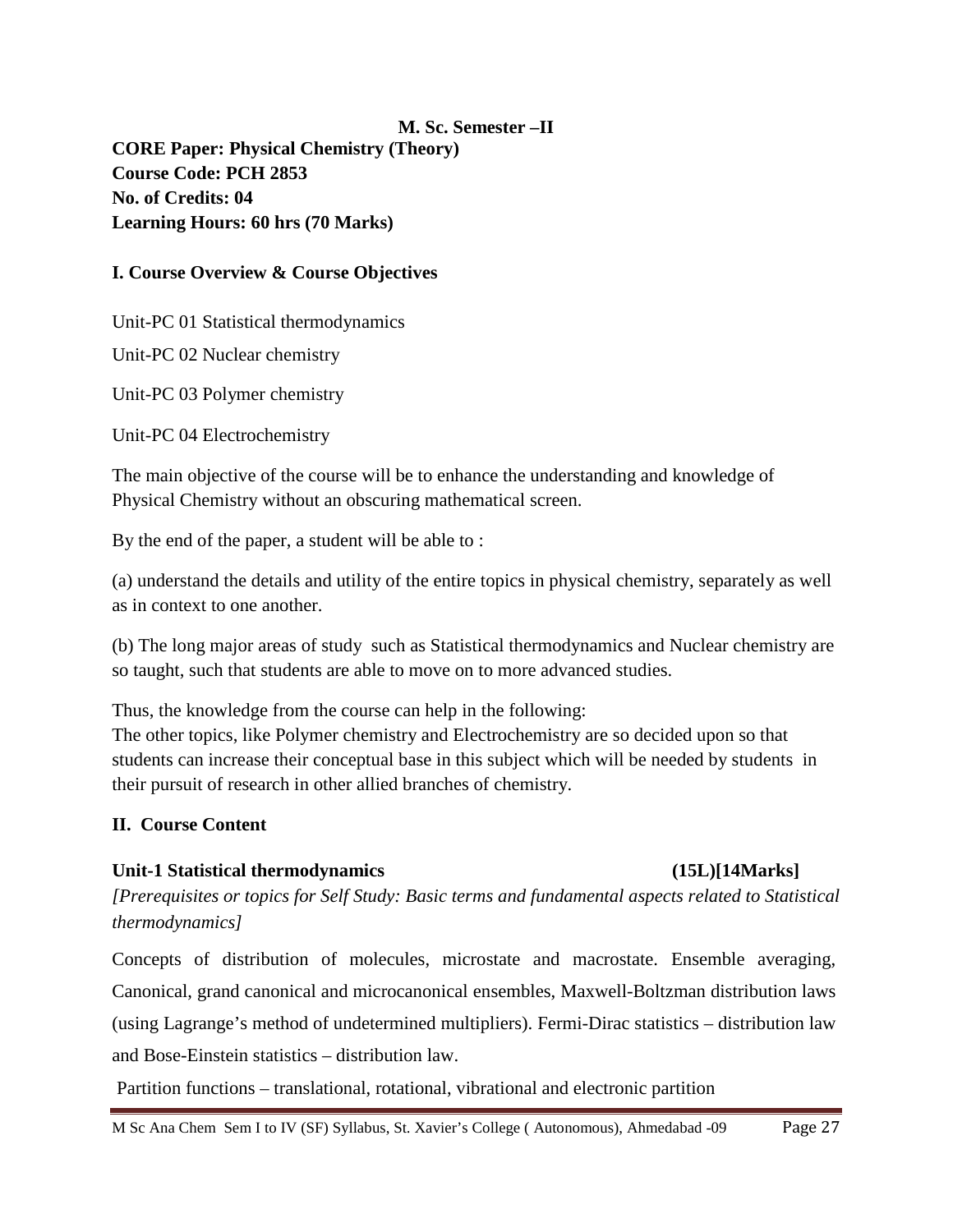#### **Unit-2 Nuclear chemistry (15L)[14Marks]**

# *[Prerequisites or topics for Self Study: Basic terms and fundamental aspects related to Nuclear chemistry]*

Nuclear properties-nuclear radius, coulombic and nuclear potential radius, nuclear spin and angular momentum, magnetic moment, nuclear binding energy, nuclear models-shell model, liquid drop model, Fermi gas model, collective model, radioactive decay, nuclear reactions, evaporation, spallation, fragmentation, fission and fusion reactions, accelerators, reaction cross section, use of radioisotopes as tracers.

# Unit-3 Polymer chemistry (15L)[14Marks]

*[Prerequisites or topics for Self Study: Basic terms and fundamental aspects related to Polymer chemistry]*

Kinetics and mechanism of polymer processes, criteria of polymer solubility, thermodynamics of polymer solutions, polymer characterization, molecular weight of polymer (number average and weight average), methods of molecular weight determination, properties of polymers and applications.

# **Unit-4 Electro chemistry (15L)[14Marks]**

# *[Prerequisites or topics for Self Study: Basic terms and fundamental aspects related to Electrochemistry]*

Sign convention-American, European and IUPAC; Polarization , demonstration of polarization, elimination of polarization ,Decomposition Potential-Factors ,applications and measurement of Decomposition potential and Overvoltage and factors affecting overvoltage, basic principle of polarography, origin of different types of current; Ilkovic equation. polarographic wave equation, Importance of E1/2 in polarography ,Dependence of E1/2 on pH and complexing agents(derivation),Pilot ion method and standard addition method to determine concentration.

**III. Teaching methodologies:** Apart from the conventional black board teaching, other modes of teaching that will be adopted are power points, problem solving, and group discussion. Assignments will be designed such that students inculcate the habit of reading reference books and science journals. The use of smart boards for teaching will also be promoted to enable more interaction based teaching.

# **M. Sc. Semester –II**

# **IV. Reference books: PCH2853: Physical Chemistry (Theory)**

### **Core Reference books**

- (1) Statistical thermodynamics by M.C.Gupta ,revised  $2<sup>nd</sup>$  edition, New Age International publishers
- (2) Nuclear and radioactive chemistry by B K Sharma, Krishan Prakashan (2014)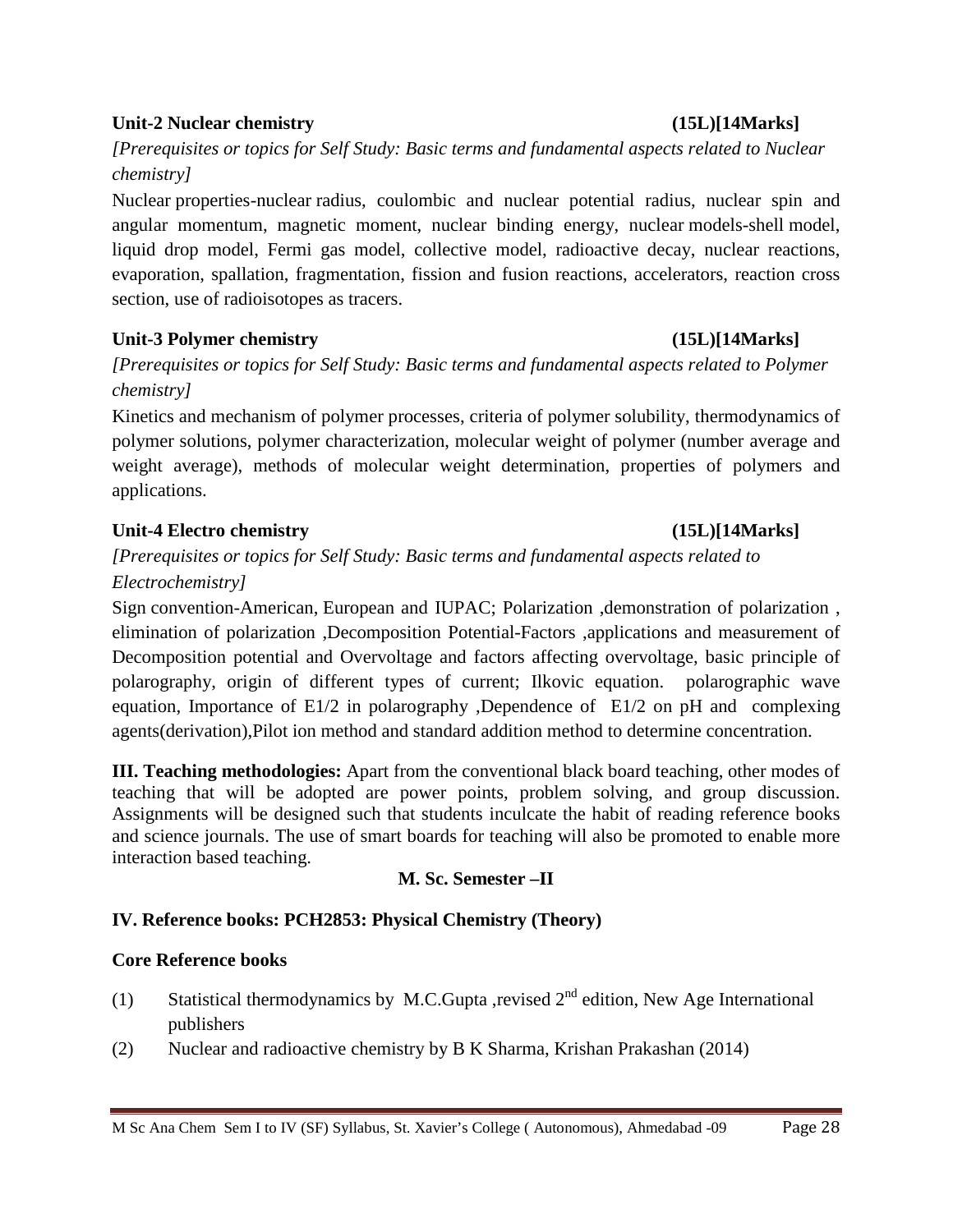- (3) Advanced physical chemistry by Gurdeep Raj  $35<sup>th</sup>$  revised edition, Goel publishing house
- (4) Polymer science by Gowariker, New Age International, reprint 1986.

# **IV. Other Reference books: PCH2803: Physical Chemistry (Theory)**

- (1) Physical chemistry by W.J.Moore,  $5<sup>th</sup>$  edition, orient longman private ltd.
- (2) Textbook of physical chemistry by S. Glasstone, D. Van Nostrand company, inc., 1946.
- (3) Textbook of physical chemistry by Peter Atkins Julio de and Paula,  $9<sup>th</sup>$  edition, oxford press.
- (4) Advanced physical chemistry by J.N.Gurtu, A.Gurtu,  $11<sup>th</sup>$  edition, Pragati prakashan.
- (5) Thermodynamics,statistical thermodynamics and kinetics by T.Engle and P.Reid, Pearson India.
- (6) Statistical Thermodynamics Fundamentals and Applications by NORMAND M. LAURENDEAU , Cambridge University Press 2005
- (7) Polymer science by Gowariker, New Age International, reprint 1986.
- (8) Textbook of Polymer Science By 3rd Edition edition (2 May 1984), Wiley-Blackwell.
- (9) Principles of Polymer Science,  $2^{nd}$  edition by Bahadur&Sastry, Alpha Science.
- (10) Polymer science  $\&$  technology by Fried, 3<sup>rd</sup> edition, Printece-Hall.
- (11) Polymer Chemistry: An Introductionby Malcolm P. Stevens,  $3^{rd}$  edition, Addison-Wesley Publishing Company.
- (12) Essentials of Nuclear Chemistryby Arnikar, New Age Internation
- (13) Nuclear and radio chemistry by J.W. Kannedy, G. Friedlander,  $3<sup>rd</sup>$  edition, Wiley.
- (14) Modern Electrochemistry by Bockris and Reddy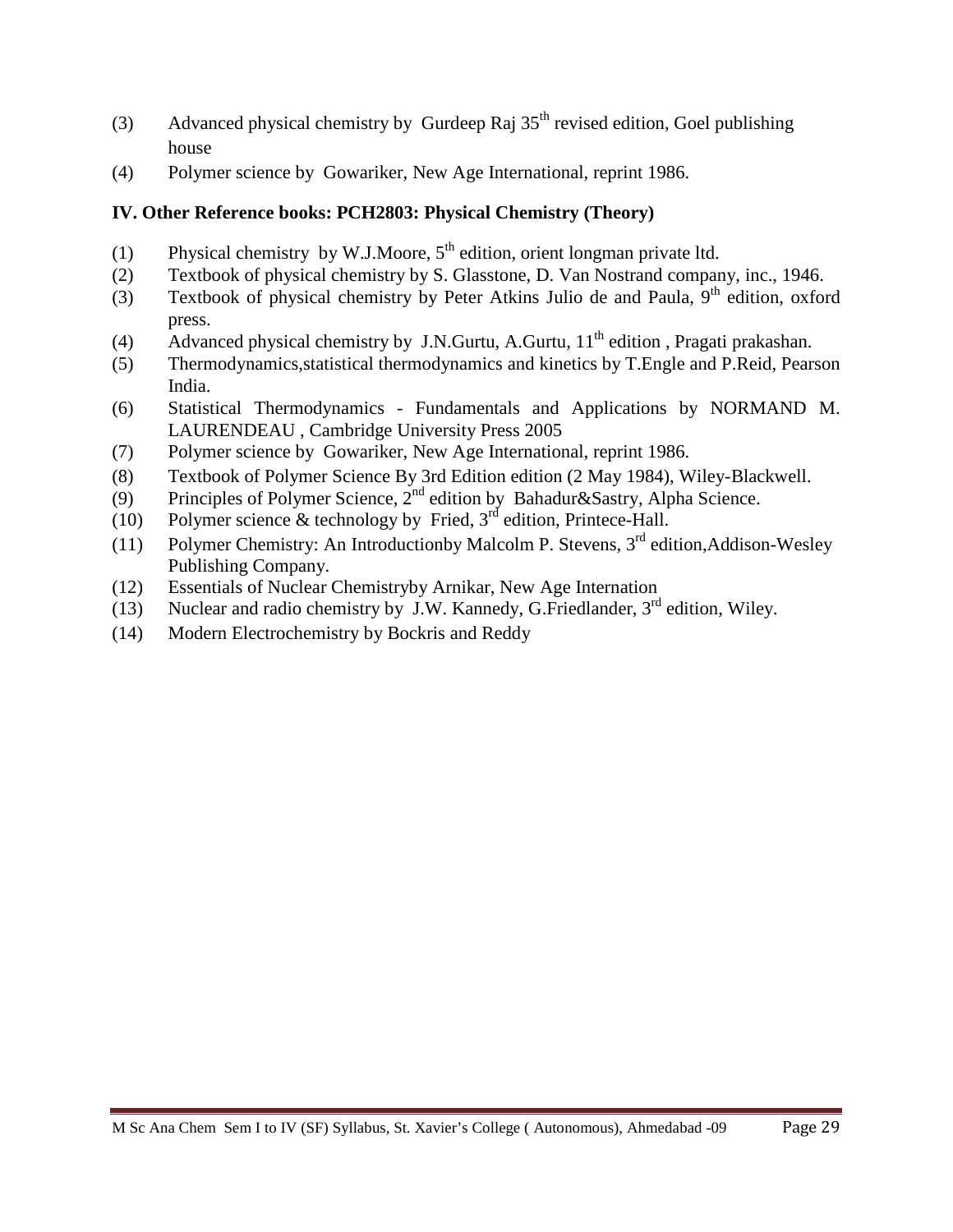### **M. Sc. Semester –II**

**CORE Paper: Analytical Chemistry (Theory) Course Code: PCH 2854 No. of Credits: 04 Learning Hours: 60 hrs (70 Marks)**

#### **I. Course Overview & Course Objectives**

Unit-AC 01 Sample Preparation Techniques

Unit-AC 02 Basic Principles of chromatography

Unit-AC 03 Specialized chromatographic techniques

Unit-AC 04 Electro-Analytical Chemistry

The main objective of the course will be to enhance the understanding and knowledge of Analytical Chemistry, for students studying, any branch of chemistry.

By the end of the paper, a student will be able to:

- (a) understand the very important role of an analytical chemist in all branches of chemistry.
- (b) know and study the work-up required by all samples before they can be subjected to analysis and also learn about the various types of analysis.
- (c) will study about the most widely employed technique i.e. Principles of chromatography and its applicationin analytical chemistry and other branches of chemistry.
- (d) will study about Electro-Analytical methods of analysis which is able to provide valuable analytical data. Thus, the knowledge from the course can help in the following:

All students, of all branches whether organic or inorganic will be able to incorporate this knowledge, in their pursuit of research in their different fields.

### **II. Course Content**

### **Unit-1 Sample Preparation Techniques (15L)[14Marks]**

*[Prerequisites or topics for Self Study: Basic terms and fundamental aspects related to Sample Preparation Techniques]*

Liquid-liquid extraction/solvent extraction-partition coefficient, distribution ratio and percent extraction. Solvent extraction of metal ions-ion association complexes and metal chelates, multiple batch extraction, Craig's counter-current distribution. Accelerated and Microwave assisted extraction, protein precipitation and solid phase extraction (SPE).

### **Unit -2 Basic Principles of chromatography (15L)[14Marks]**

*[Prerequisites or topics for Self Study: Basic terms and fundamental aspects related to Basic Principles of chromatography]*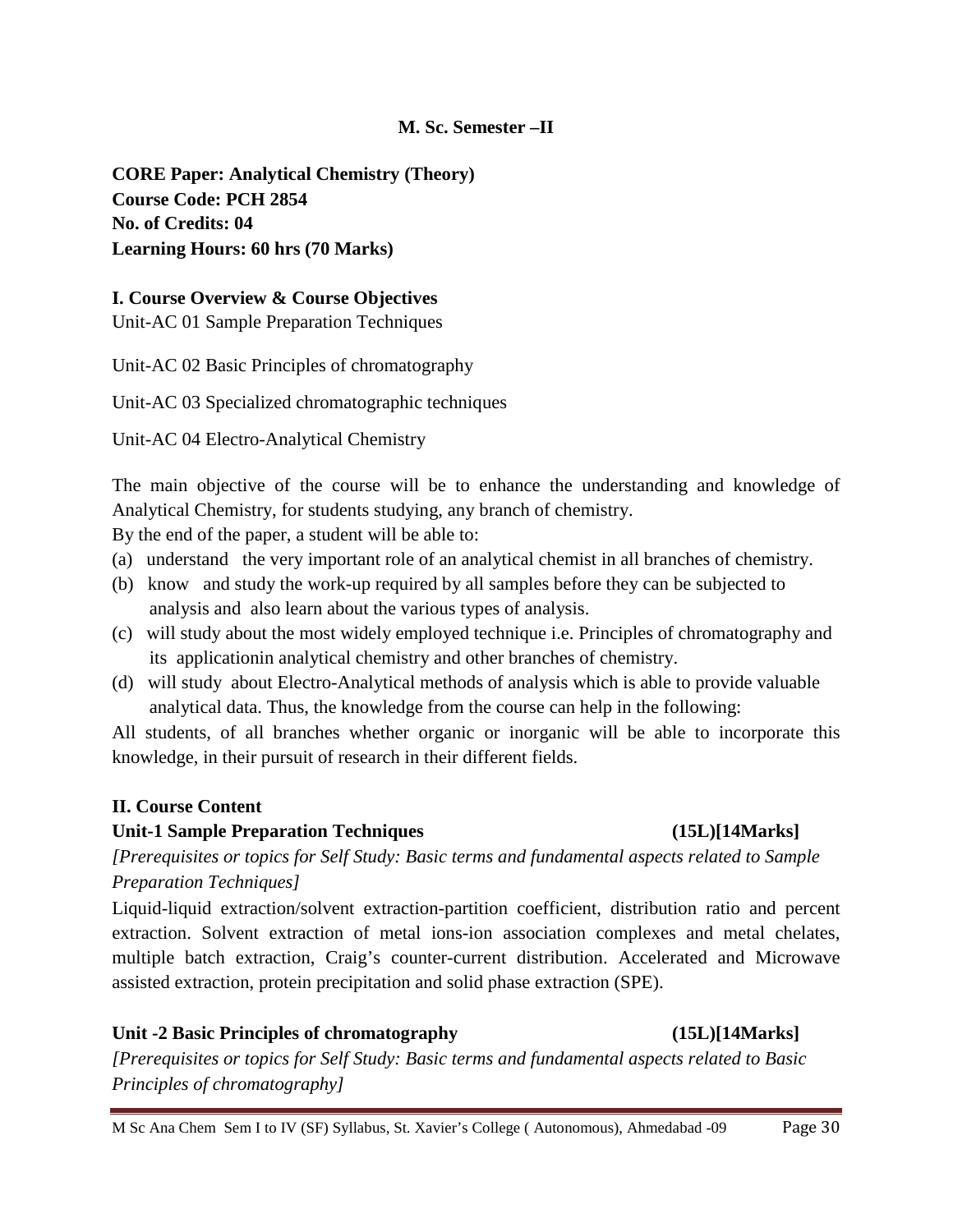Chromatographic Methods Principles of chromatography, classification of chromatographic techniques based on mechanism of retention, configuration, mobile and stationary phase. Importance and meaning of terms –Partition Ratio, Retention Time and Dead Time, Capacity Factor and Selectivity Factor, Efficiency of separation- plate theory (theoretical plate concept) and rate theory (Van Deemter equation).

#### **Unit -3 Specialized chromatographic techniques (15L)[14Marks]**

*[Prerequisites or topics for Self Study: Basic terms and fundamental aspects related to Basic Principles of chromatography and Specialized chromatographic]*

Principles, instrumentation and applications of Gas Chromatography, HPLC, HPTLC and Ion exchange chromatography .

### **Unit -4 Electro-Analytical Chemistry (15L)[14Marks]**

*[Prerequisites or topics for Self Study: Basic terms and fundamental aspects related to Electro-Analytical Chemistry]*

pH measurement with glass electrode, working of glass electrode, mechanism of pH measurement, calibration of glass electrode, errors in pH measurement. Classification, principle, properties and design of ion selective membrane electrodes- Glass electrodes for ions other than H<sup>+</sup>, Solid precipitate electrode and single crystal electrode, Liquid ion exchange electrode, ion molecular sieve electrodes. Ion, Gas-sensing probes and enzyme substrate electrodes.

**III. Teaching methodologies:** Apart from the conventional black board teaching, other modes of teaching that will be adopted are power points, problem solving, and group discussion. Assignments will be designed such that students inculcate the habit of reading reference books and science journals. The use of smart boards for teaching will also be promoted to enable more interaction based teaching.

#### **M. Sc. Semester –II IV. Reference books: PCH2854: Analytical Chemistry (Theory)**

### **Core Reference Books:**

- (1) Analytical Chemistry, by Gary D. Christian,  $6<sup>th</sup>$  Edition, John Wiley and Sons Inc. New Jersey.
- (2) Ouantitative Chemical Analysis, by Daniel C. Harris,  $5<sup>th</sup>$  Edition, W.H. Freeman and Company, New York.
- (3) Fundamentals of Analytical Chemistry by Crouch, West and Skoog,  $9<sup>th</sup>$  edition, Brooks/Cole (2013)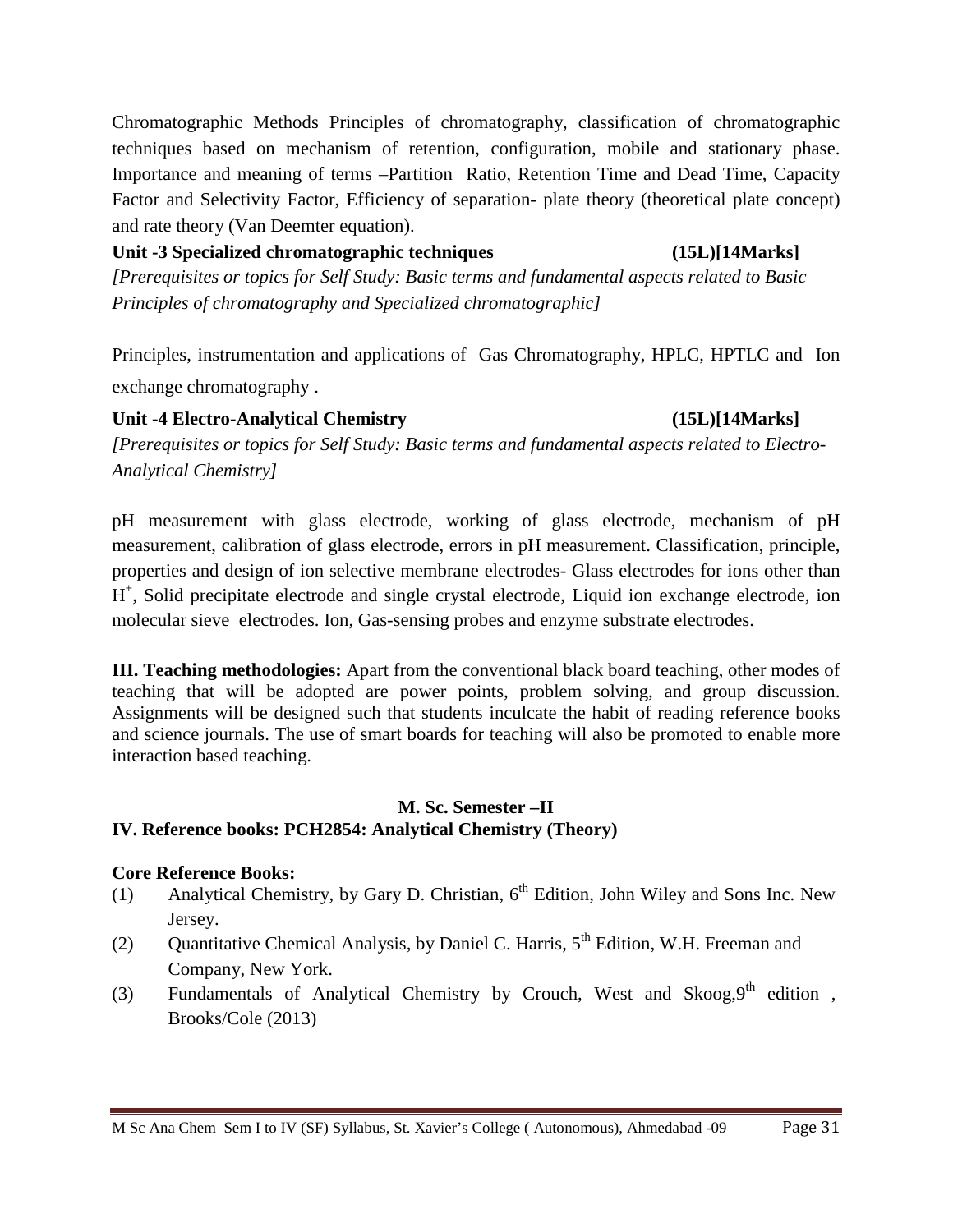### **IV. Other Reference books: PCH2804: Analytical Chemistry (Theory)**

- (1) A Practical handbook of preparative HPLC by Donald Wellings, Elsevier, 2006.
- (2) Ion-pair chromatography: Theory and Biological and Pharmaceutical Applications (Chromatographic Science), Milton Hearn (editor), Marcel and Dekker Inc. (1985).
- (3) Practical Aspects of Gas Chromatography/Mass Spectroscopy by Gordon M. Message, John Wiley & Sons, 1984.
- (4) Modern Practice of Gas Chromatography by Robert L. Grob and Eugene F. Barry, 3rd edition, Wiley-Interscience, 1995.
- (5) Basic Gas Chromatography by Harold M. McNair, James M. Miller, John Wiley and Sons, 2008.
- (6) Analytical gas Chromatography by Walter Jennings, Eric Mittlefehldt and Philip Stremple, second edition, Elsevier Science, 1997.
- (7) Modern HPLC for practicing scientists by Michael W. Dong, Wiley Interscience, 2006.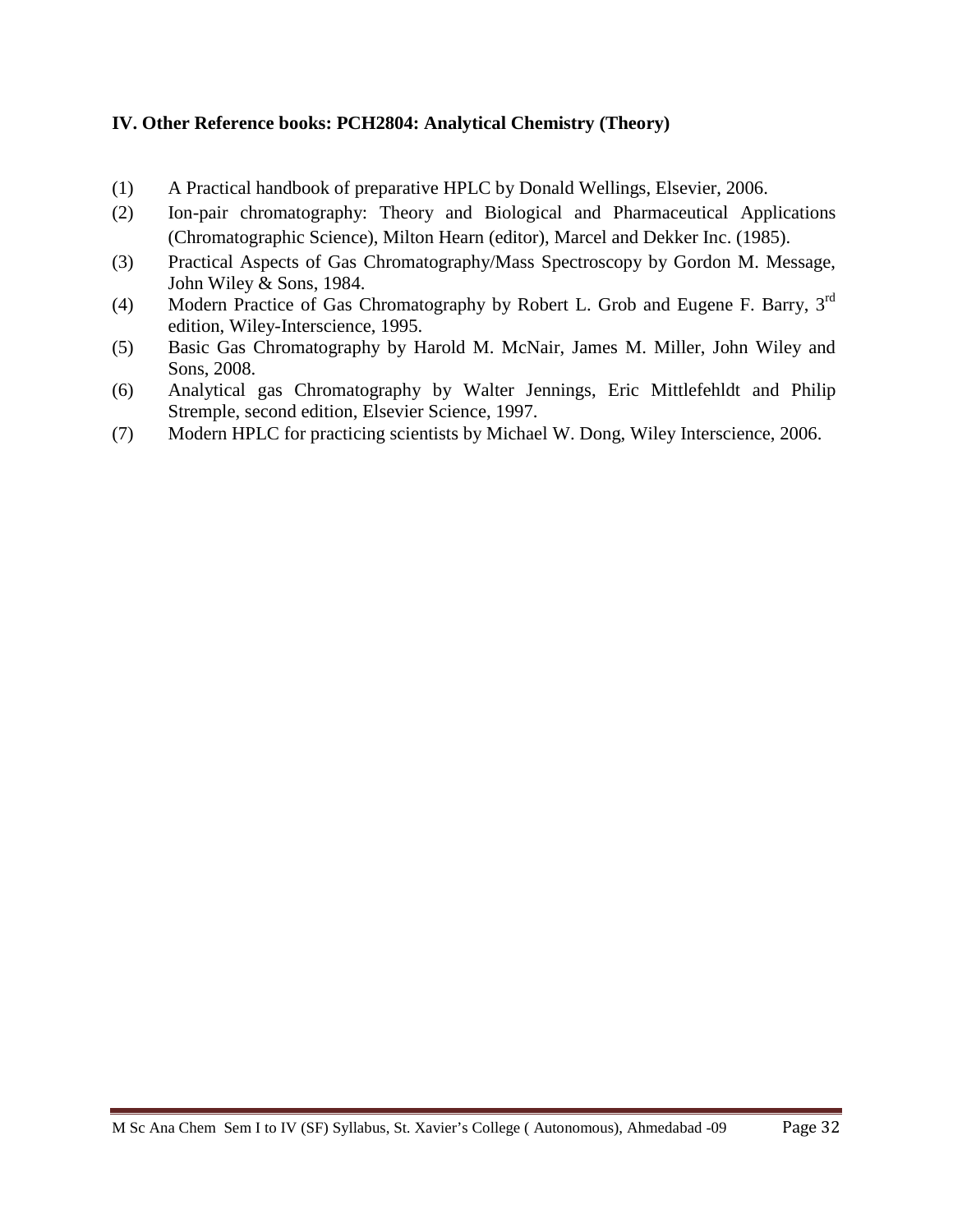### **M. Sc. Semester II**

# **Paper: Inorganic Chemistry and Organic Chemistry (Practicals) Course Code: PCH 2855L No. of Credits: 04 Learning Hours: 60 (70 Marks) I. Course: PCH 2855L (A) Inorganic Chemistry (practicals) II. Course Content**

- (1) Preparation and determination of purity of double and complex salts. At least seven preparations should be done.
- (2) Colourimetric estimation of any four out of Cu, Mn, NO2, Ni, P, Fe, V, Ti, Cr, Co.
- **III. Teaching methodologies:** Practical work, problem solving and group discussion etc.

#### **M. Sc. Semester II**

#### **IV. References books: PCH2805L (A) : Inorganic Chemistry(Practicals)**

- (1) Vogel's Textbook of Quantitative Chemical Analysis, 6th Edition, 2002.
- (2) Advanced Practical Inorganic Chemistry, Gurdeepraj, Goel Publishing House, 2001.
- (3) An Advanced Course in Practical Chemistry, A.K. Nad, B. Mahapatra, A. Ghosal, New

Central Book Agency, 2004

#### **M. Sc. Semester II**

### **I. Course: PCH 2855L (B) Organic Chemistry (practicals)**

#### **II. Course Content**

Mixture analysis: ternary mixture to be given.  $(S+S+S)$  or (L+L+L). Type determination. Separation by physical and chemical methods. (both permitted in case of liquids).

**III. Teaching methodologies:** Practical work, problem solving and group discussion etc.

### **M. Sc. Semester II**

#### **IV. References books: PCH2855L(B): Organic Chemistry (Practicals)**

- (1) A text book of practical organic chemistry A. I. Vogel
- (2) Practical organic Chemistry Mann and Saunders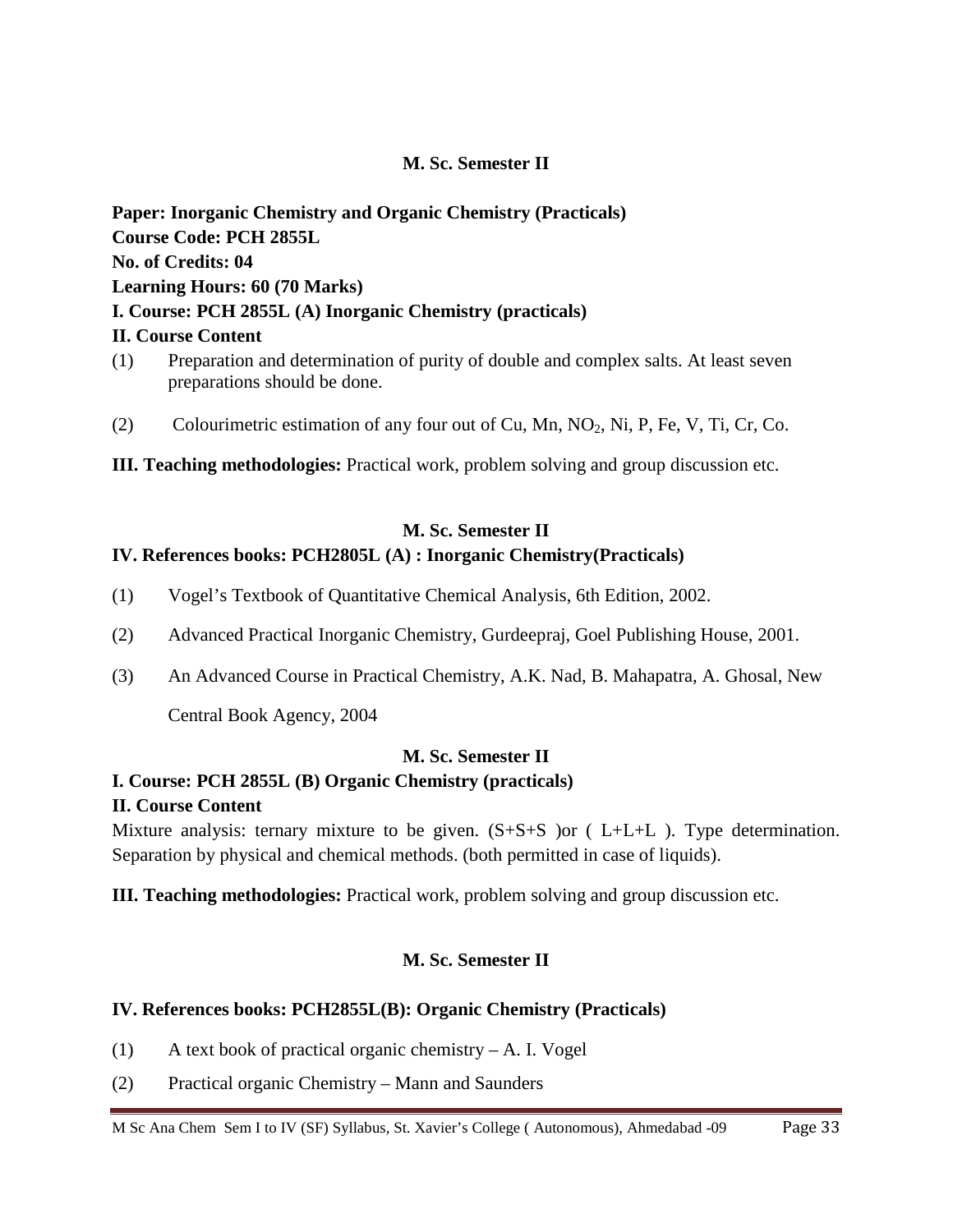- (3) A handbook of quantitative and qualitative analysis H. T. Clarke
- (4) Comprehensive Practical Organic Chemistry : Qualitative Analysis V K Ahluwalia& S. Dhingra.
- (5) Comprehensive Practical Organic Chemistry : Preparations and Quantitative Analysis, V K Ahluwalia & R. Aggarwal Universities Press.
- (6) An Advance Course in practical Chemistry, A K. Nad, B. Mahapatra and A. Ghoshal.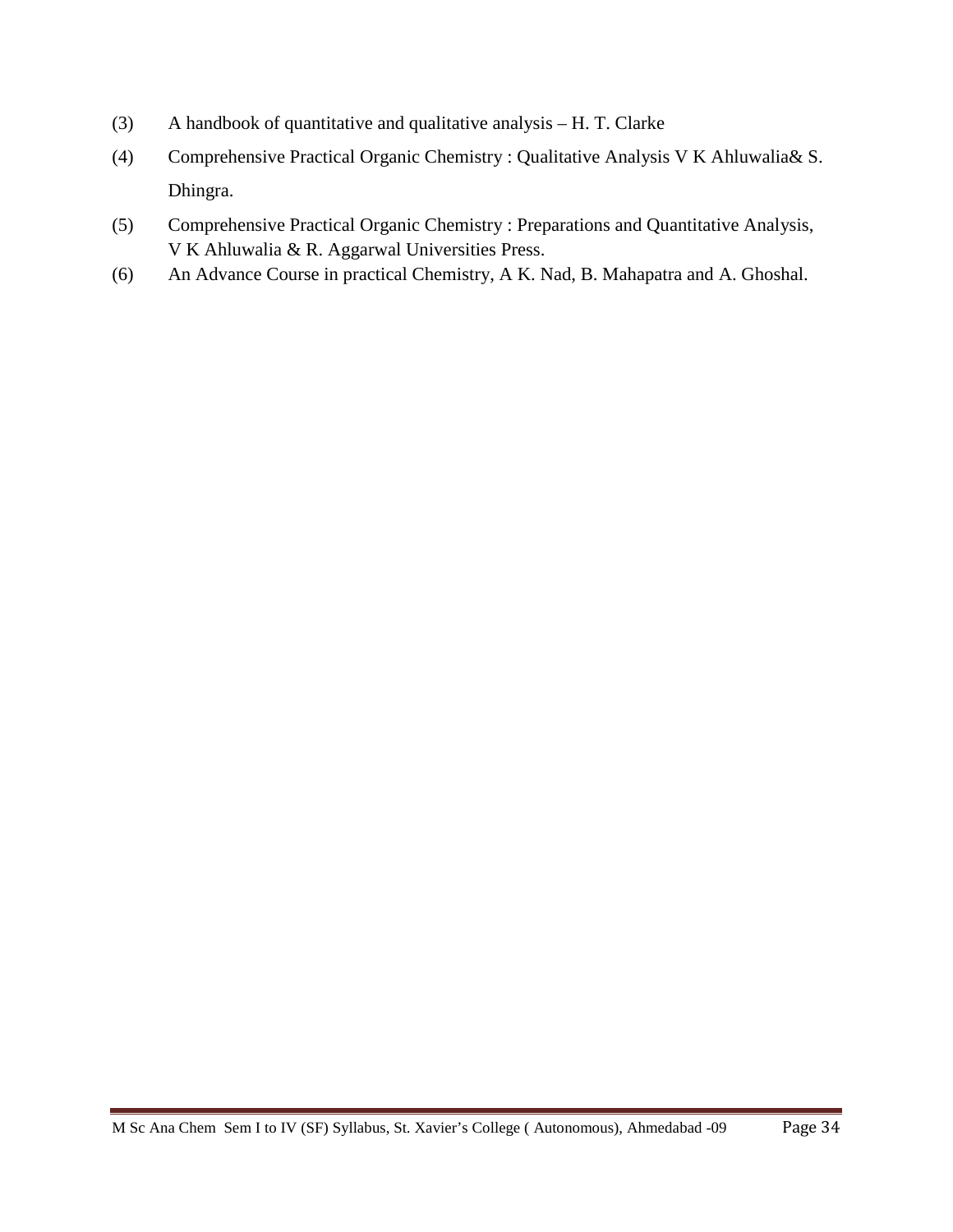# **M. Sc. Semester II**

**Paper: Physical Chemistry and Analytical Chemistry (Practicals) Course Code: PCH 2856L No. of Credits: 04 Learning Hours: 60 (70 Marks)**

### **I. Course: PCH 2856L (A) Physical Chemistry (practicals) II. Course Content**

### **(1) Conductometry**

- (a) Test of validity of Ostwald's dilution law and determination of dissociation constant of weak electrolyte like CH<sub>3</sub>COOH & ClCH<sub>2</sub>COOH
- (b) Verification of Debye-Huckel-Onsager's equation in case of strong electrolytes like HCl, KCl, NaCl.

# **(2) Potentiometry**

- (a) Titration of dibasic acid like malonic, oxalic, succinic acid with NaOH and find the dissociation constant of acid.
- (b) Precipitation titration  $\rightarrow$  Titration of halids with AgNO<sub>3</sub>.
- (c) Redox titration Ferrous ammonium sulfate  $KMnO_4$ ,  $K_2Cr_2O_7$ .

### **(3) pH metry**

- (a) Determination of dissociation constant of weak acid like acetic and monochloroaceticacid
- (b) To titrate phosphoric acid solution against alkali and to calculate the first, second and thirdioniozation constant of it. $(0.05M$  phosphoric acid, 10% neutral CaCl<sub>2</sub>, 0.5N NaOH)

### **(4) Kinetics**

- (a) Determination of the effect of (a) Change of temperature (b) Change ofconcentration of reactant and catalyst and (c) Ionic strength of the media on the velocity constant of an acid hydrolysis of an ester.
- (b) Determination of order of reaction between  $K_2S_2O_8$  and KI by a fractional change method

# **(5) Distribution method**

(a) Determination of the formula of the complex formed between cupric ion and ammonia by distribution method.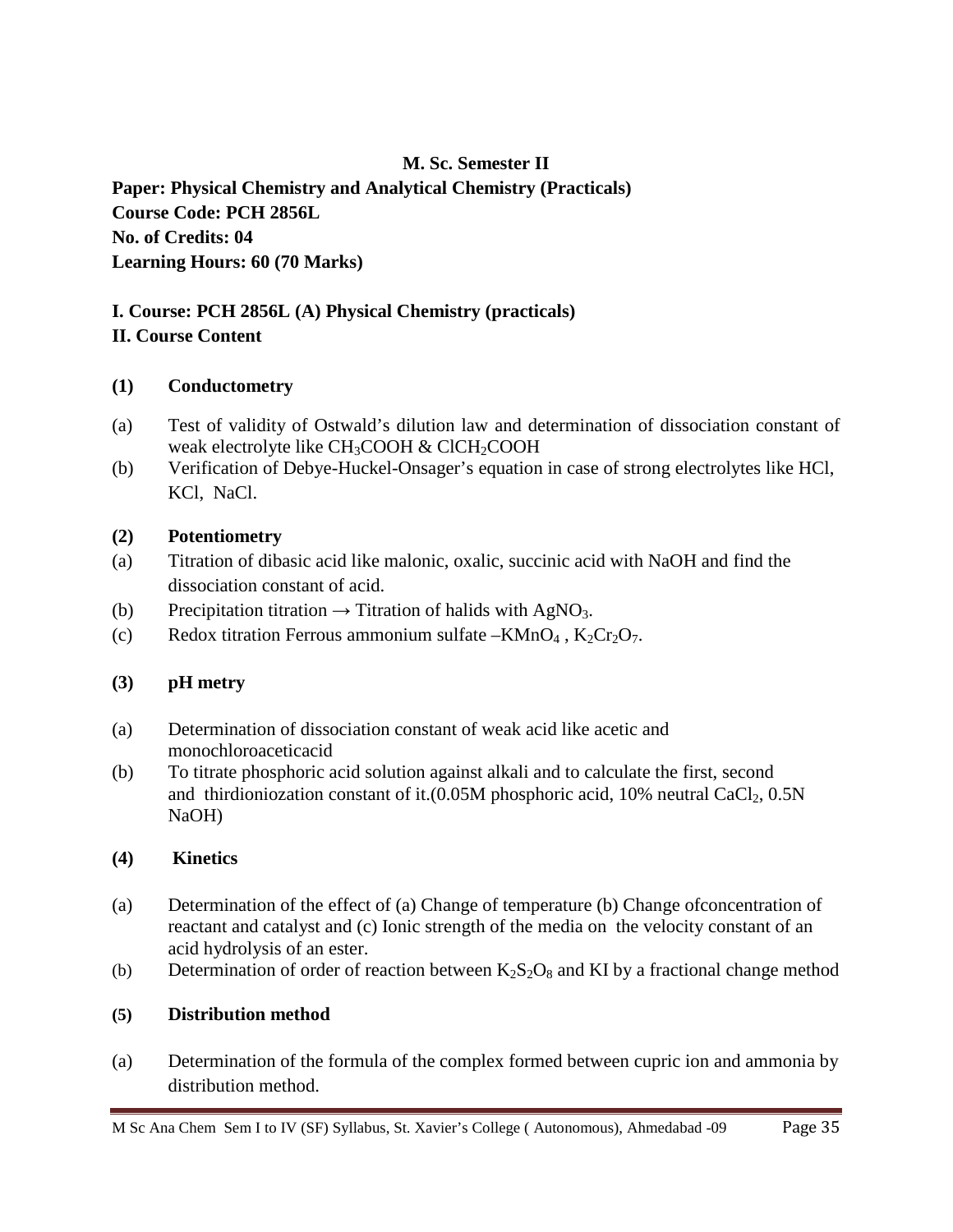**III. Teaching methodologies:** Practical work, problem solving and group discussion etc.

#### **M. Sc. Semester II**

#### **IV. References books: PCH2856L (A): Physical Chemistry (Practicals)**

- (1) Practical physical chemistry –J. B. Yadav
- (2) Practicals in physical chemistry P. S. Sindhu
- (3) Experimental physical chemistry R. C. Das, B.Behera
- (4) Experiments in physical chemistry- P. H. Parsania, F. Karia

#### **M. Sc. Semester II**

# **I. Course: PCH 2856L (B): Analytical Chemistry (practicals)**

### **II. Course Content**

- (1) Determination of saponification value of oil.
- (2) Determination of iodine value of oil.
- (3) Determination of iron by chloride extraction by solvent extraction process.
- (4) Determination of dissolved oxygen.
- (5) Determination of chemical oxygen demand.
- (6) Determination of iron in iron tablets.
- (7) Simultaneous estimation of chromium (III) and iron (III) by EDTA titration.
- (8) Simultaneous estimation of calcium (II) and zinc (II) by EDTA titration.
- (9) Simultaneous estimation of lead (II) and magnesium (II) by EDTA titration.
- (10) Separation of aminoacids/ dyes/ drugs by TLC.
- (11) Determination of cation content in hard water by ion exchange chromatography.

**III. Teaching methodologies:** Practical work, problem solving and group discussion etc.

### **M. Sc. Semester II**

#### **IV. References books: PCH2856L (B): Analytical Chemistry (Practicals)**

- (1) Analytical Chemistry Practice, John H. Kennedy, Saunders College Publishing, Second Edition 1990.
- (2) Vogel's Textbook of Quantitative Chemical Analysis, 6th Edition, **2**002.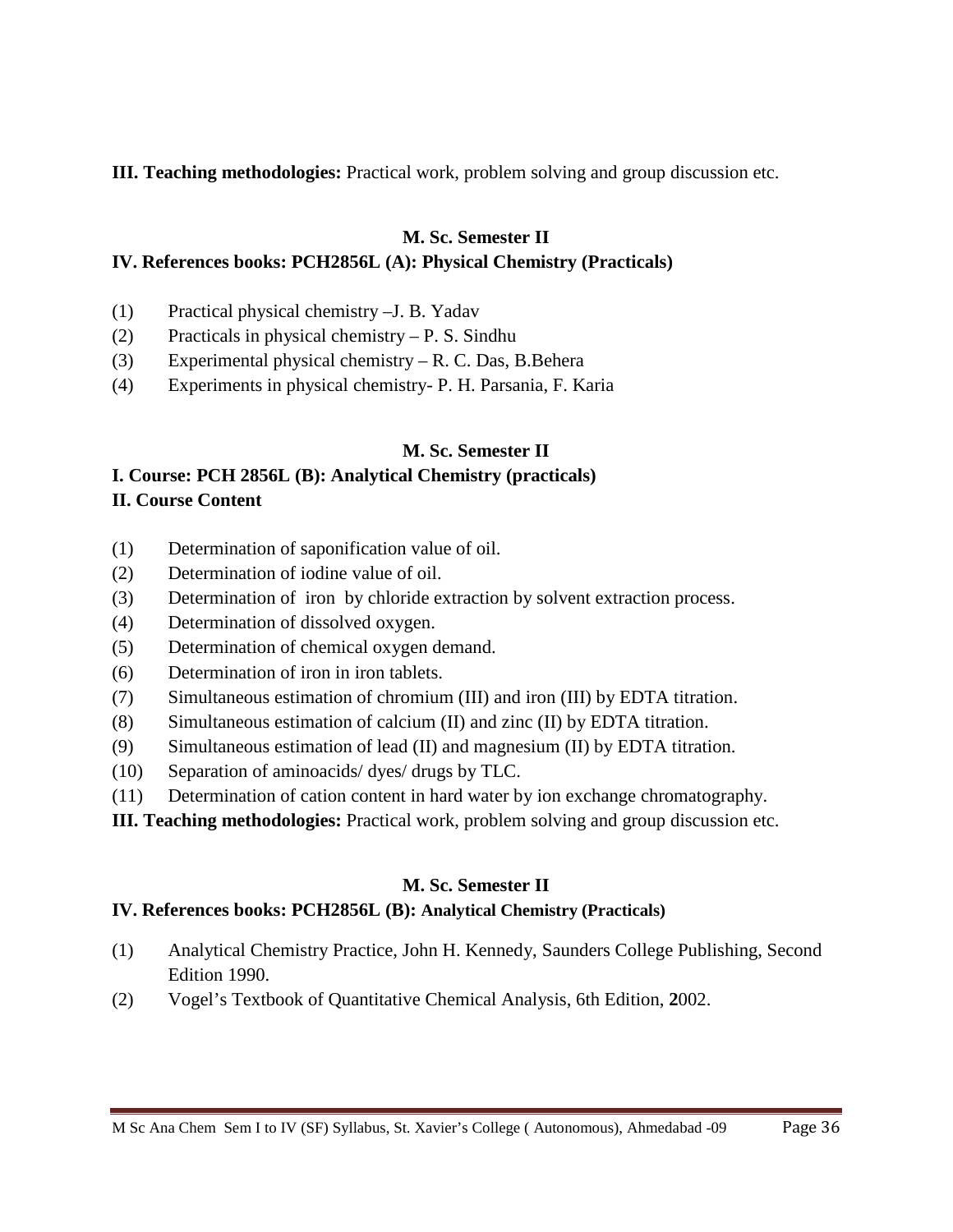

# **St. Xavier's College (Autonomous), Ahmedbad-09**

# **Proposed Syllabus: M Sc Analytical Chemistry Semester III Effective from Dec 2019**

| Sub. code         | <b>Course</b>                                                       | <b>Instruction</b><br>Hrs/week | <b>Internal</b><br><b>Assessment</b><br><b>Marks</b> | <b>Max</b><br><b>Marks</b><br><b>Semester</b><br><b>Exams</b> | <b>Duration</b><br>of<br><b>Semester</b><br>Exam<br>(Hrs) | <b>Credit</b>  |
|-------------------|---------------------------------------------------------------------|--------------------------------|------------------------------------------------------|---------------------------------------------------------------|-----------------------------------------------------------|----------------|
| <b>THEORY</b>     |                                                                     |                                |                                                      |                                                               |                                                           |                |
| <b>PCH 3851</b>   | Analytical spectroscopy - I                                         | $\overline{4}$                 | 40                                                   | 60                                                            | 3                                                         | $\overline{4}$ |
| <b>PCH 3852</b>   | <b>Electroanalytical Methods</b>                                    | $\overline{4}$                 | 40                                                   | 60                                                            | 3                                                         | $\overline{4}$ |
| <b>PCH 3853</b>   | <b>Advanced Analytical</b><br>Instrumentation                       | $\overline{4}$                 | 40                                                   | 60                                                            | 3                                                         | $\overline{4}$ |
| <b>PCH 3854</b>   | <b>Forensic Sciences</b>                                            | 4                              | 40                                                   | 60                                                            | 3                                                         | $\overline{4}$ |
| <b>PRACTICALS</b> |                                                                     |                                |                                                      |                                                               |                                                           |                |
| <b>PCH 3855L</b>  | Analytical Chemistry Lab-I<br>Analytical Instrumental<br>techniques | 3<br>3                         | 40                                                   | 60                                                            | 3<br>3                                                    | $\overline{4}$ |
| <b>PCH 3856L</b>  | Analytical Chemistry Lab-II<br>Industrial applications and          | 3                              | 40                                                   | 60                                                            | 3                                                         | 4              |
|                   | titrimetric methods                                                 | 3                              |                                                      |                                                               | 3                                                         |                |
|                   | <b>Total</b>                                                        | 28                             | 240                                                  | 360                                                           |                                                           | 24             |

# **M. Sc. Semester III (Analytical Chemistry)Overview**

Note:- Semester -I and Semester-II syllabus is common for all specializations to be selected by the students for final year i.e. Inorganic, Organic, Physical and Analytical. At present St. Xavier's College (Autonomous) offers Organic as well as Analytical Chemistry as a specialization in the final year of M Sc Chemistry.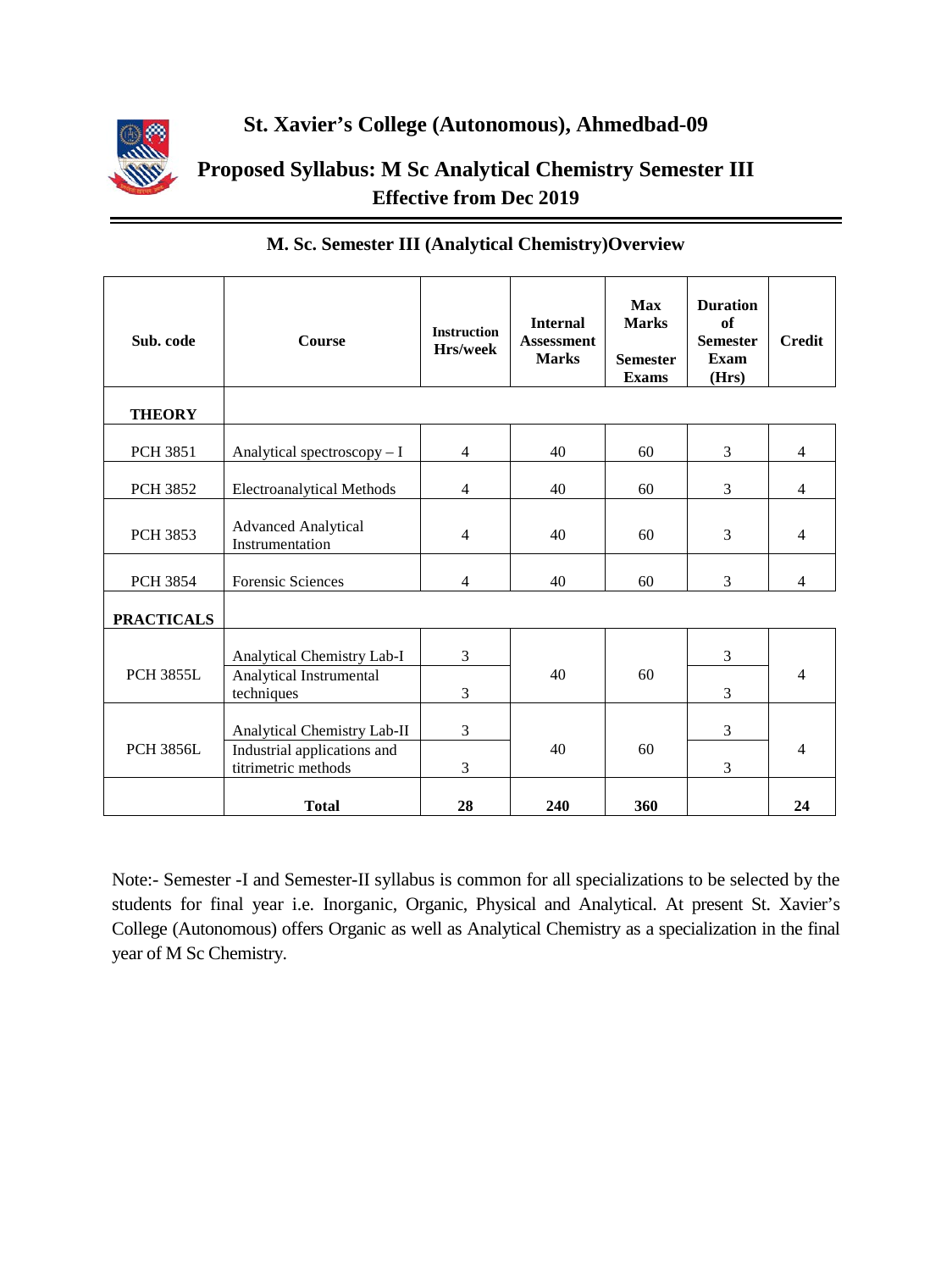

# **St. Xavier's College Ahmedbad-09(Autonomous) Proposed Syllabus: M Sc Analytical Chemistry Semester III Effective from June 2019**

**M Sc Semester III**

**CORE Paper: Analytical Spectroscopy – I (Theory) Course Code: PCH 3851 No. of Credits: 04 Learning Hours: 60 hrs (70 Marks)**

### **Course Outcomes**

CO1: To apply the fundamentals of various types of spectroscopic techniques like IR, Raman, NMR and x-ray and applications of these techniques to interpret data.

CO2: To describe the advancement in spectroscopic methods like FT-IR and Fluorescence and can recognize necessity of these techniques in the field of analytical science.

CO3: To perform quantitative and qualitative measurements of samples by IR.

### **I. Course Overview & Course Objectives**

Unit AC 01: Infrared Spectroscopy Unit AC 02: Raman Spectroscopy Unit AC 03: Nuclear Magnetic Resonance Spectroscopy Unit AC 04: (i)  $X - Ray$  Diffraction, (ii)  $X - Ray$  Fluorescence Spectroscopy

The main objective of the course will be to enhance the understanding and knowledge of Qualitative Optical Spectroscopic Methods

By the end of the paper, a student will be able to:

(a)Understand the important aspects Infrared Spectroscopy

(b) Learn the various aspects of Raman Spectroscopy.

(c)Understand the important aspects of Nuclear Magnetic Resonance Spectroscopy

(d) Learn the Chemistry of  $X - Ray$  Diffraction and  $X - Ray$  Fluorescence Spectroscopy

Thus, the knowledge from the course can help in the following:

(a) Finally, all students, of all branches whether organic or inorganic or analytical will be able to incorporate this knowledge, in their pursuit of research in their different fields.

# **II. Course Content**

#### **Unit – I Infrared Spectroscopy (15L) [14 Marks]**

*[Prerequisites or topics for Self Study: Basic terms and fundamental aspects related to Infrared Spectroscopy]*

Introduction, IR Frequency Range and Spectrum Presentation, Theory of Infrared Absorption, Mechanical Model of Stretching Vibrations, Quantum Treatment of Vibration, Sampling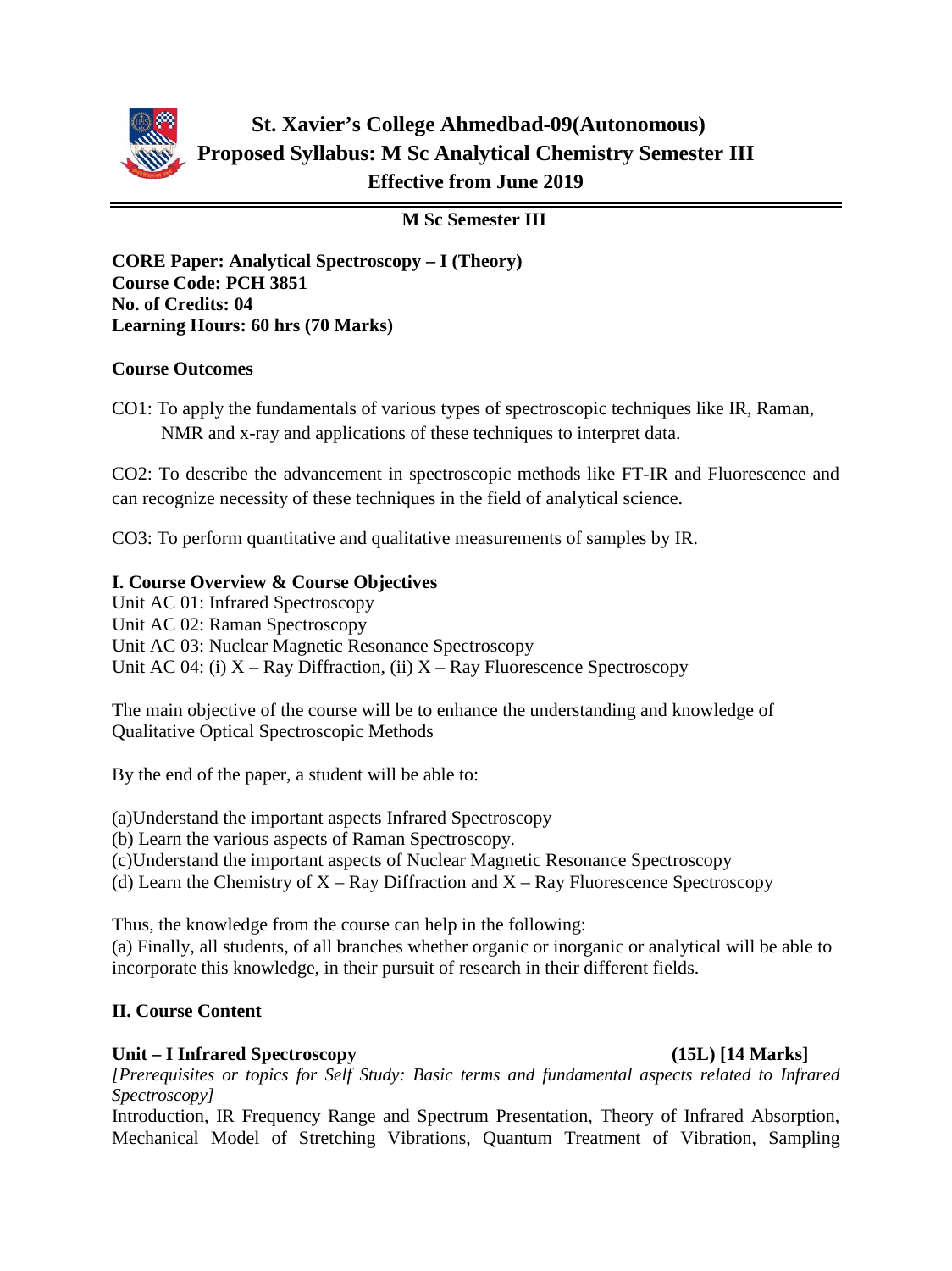process, Dispersive Spectrometers, Fourier Transform Spectrometers, Hyphenated Method, Analytical Information: Qualitative and Quantitative, Applications.

#### **Unit – 2 Raman Spectroscopy (15L) [14 Marks]**

*[Prerequisites or topics for Self Study: Basic terms and fundamental aspects related to Raman Spectroscopy]*

Introduction, Dispersive Spectrophotometers: Normal Raman, Fourier Transform Spectrometers: FT – Raman, Resonance Raman spectroscopy, Surface – enhanced Raman Spectroscopy (SERS), Raman Microprobe, Remote Raman Analysis, Raman Depolarization Ratios, Analytical Information: Qualitative and Quantitative, Applications.

#### **Unit – 3 Nuclear Magnetic Resonance Spectroscopy (15L) [14 Marks]**

*[Prerequisites or topics for Self Study: Basic terms and fundamental aspects related to Nuclear Magnetic Resonance Spectroscopy]*

Introduction, Physical and Chemical Principles, Instrumentation, Quantum description, Energy levels in magnetic field, Classical description, Relaxation process, High resolution, Analytical Information: Qualitative and Quantitative, Applications.

#### **Unit – 4 (15L) [14 Marks]**

*[Prerequisites or topics for Self Study: Basic terms and fundamental aspects related to X – Ray Diffraction and X – Ray Fluorescence Spectroscopy]* 

#### **(i) X – Ray Diffraction**

Introduction, Single – Crystal Diffraction, Powder Diffraction, Analytical Information: Qualitative and Quantitative, Applications.

#### **(ii)X – Ray Fluorescence Spectroscopy**

Introduction, Instrumentation, Analytical Information: Qualitative and Quantitative, Applications

**III. Teaching methodologies:** Apart from the conventional black board teaching, other modes of teaching that will be adopted are power points, problem solving, and group discussion. Assignments will be designed such that students inculcate the habit of reading reference books and science journals. The use of smart boards for teaching will also be promoted to enable more interaction based teaching.

# **M Sc Semester III**

#### **Core Reference Books**

- 1. "Principles of Instrumental Analysis" by Skoog, Holler Crouch, 6<sup>th</sup> edition, Cengage Learning, 2014.
- 2. "Handbook of Instrumental Techniques for Analytical Chemistry", by Frank Settle, Prentice Hall PTR, New Jersey, 1997.

# **Other Reference Books: PCH 3851: Analytical Spectroscopy – I (Theory)**

- 1. "Instrumental methods of analysis", by Sivasanker B., Oxford University Press, 2012.
- 2. "Instrumental Methods of Chemical Analysis", by Sharma B. K., 24<sup>th</sup> edition, Goel Publishing House, Meerut, 2005.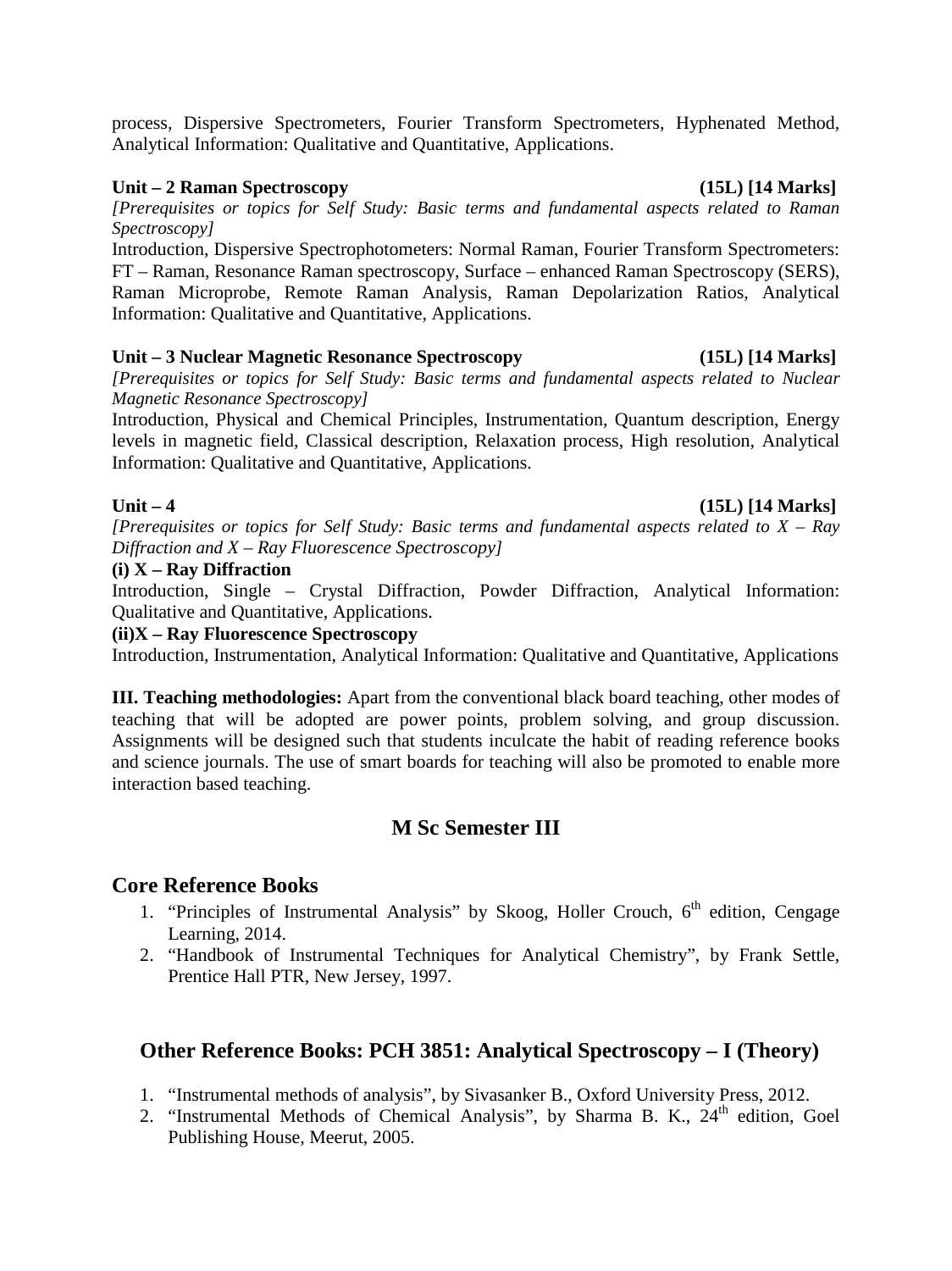- 3. "Modern Spectroscopy", by Hollas J. M.,  $4^{\text{th}}$ edition, John Wiley & Sons, Ltd., Chichester, 2004.
- 4. "Quantitative Chemical Analysis", by Daniel C. Harris,  $7<sup>th</sup>$  edition, W.H. Freeman and Company, New York, 2007.
- 5. "Analytical chemistry principles", by Kenedey John H., 2<sup>nd</sup>edition, Saunders college publishing, 1992.
- 6. "Handbook of Instrumental Techniques for Analytical Chemistry", by Frank Settle, Prentice Hall PTR, New Jersey, 1997.
- 7. "Applied Infrared Spectroscopy", by Smith A L, Wiley, New York, 1979.
- 8. "Instrumental Methods of Analysis", by Willard H H,  $7<sup>th</sup>$  edition, Belmont, CA: Wadsworth, 1987.
- 9. "Raman Spectroscopy", by Long D A, McGraw Hill, New York, 1977.
- 10. "Laboratory Raman Spectroscopy", by Strommen D P, Nakamoto N, Wiley, New York, 1984.
- 11. "Spectrometric Identification of Organic Compounds", by Silverstein R M, Bassler G C, Morrill T C,  $5^{\text{th}}$ edition, Wiley, New York, 1991.
- 12. "Introduction to NMR Spectroscopy", by Abraham R J, Fisher J, Loftus P, Wiley, New York, 1988.
- 13. "Principle of Fluorescence Spectroscopy", by Lakowicz L. R., 3<sup>rd</sup> edition, Springer, 2011.
- 14. "Elements of X Ray Crystallography", by Azaroff L V, McGraw Hill, New York, 1968.
- 15. "X Ray Structure Determination: A Practical Guide", by Stout G H, Jensen L H, 2<sup>nd</sup>edition, Wiley, New York, 1989.
- 16. "Principles and Practice of  $X Ray$  Spectrometric Analysis", by Bertin, Eugene, 2<sup>nd</sup>edition, Plenum Press, New York, 1975.
- 17. "An Introduction to X –Ray Spectrometry", by Jenkins, Ron, Heyden& Sons, London, 1974.
- 18. "Principles of Quantitative  $X Ray$  Fluorescence", by Tertian R, Claisse F, Heyden, London, 1982.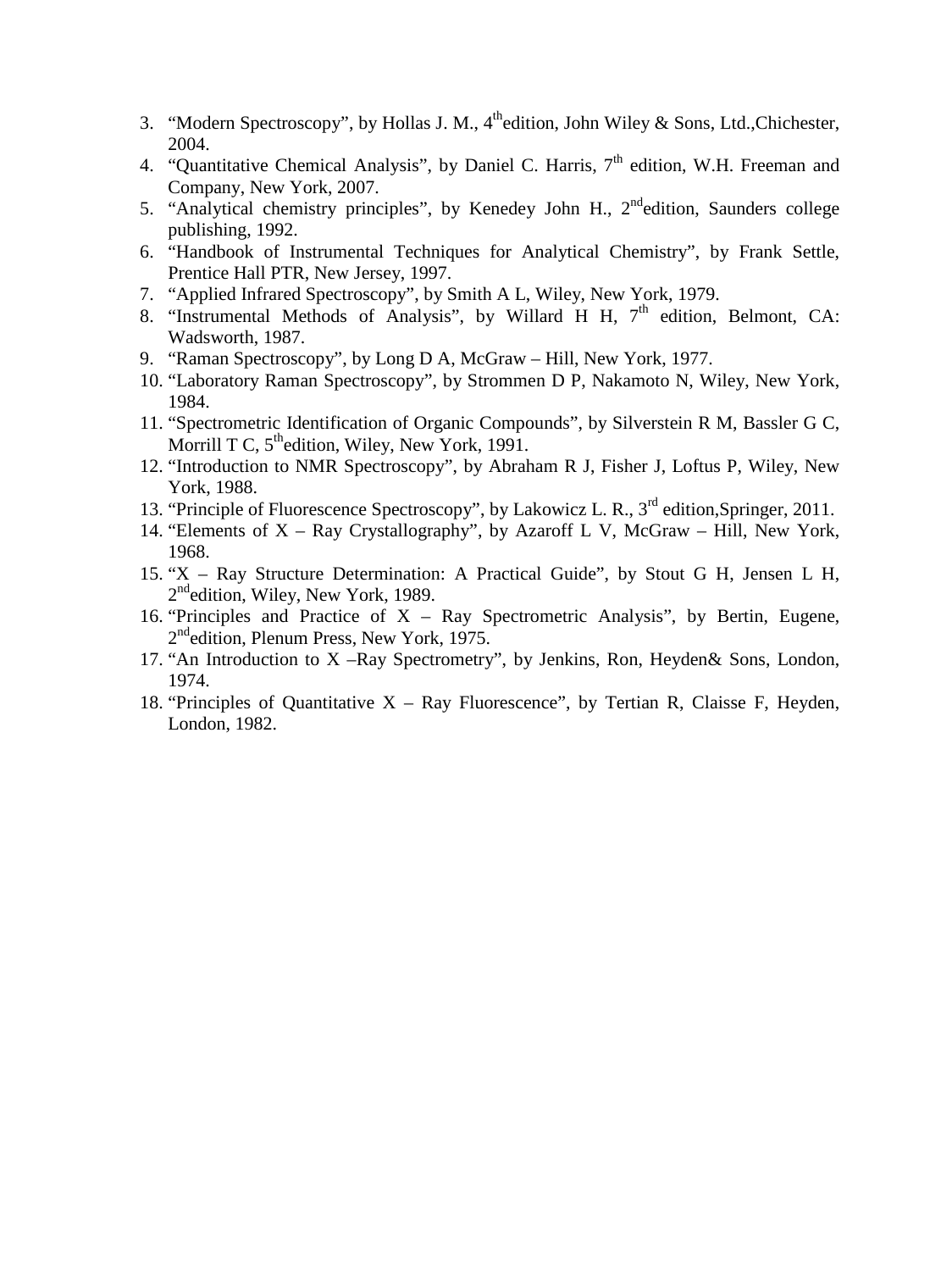#### **M Sc Semester III(Analytical Chemistry -Theory) PCH – 3852Electroanalytical Methods**

**CORE Paper: Electroanalytical Methods (Theory) Course Code: PCH 3852 No. of Credits: 04 Learning Hours: 60 hrs (70 Marks)**

#### **Course Outcomes**

CO1: To describe and differentiate various techniques based on electro-analytical principle like Voltammetry, Coulometry and polarography.

CO2: To identify and recognize composition and working of potentiometric, amperometric, conductometric chemical as well as biosensors, and to know applications of field-effect transistors sensors.

#### **I. Course Overview & Course Objectives**

Unit AC 01: Electroanalytical Measurements Unit AC 02: Voltammetry Unit AC 03: Electrodeposition and Coulometry Unit AC 04: Electrochemical sensors and Biosensors

The main objective of the course will be to enhance the understanding and knowledge of Electroanalytical Techniques

By the end of the paper, a student will be able to:

- (a) Understand the important aspects of Electroanalytical Measurements.
- (b) Learn the various aspects of Voltammetry.
- (c) Understand the important aspects of Electrodeposition and Coulometry.
- (d) Learn the Chemistry of Electrochemical and Bio-sensors.

Thus, the knowledge from the course can help in the following:

(a) Finally, all students, of all branches whether organic or inorganic or analytical will be able to incorporate this knowledge, in their pursuit of research in their different fields.

#### **II. Course Content**

#### **UNIT-1 Electroanalytical Measurements (15L) [14 Marks]**

*[Prerequisites or topics for Self Study: Basic terms and fundamental aspects related to Electroanalytical Measurements]*

Voltage and it's measurements, Impedance and it's measurements, Electric double layer, Electrocapillarity, Current, Diffusion transport.

#### **UNIT-2 Voltammetry (15L) [14 Marks]**

*[Prerequisites or topics for Self Study: Basic terms and fundamental aspects related to Voltammetry]*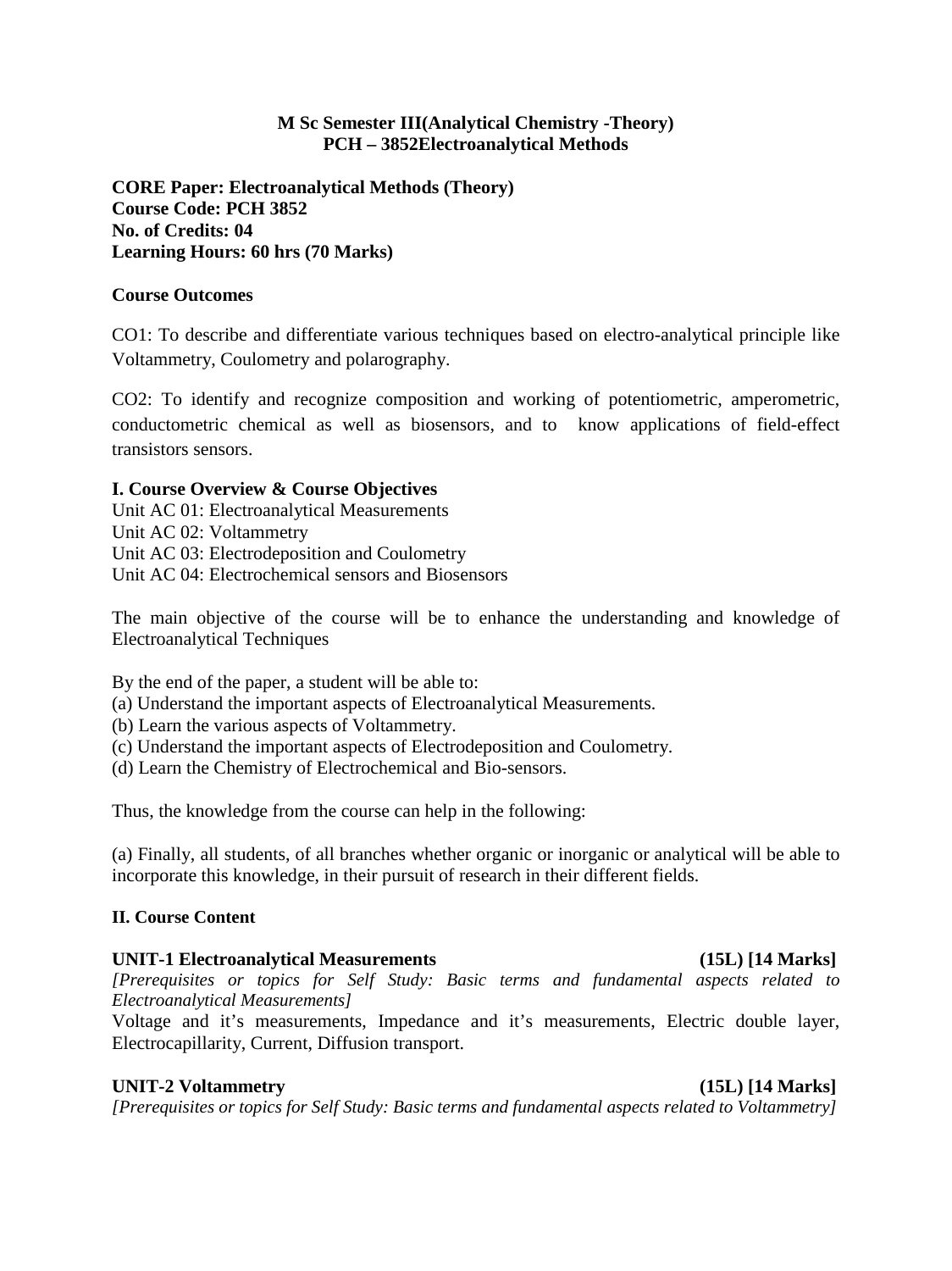Differential pulse polarography, Square wave polarography, Alternating current polarography, Stripping analysis, Cycling voltametry, Amperometric titration.

#### **UNIT-3 Electrodeposition and Coulometry (15L) [14 Marks]**

*[Prerequisites or topics for Self Study: Basic terms and fundamental aspects related to Electrodeposition and Coulometry]*

Electrolysis, Current-Voltage relation, Coulometric analysis, Electrogravimetric analysis at constant current, constant potential and controlled potential

#### **UNIT-4 Electrochemical Sensors and Biosensors (15L) [14 Marks]**

*[Prerequisites or topics for Self Study: Basic terms and fundamental aspects related to Electrochemical sensors and Biosensors]*

Potentiometric sensors and biosensors, Amperometric sensors: three generations of Biosensors with their examples, Conductometric sensors and biosensors, Applications of Field-Effect Transistor sensors.

**III. Teaching methodologies:** Apart from the conventional black board teaching, other modes of teaching that will be adopted are power points, problem solving, and group discussion. Assignments will be designed such that students inculcate the habit of reading reference books and science journals. The use of smart boards for teaching will also be promoted to enable more interaction based teaching.

# **M Sc Semester III**

# **Core Reference Books**

- 1. "Electrochemical Methods: Fundamentals and Applications", by Allen J. Bard and Larry R. Faulkner, wiley, 2000.
- 2. "Chemical Sensors and Biosensors", by Brian R. Eggins, John Wiley & Sons, New York, 2002.
- 3. "Principles of Instrumental Analysis" by Skoog, Holler Crouch, 6<sup>th</sup> edition, Cengage Learning, 2014.

#### **Reference Books: PCH 3852:Electroanalytical Methods (Theory)**

- 1. "Vogel's Text Book of quantitative analysis", by Mendham, Denney et. al., $6<sup>th</sup>$  edition, Prentice Hall, 2009.
- 2. "Laboratory Techniques in Electroanalytical Chemistry", by Kissinger P. T. and Heineman W. R., CRC press, 1996.
- 3. "Laboratory Techniques in Electroanalytical Chemistry", by Peter T. Kissinger, William R. Heineman, 2<sup>nd</sup> edition, CRC press, 1996.
- 4. "Electroanalytical Chemistry", by Galen W. Ewing,Basil H. Vassos, John Wiley & Sons, New York, 1983.
- 5. "Quantitative Chemical Analysis", by Daniel C. Harris,  $7<sup>th</sup>$  edition, W.H. Freeman and Company, New York, 2007.
- 6. "Treatise on Analytical Chemistry", by I.M. Kolthoff, and P.J. Elving, Wiley-Interscience, New York, 1965.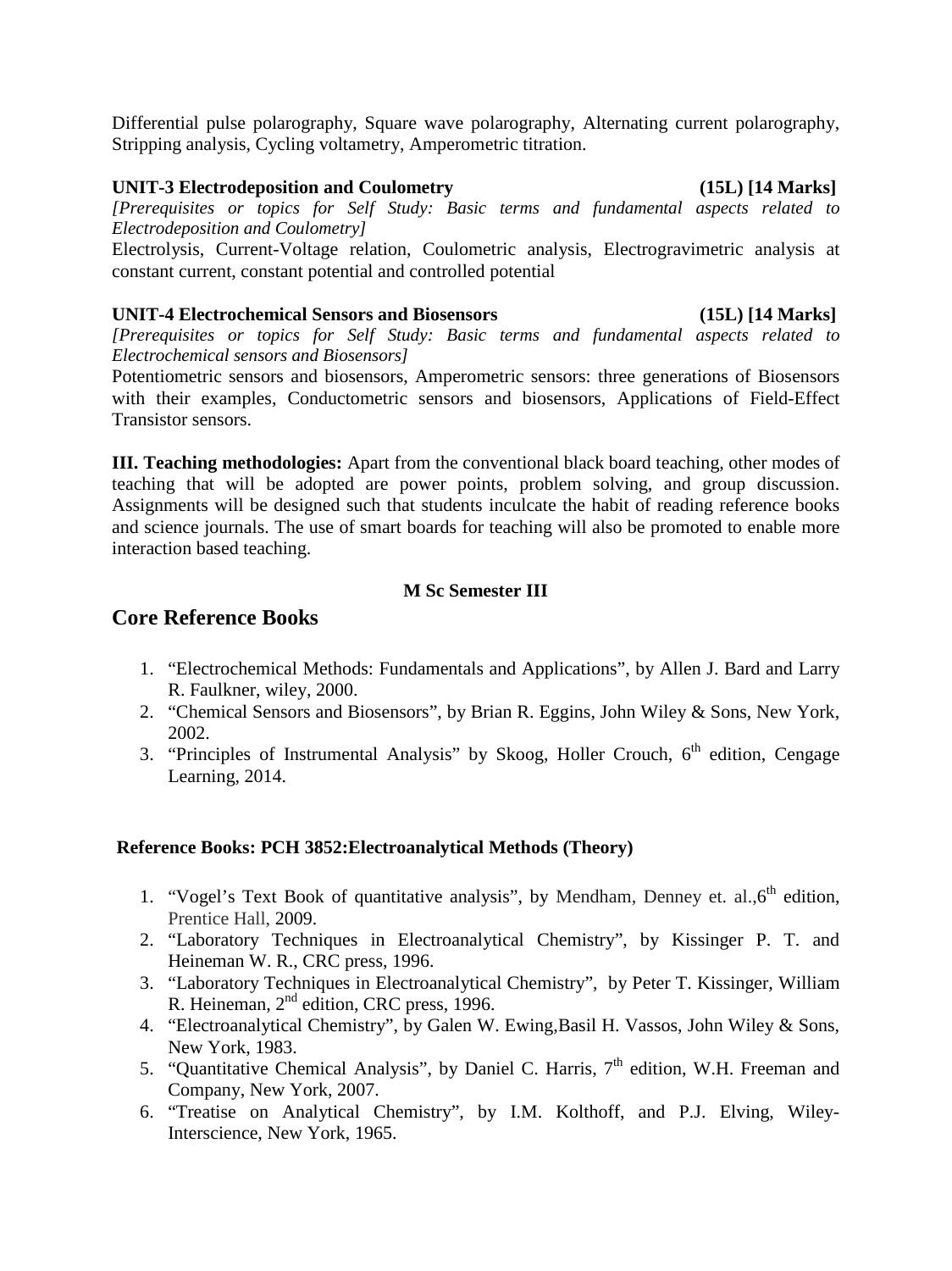## **M Sc Semester III (Analytical Chemistry -Theory) PCH – 3853Industrial Analytical Chemistry**

**CORE Paper: Industrial Analytical Chemistry(Theory) Course Code: PCH 3853 No. of Credits: 04 Learning Hours: 60 hrs (70 Marks)**

#### **Course Outcomes**

CO1: Remember the principle and process control of automated devices as well as the principles and factors affecting flow injection analysis and to know its applications

CO2: To remember the food regulations and international standards as well as nutritional labeling and to perform various compositional analysis of foods, characterization of fats and oils as well as adulteration of milk and milk products.

CO3: To perform the instrumental and titrimetric assays for various drugs, Karl-Fischer titration and to apply it for Moisture/water content determination

CO4:To classify pesticides, fertilizers, soaps and detergents as well as apply the theoretical aspects for their analysis

#### **I. Course Overview & Course Objectives**

Unit AC 01: Automationin Measurements Unit AC 02: Food Analysis Unit AC 03: Pharmaceutical Analysis Unit AC 04: Analysis of pesticides, fertilizers, soaps and detergents

The main objective of the course will be to enhance the understanding and knowledge of Industrial Analytical Chemistry, for students studying, any branch of chemistry.

By the end of the paper, a student will be able to:

(a)Understand the important aspects of Automationin Measurements.

(b)Learn the various aspects of Food Analysis.

(c) Understand the important aspects of Pharmaceutical Analysis.

(d) Learn the Chemistry of Analysis of pesticides, fertilizers, soaps and detergents.

Thus, the knowledge from the course can help in the following:

(a) Finally, all students, of all branches whether organic or inorganic or analytical will be able to incorporate this knowledge, in their pursuit of research in their different fields.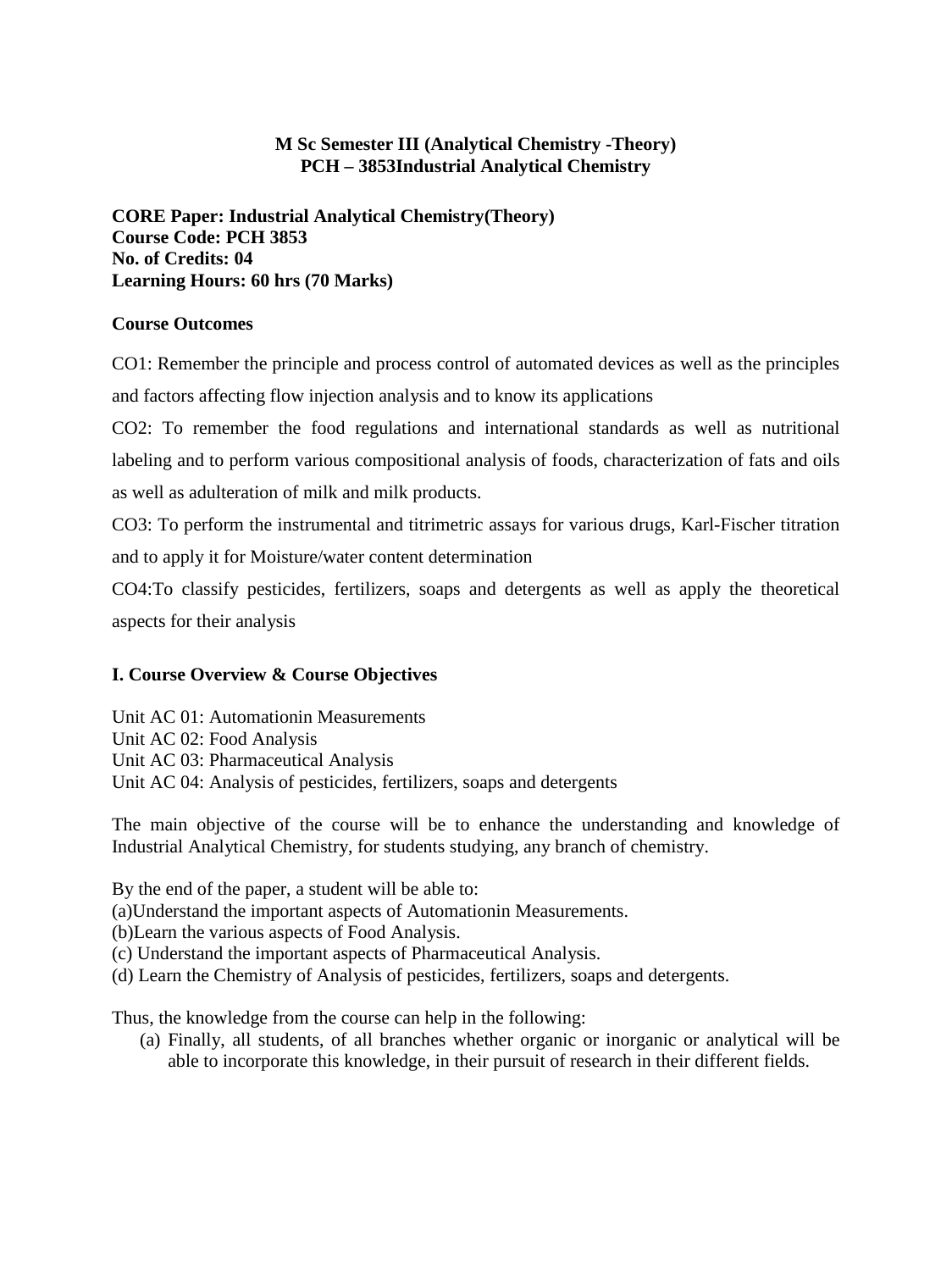#### **UNIT-1 Automation in Measurements (15L) [14 Marks]**

*[Prerequisites or topics for Self Study: Basic terms and fundamental aspects related to Automationin Measurements]* 

Principles of automation, automatic and automated devices, Process control: off-line, at-line and on-line analysis. Continuous and discrete analyzers, feed back mechanism. Flow injection analysis, principles, dispersion coefficient, factors affecting peak height-sample volume, channel length, flow rate and channel geometry.l Applications of FIA, stopped flow measurements and gradient FIA.

#### **UNIT-2 Food Analysis (15L) [14 Marks]**

*[Prerequisites or topics for Self Study: Basic terms and fundamental aspects related to Food Analysis]* 

Introduction to food analysis, regulations and international standards related to food analysis, nutritional labeling, Compositional analysis of foods for moisture, proteins, fat, fiber, ash, vitamins and minerals, Characterization of fats and oils: Saponification value, Iodine value, Acid value, Reichert Meissl Value, Polenske Value, Adulteration of fats and oils, Adulteration of milk and milk products.

#### **UNIT-3 Pharmaceutical Analysis (15L) [14 Marks]**

*[Prerequisites or topics for Self Study: Basic terms and fundamental aspects related to Pharmaceutical Analysis]* 

Instrumental and titrimetric assays for anti-diabetic (Zidovudine, Ritonavir), anti-cancer (Paclitraxel, Tamoxifen citrate), anti-tuberculosis (Moxifloxacin hydrochloride, Ciprofloxacin), anti-malarial (Proguanil hydrochloride, Mefloquine hydrochloride), anti-hypertensive (Clonidine, Prazosin) and anti-HIV (Glipizide, Metformin) drugs based on USP/BP/IP. Moisture/water content by Karl-Fischer titration: Principle, types of Karl Fischer titration, preparation and standardization of Karl Fischer reagent.

#### **UNIT-4 Analysis of pesticides, fertilizers, soaps and detergents (15L) [14 Marks]**

*[Prerequisites or topics for Self Study: Basic terms and fundamental aspects related to Analysis of pesticides, fertilizers, soaps and detergents,]* 

Introduction of pesticides and fertilizers, Classification of insecticides, Analysis of organochlorine and organophosphate pesticides by instrumental methods, Types of fertilizers and analysis of different elements like phosphorous sodium, potassium and ammonia, Classification of soaps and detergents, Characterization of soaps and detergents.

**III. Teaching methodologies:** Apart from the conventional black board teaching, other modes of teaching that will be adopted are power points, problem solving, and group discussion. Assignments will be designed such that students inculcate the habit of reading reference books and science journals. The use of smart boards for teaching will also be promoted to enable more interaction based teaching.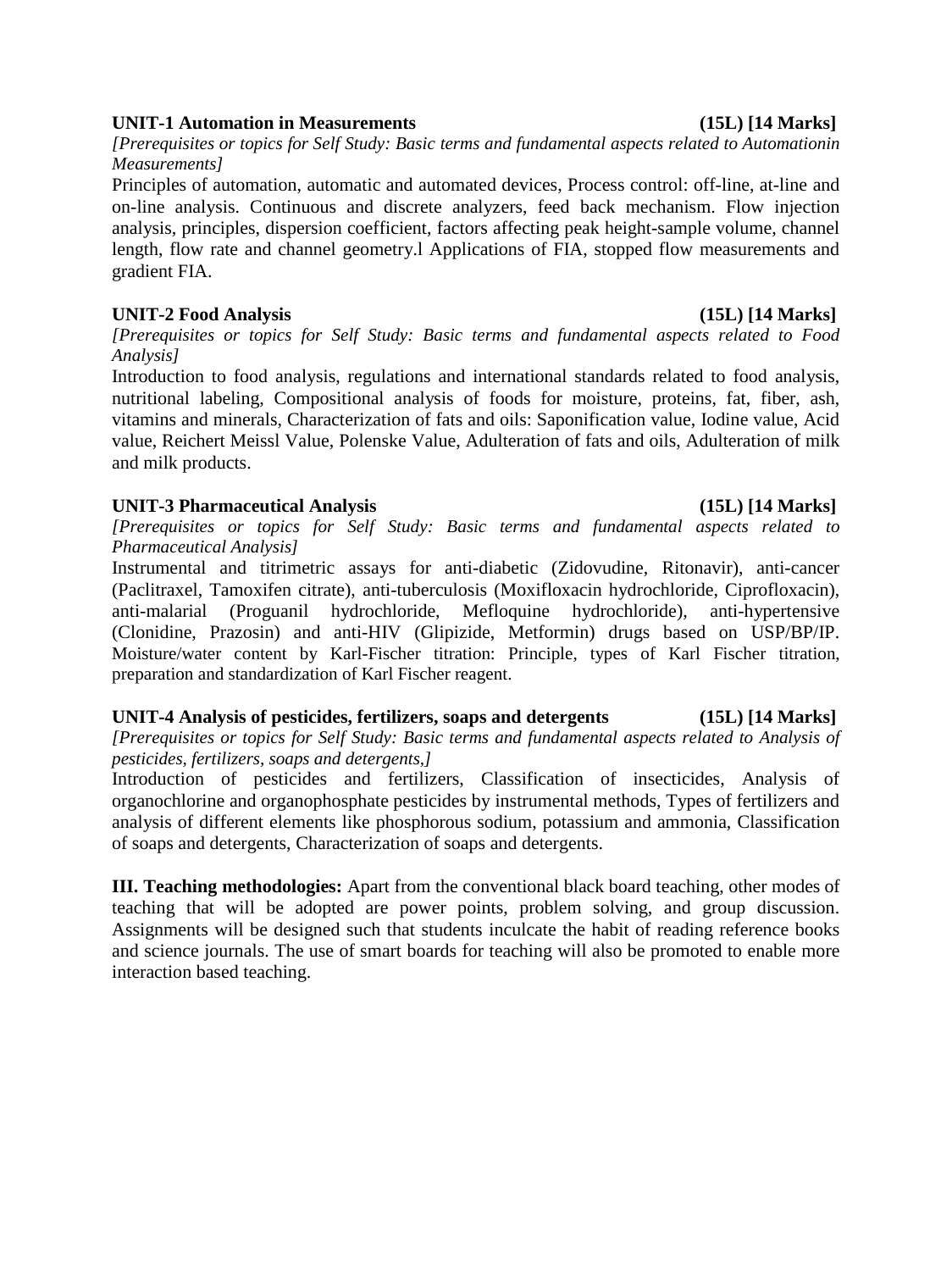### **M Sc Semester III**

# **Core Reference Books**

- 1. "Food Analysis" by Nielsen S. Suzanne, 3<sup>rd</sup> edition, Springer, 2003.
- 2. Industrial chemistry by B K Sharma,  $17<sup>th</sup>$  edition, Krishna, 2014
- 3. Flow Injection Analysis, by Ruzika  $2<sup>nd</sup>$ edition,

#### **IV. Reference Books: PCH 3853: Industrial Analytical Chemistry (Theory)**

- 1. "Analytical Chemistry", by Christian Gary D.,  $7<sup>th</sup>$  edition, John Wiley and Sons Inc. New Jersey, 2014.
- 2. "Principles of Instrumental Analysis" by Skoog, Holler Crouch,  $6<sup>th</sup>$  edition, Cengage Learning, 2014.
- 3. "Flow injection analysis of pharmaceuticals: automation in the laboratory", by Calatayud Jose Martinez, Taylor and Francis, 1996.
- 4. "Food Analysis Laboratory Manual", by Nielsen S. Suzanne, 3<sup>rd</sup> edition, Springer, 2003.
- 5. "Quantitative Analysis of Drugs in Pharmaceutical Formulation", by Sethi P. D., 3<sup>rd</sup> edition, CBS Publishers, 2008.
- 6. "Handbook of Modern Pharmaceutical Analysis", by Satinder Ahuja and Stephen Scypinski,Volume 3, Academic Press, 2001.
- 7. "Standard Method of Chemical Analysis", by F.J. Welcher,  $6<sup>th</sup>$ edition, volume 1,2 & 3, Part two, Van Nostrand Reinhold Company, 1962.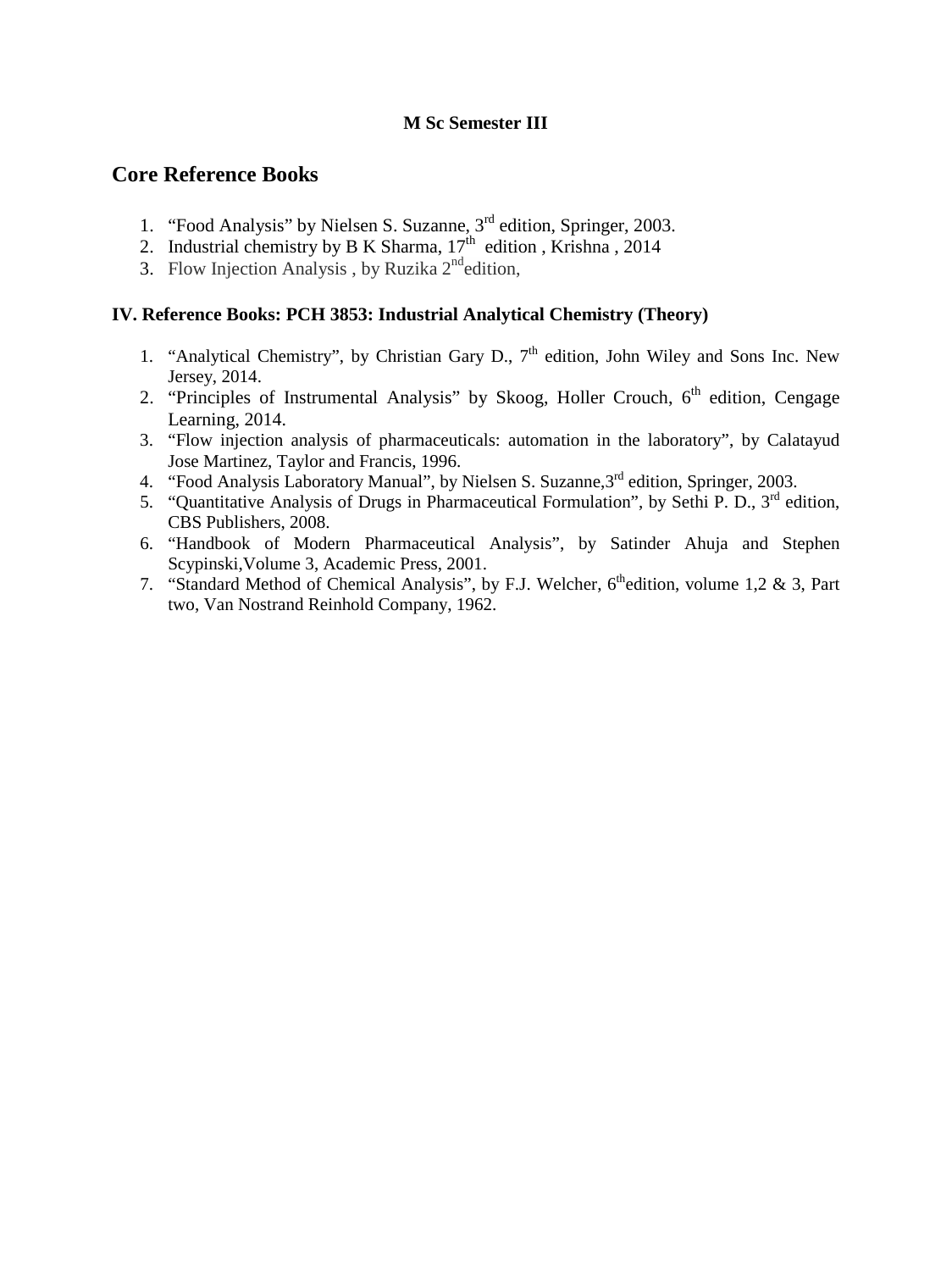#### **M Sc Semester III (Analytical Chemistry -Theory) PCH – 3854Forensic Sciences**

**CORE Paper: Forensic Sciences (Theory) Course Code: PCH 3854 No. of Credits: 04 Learning Hours: 60 hrs (70 Marks)**

#### **Course Outcomes**

CO1: To recognize the function, composition and examination of blood and can explain different test for its confirmatory analysis from forensic evidences.

CO2: To summarize DNA profiling and fingerprint analysis for forensic analysis based on various biochemical procedures.

CO3: To memorize the concept of toxicology in particular related to poisons, drugs and explosive materials and use various analytical methods for their forensic analysis.

#### **I.Course Overview & Course Objectives**

Unit AC 01:Forensic biology & serology

Unit AC 02:DNA and Finger printing

Unit AC 03:Forensic toxicology-I

Unit AC 04:Forensic toxicology-II

The main objective of the course will be to enhance the understanding and knowledge of

Analytical Chemistry, for students studying, any branch of chemistry.

By the end of the paper, a student will be able to:

(a) Understand the important aspects of Forensic biology & serology.

- (b)Learn the various aspects of DNA and Finger printing.
- (c) Understand the important aspects of Forensic toxicology.
- (d) Learn the Chemistry of drugs of abuse.

Thus, the knowledge from the course can help in the following:

(a) Finally, all students, of all branches whether organic or inorganic or analytical will be able to incorporate this knowledge, in their pursuit of research in their different fields.

#### **Unit 1 Forensic biology & serology (15L)[14 Marks]**

*[Prerequisites or topics for Self-Study: Basic terms and fundamental aspects related to serology]*

(a) Introduction to forensic biology and serology Collection and preservation of biological materials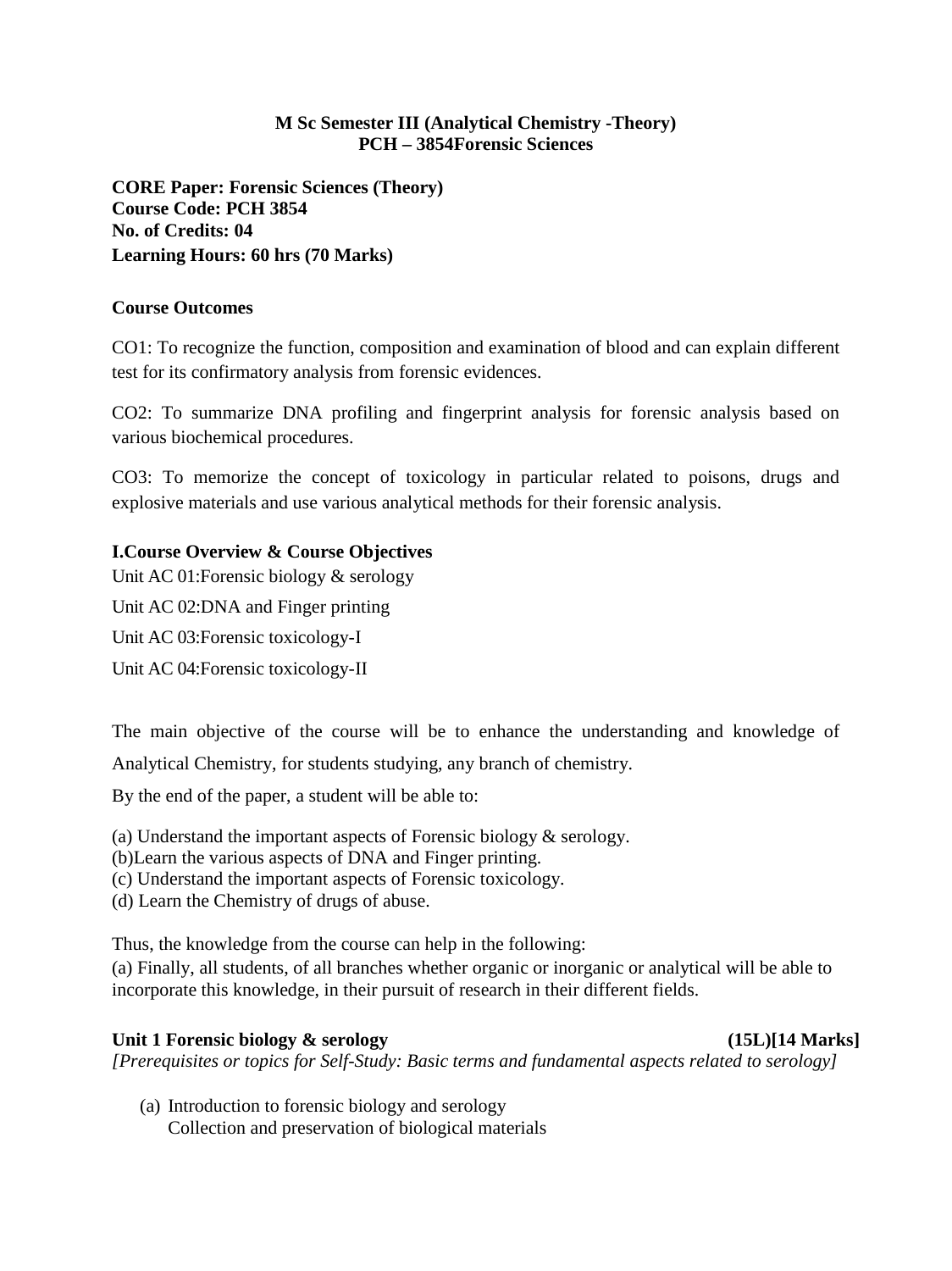Evidence Collection: Collection of blood samples (liquid blood, wet stains and dry stains); Clean Collection Practices, Packaging of Evidence, Documenting Evidences, Storage of Biological Evidence

(b) Blood: Function of Blood; Composition of blood; Examination of blood: Physical examination; Presumptive screening test; Tetraethyl Benzidine (TMB) Test; Phenolphthalein Test (Kastle-Meyer Test); Luminol test; Lecomalachite Green test Confirmatory test of blood: Hemochromogen Crystal test(Takayama's test); Haemin Crystal Test(Tichmann's test); Microscopic Method; Spectroscopic Method; Some special test; Detection of species origin of blood; Precipitin Tube Method; Age of blood stain; Detection of blood group; type of bloodstain pattern and application; Factors affecting the detection of blood group from blood stain.

#### Unit 2 DNA and Finger printing (15L)<sup>[14 Marks]</sup>

*[Prerequisites or topics for Self-Study: Basic terms and fundamental aspects related to structure and function of DNA and fingerprint analysis]*

- (a) Electrophoresis: Introduction, Agarose gel electrophoresis, Double Diffusion Method; Cross electrophoresis, polyacrylamide gel electrophoresis, capillary zone electrophoresis, micellar electrokinetic electrophoresis, capillary electrochromatography and capillary gel electrophoresis.
- (b) DNA Profiling: Introduction, principle, DNA and its polymorphism, DNA typing procedures-RFLP, PCR, MVRPCR, Dot-blot, AMP-FLP, STR, other methods, paternity testing, applications, interpretation and practical use.
- (c) Fingerprint Analysis: Latent fingerprints; optical, physical, physico-chemical & chemical detection methods; fingerprints in blood, fingerprint detection sequences.

#### **Unit 3 Forensic toxicology-I (15L) [14 Marks]**

*[Prerequisites or topics for Self-Study: Basic terms and fundamental aspects related to toxicology and explosives]*

- (a) Introduction to Toxicology, History of Toxicology, Classification of Toxicology, Concept of Forensic Toxicology and its significance, Development and Advances of Forensic Toxicology; Poisons: Type of poisons, Extraction of poisons; classification of matrices; isolation and clean up procedures using classical and modern techniques
- (b) Explosive and Explosion: Introduction, classification of explosives primary ,secondary or High explosive, detonators pyro technique propellant IEDs and firing mechanism of IEDS; Analysis of explosive: Methods for extraction of explosive from post blast material/ debris, Qualitative analysis of explosives and explosion residue by colour test, TLC/HPTLC and High Performance Liquid Chromatography and FTIR, GC-Mass, LC-Mass. X ray diffraction, equipment used for Detection of explosives and explosive devices.

#### **Unit 4 Forensic toxicology-II (15L)[14 Marks]**

*[Prerequisites or topics for Self Study: Basic terms and fundamental aspects related to drugs of abuse and alcohol]*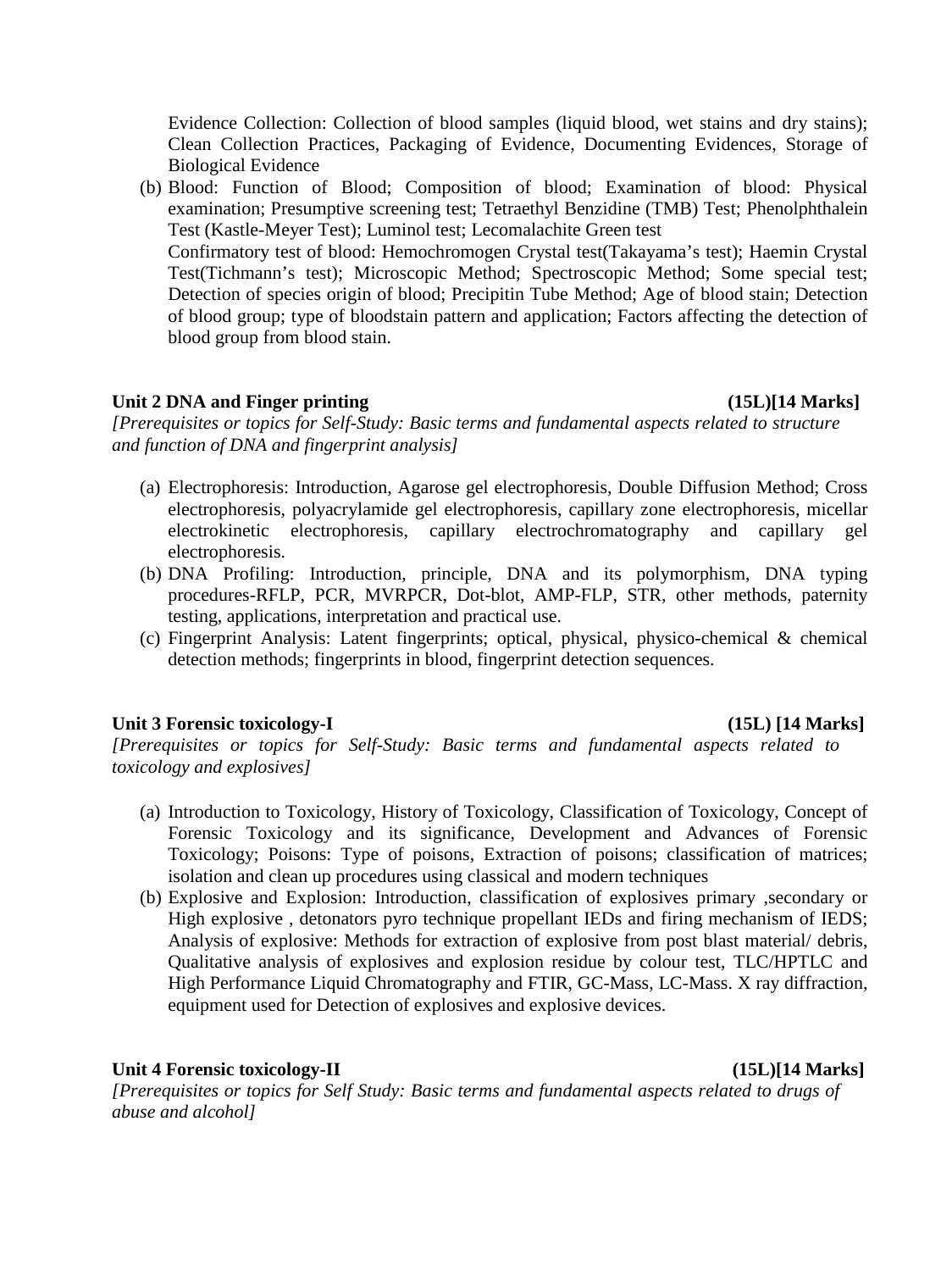- (a) Drugs: Classification of drugs, isolation, identification and determination of following, Narcotics- heroin and cocaine, Stimulants- caffeine, amphetamines, Depressants-Barbiturates, Benzodiazepines.
- (b) Alcohol in body fluids: Legal background, Sampling and sample preservation, analysis-GC, IR, enzymatic and other methods.

**III. Teaching methodologies:** Apart from the conventional black board teaching, other modes of teaching that will be adopted are power points, problem solving, and group discussion. Assignments will be designed such that students inculcate the habit of reading reference books and science journals. The use of smart boards for teaching will also be promoted to enable more interaction-based teaching.

#### **M Sc Semester III**

#### **Core Reference Books:**

- 1. "Textbook of Forensic medicine and Toxicology: Principle and Practice", by Vij Krishnan, 5th edition, Elsevier, 2014.
- 2. Textbook of Medical Biochemistry, 2<sup>nd</sup> edition, Wolters Kluwer India Pvt Ltd, 2017.
- 3. "Fundamentals of Forensic science", by Houck Max, Siegel Jay, Academic Press, 2015.
- 4. "Textbook of Medicinal Jurisprudence and toxicology", by Modi and Kannan K., Lexis Nexis, 2016.

#### **IV. Reference Books: PCH 3854: Forensic Sciences (Theory)**

- 1. "Essential Forensic biology", by Gunn Alan, 2nd edition, wiley, 2009.
- 2. "Basic Analytical Toxicology", by Flanagan R. J., Braithwaite R. A., Brown S. S., WHO, 1995.
- 3. "Forensic Chemistry", by Bell Suzanne, 1st edition, Person Education Ltd, 2005.
- 4. Explosives; by Samuel Delvin, Sarup Book publishers, 2000
- 5. "Textbook of Medical Jurisprudence Forensic Medicine and Toxicology", by Parikh C. K, 6th edition, CBS, 2007.

# **SEMESTER -3 (Analytical Chemistry -Practical) PCH – 3855 L Analytical Instrumental techniques**

#### **Course Outcomes**

CO1:To perform analysis of cations through flame photometry.

CO2: To apply spectrophotometric techniques for quantative determination of cations and dissociation constants of an indicator

- 1. Spectrophotometric determination of the p*K* value of an indicator (Methyl red).
- 2. Spectrophotometric determination of the p*K* value of an indicator (Bromothymol blue).
- 3. Simultaneous determination of chromium and manganese by spectrophotometry.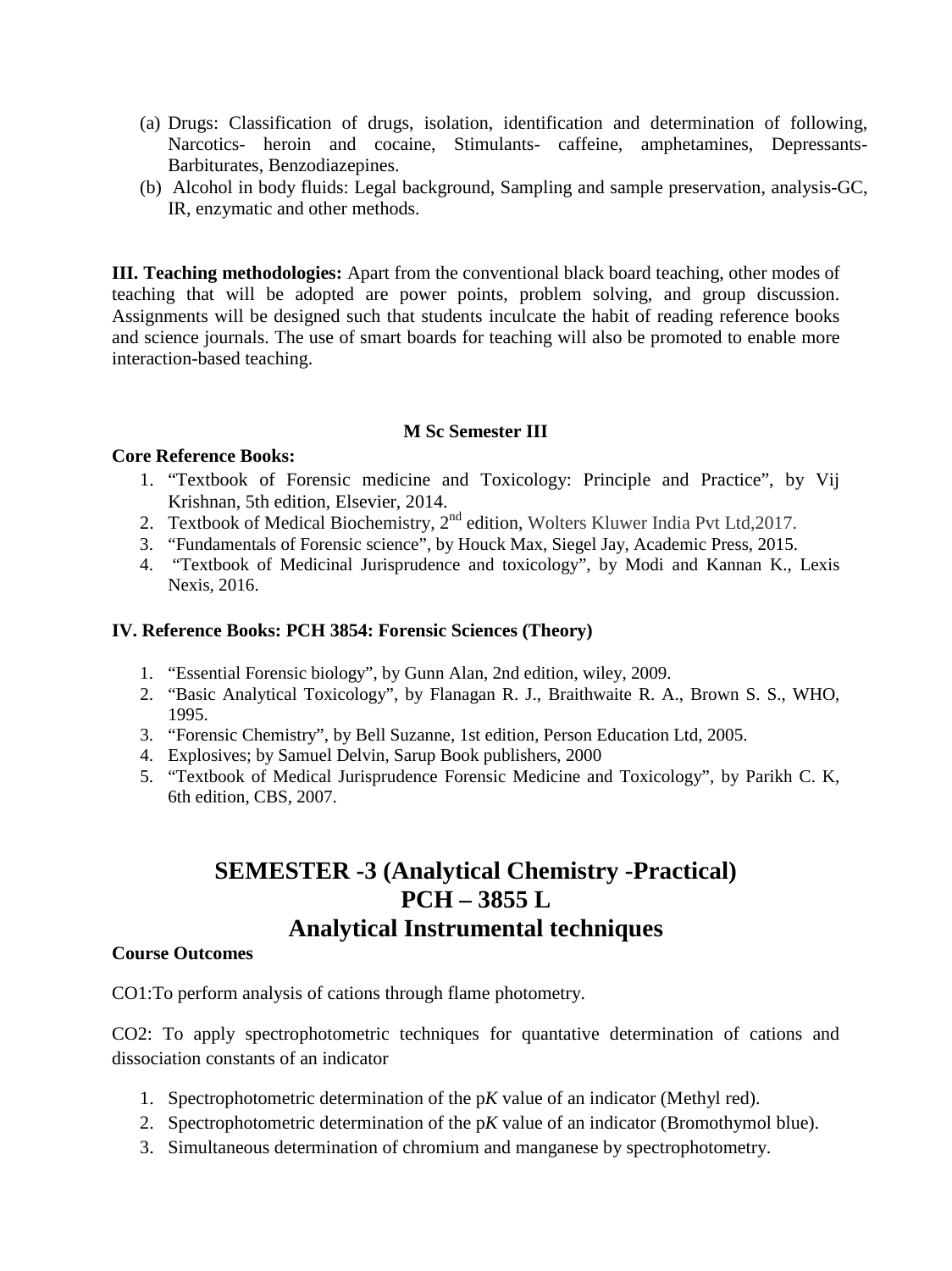- 4. Spectrophotometric determination of titanium and vanadium in a mixture.
- 5. Determination of sodium from water samples by flame photometry.
- 6. Determination of potassium from water samples by flame photometry.

# **SEMESTER -3 (Analytical Chemistry -Practical) PCH – 3856 L Industrial applications and titrimetric methods**

#### **Course Outcomes**

CO1: To apply ion-exchange chromatography principle for separation of cations. CO2: To apply kjeldhal's method for determination of total nitrogen.

- 1. Determination of the capacity of an ion exchange resin.
- 2. Separation of  $\text{Zn}^{2+}$  and  $\text{Mg}^{2+}$  from a mixture by ion-exchange chromatography.
- 3. Separation of  $Ni^{2+}$  and Fe<sup>3+</sup> from a mixture by ion-exchange chromatography.
- 4. Separation of  $\text{Co}^{2+}$  and  $\text{Ni}^{2+}$  from a mixture by ion-exchange chromatography.
- 5. Estimation of ammoniacal nitrogen and total kjeldhal nitrogen by kjeldhal's method.

Demo practical

- 1. Isolation of DNA from blood
- 2. Determination of blood groups
- 3. PCR analysis of DNA
- 4. RAPD analysis of given DNA sample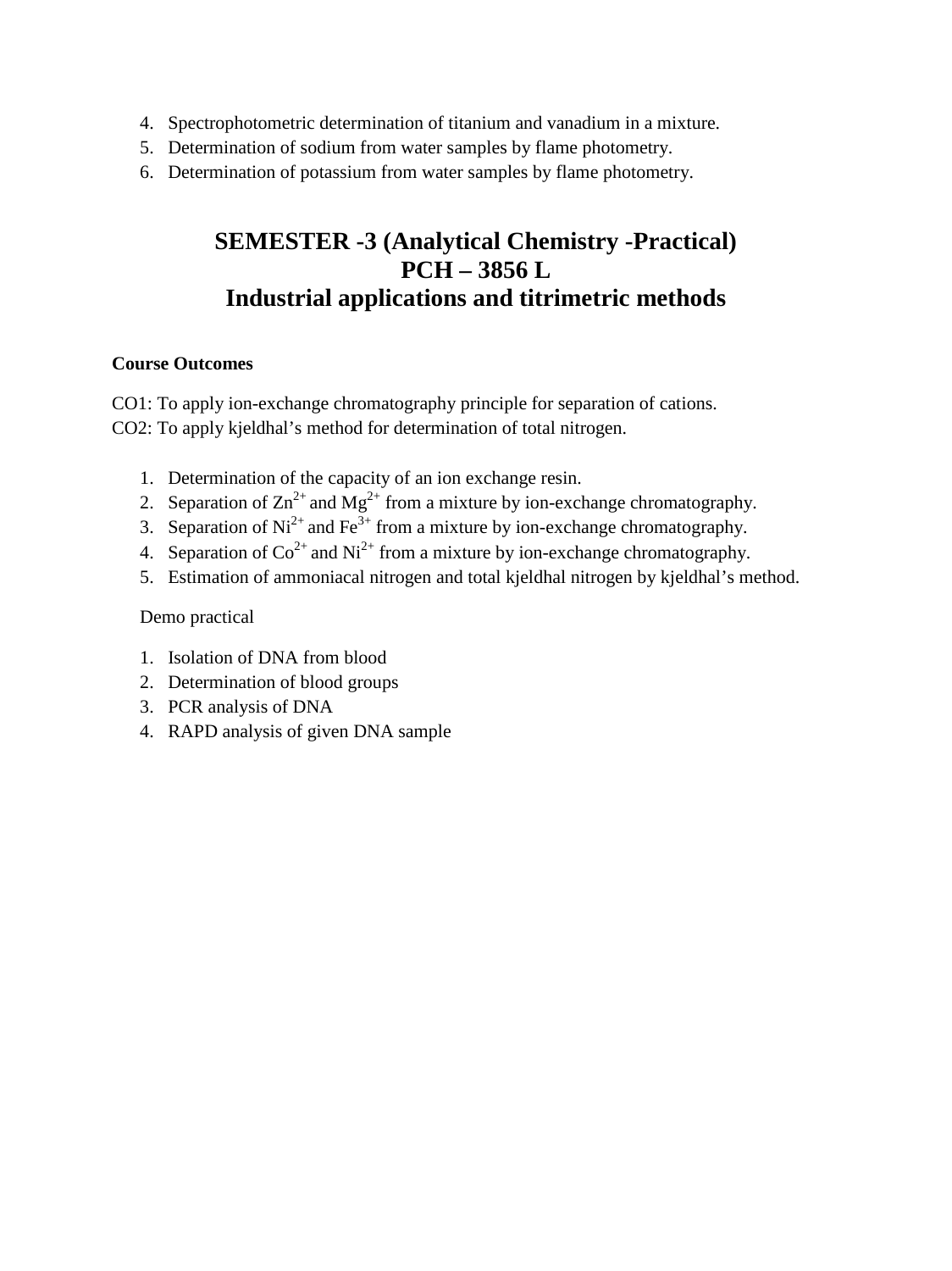

**St. Xavier's College (Autonomous), Ahmedbad-09**

**Proposed Syllabus: M Sc Analytical Chemistry Semester IV Effective from Dec 2019**

| Sub. code         | <b>Course</b>                                                                   | <b>Instruction</b><br>Hrs/week | <b>Internal</b><br><b>Assessment</b><br><b>Marks</b> | Max<br><b>Marks</b><br><b>Semester</b><br><b>Exams</b> | <b>Duration</b><br>of<br><b>Semester</b><br>Exam<br>(Hrs) | <b>Credit</b>  |
|-------------------|---------------------------------------------------------------------------------|--------------------------------|------------------------------------------------------|--------------------------------------------------------|-----------------------------------------------------------|----------------|
| <b>THEORY</b>     |                                                                                 |                                |                                                      |                                                        |                                                           |                |
| <b>PCH 4851</b>   | Analytical spectroscopy - II                                                    | $\overline{4}$                 | 40                                                   | 60                                                     | 3                                                         | $\overline{4}$ |
| <b>PCH 4852</b>   | <b>Pharmaceutical Chemistry</b>                                                 | $\overline{4}$                 | 40                                                   | 60                                                     | 3                                                         | $\overline{4}$ |
| <b>PCH 4853</b>   | <b>Advanced Analytical</b><br>Instrumentation                                   | $\overline{4}$                 | 40                                                   | 60                                                     | 3                                                         | $\overline{4}$ |
| <b>PCH 4854</b>   | <b>Environmental Chemistry</b>                                                  | $\overline{4}$                 | 40                                                   | 60                                                     | 3                                                         | $\overline{4}$ |
| <b>PRACTICALS</b> |                                                                                 |                                |                                                      |                                                        |                                                           |                |
| <b>PCH 4855L</b>  | Analytical Chemistry Lab-I<br>Industrial/Pharmaceutical<br>Analytical Chemistry | 3<br>3                         | 40                                                   | 60                                                     | 3<br>3                                                    | $\overline{4}$ |
|                   | Analytical Chemistry Lab-II                                                     | 3                              |                                                      |                                                        | 3                                                         |                |
| <b>PCH 4856L</b>  | Analytical Chemistry -<br>Dissertation/Industrial<br>Training                   | 3                              | 30                                                   | 60                                                     | 3                                                         | 4              |
|                   | <b>Total</b>                                                                    | 28                             | 240                                                  | 360                                                    |                                                           | 24             |

### **M. Sc. Semester IV (Analytical Chemistry) Overview**

Note:- Semester -I and Semester-II syllabus is common for all specializations to be selected by the students for final year i.e. Inorganic, Organic, Physical and Analytical. At present St. Xavier's College (Autonomous) offers Organic as well as Analytical Chemistry as a specialization in the final year of M Sc Chemistry.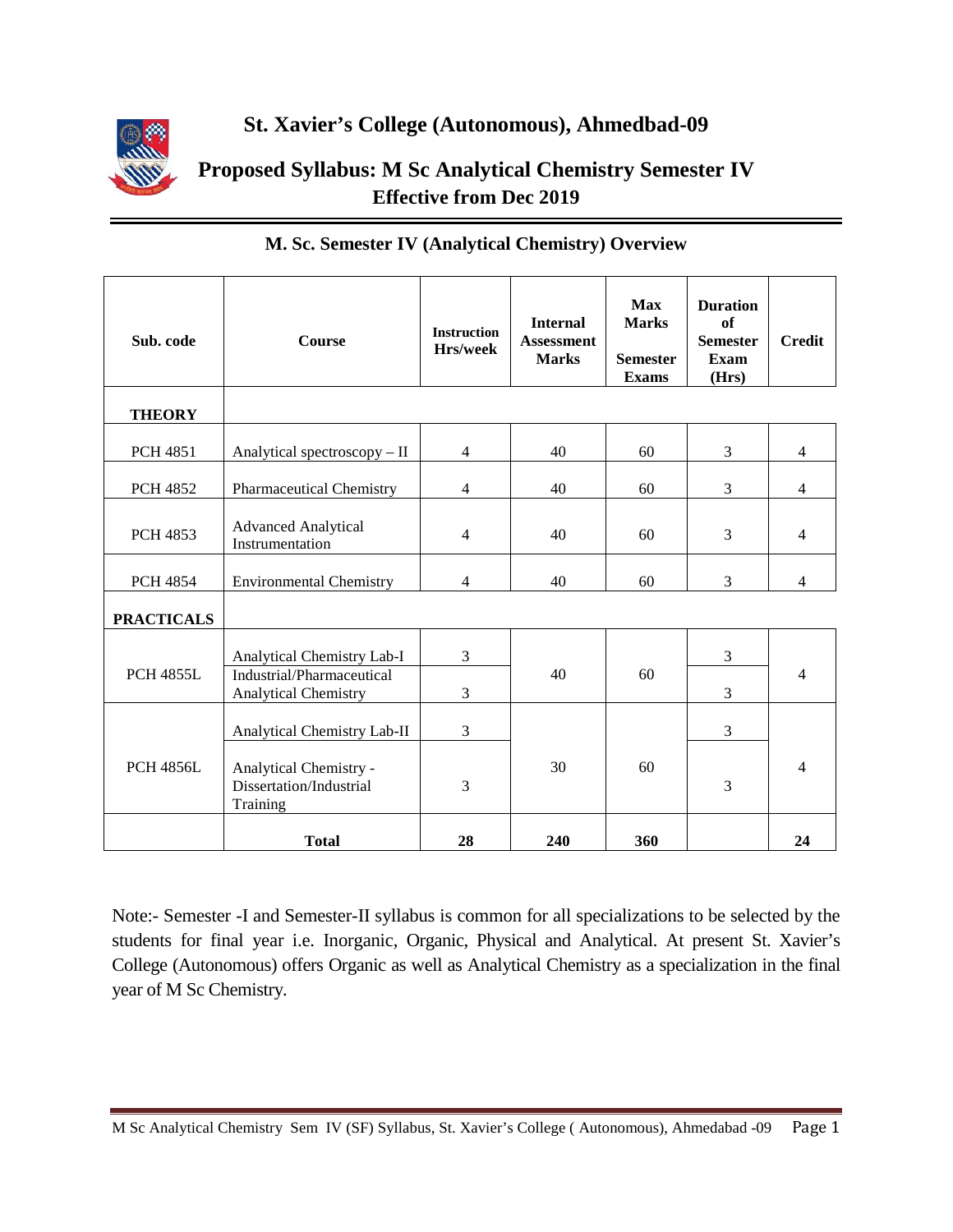

# **St. Xavier's College (Autonomous), Ahmedbad-09**

**Proposed Syllabus: M Sc Analytical Chemistry Semester IV Effective from Dec 2019**

**M. Sc. Semester IV (Analytical Chemistry)**

**CORE Paper: Analytical spectroscopy – II (Theory) Course Code: PCH 4851 No. of Credits: 04 Learning Hours: 60 hrs (70 Marks)**

### **Course Outcomes:**

CO1: To be able to identify, recognize and compare principle, instrumentations and application of Atomic Absorption Spectroscopy (AAS), inductively coupled plasma atomic emission spectroscopy (ICP-AES), Atomic Florescence Spectroscopy (AFS) and implement them effectively for qualitative and quantitative assessment of elements.

CO2: To be able to memorize the theory and principle of mass spectroscopy, various ionization techniques involved and different types of detectors used and to implement the theory to interpret the mass spectra.

# **I. Course Overview & Course Objectives**

Unit -AC 01 Atomic Absorption Spectrometry Unit-AC 02 Inductively Coupled Plasma Atomic Emission Spectroscopy Unit-AC 03 Atomic Fluorescence Spectroscopy Unit-AC 04 Microscopic techniques

# **II. Course Content**

### **Unit -1 Atomic Absorption Spectrometry (15L)[14 Marks]**

*[Prerequisites or topics for Self Study: Basic terms and fundamental aspects related to Atomic Absorption Spectrometry]*

Introduction, Necessity of hollow cathode lamp as a source along with its working, premix chamber burner and total consumption burner, Flame atomizer – principle and working mechanism of electro-thermal atomizers, line width, different interferences observed in AAS, different methods used for background correction, fundamental difference between atomic emission and adsorption, different methods used for the analysis – standard curve method, standard addition method and internal standard method of analysis, Applications of AAS.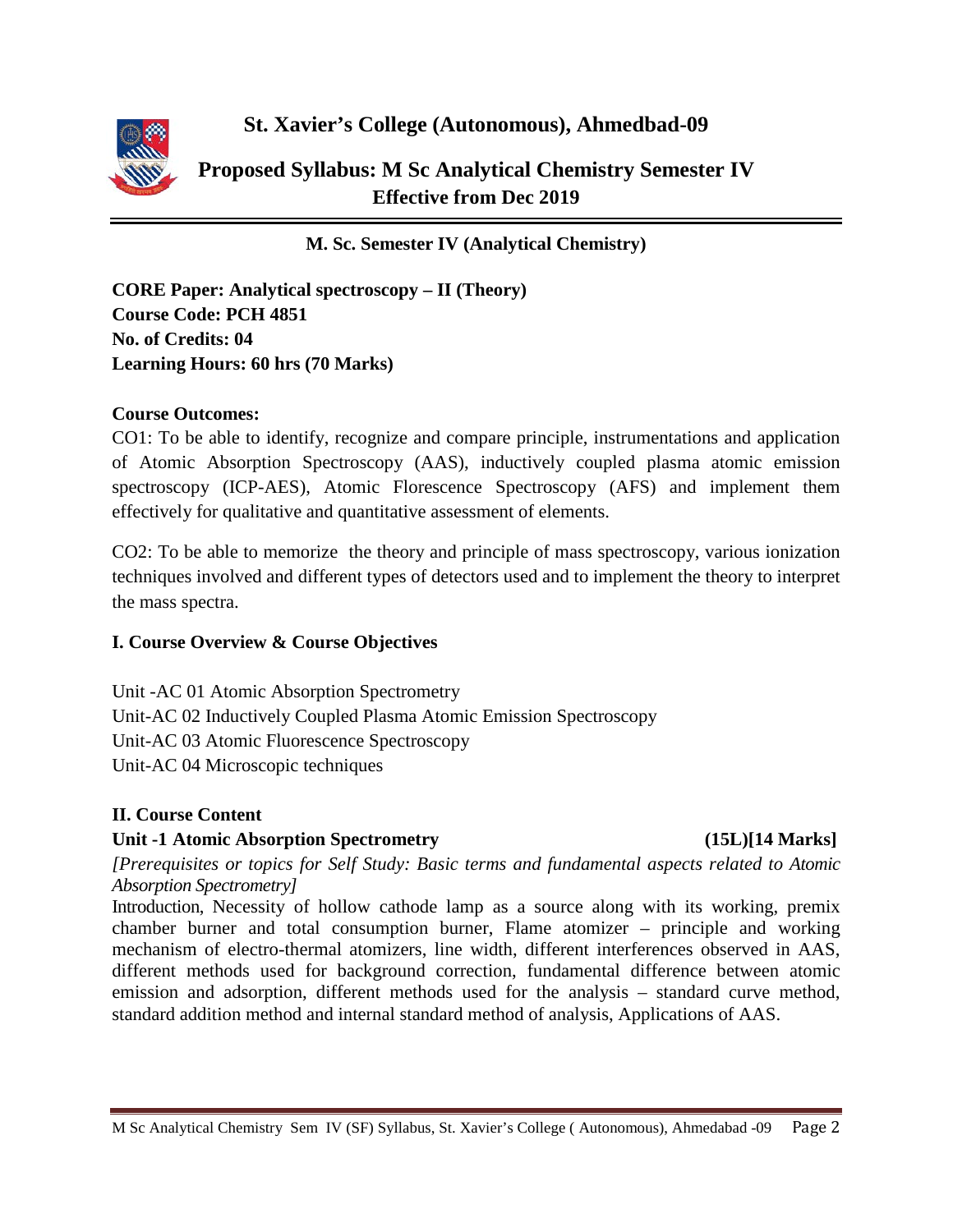#### M Sc Analytical Chemistry Sem IV (SF) Syllabus, St. Xavier's College ( Autonomous), Ahmedabad -09 Page 3

#### **Unit-2 Inductively Coupled Plasma Atomic Emission Spectroscopy (15L)[14 Marks]**

*[Prerequisites or topics for Self Study: Basic terms and fundamental aspects related to Inductively Coupled Plasma Atomic Emission Spectroscopy]*

Introduction, Physical and Chemical Principles, Spectrometers, Detection, Calculation, and Output, Analytical Information: Qualitative and Quantitative, Applications

#### **Unit-3 Atomic Fluorescence Spectroscopy (15L)[14 Marks]**

*[Prerequisites or topics for Self Study: Basic terms and fundamental aspects related to Atomic Fluorescence Spectroscopy]* Introduction, Physical and Chemical Principles, Instrumentation, Accuracy, Precision, detection

Limits, Analytical Information: Quantitative, Applications

#### Unit-4 Mass spectrometry (15L)[14 Marks]

*[Prerequisites or topics for Self Study: Basic terms and fundamental aspects related to Advanced mass spectrometry]*

Theory and principles of mass spectroscopy, Instrumentation, low and high resolution mass spectra, Ionization techniques – Electron Impact (EI) ionization, Chemical Ionization (CI), Field Desorption (FD), Fast Ion Bombardment (FAB), Electronspray Ionization (ESI) and Matrix Assisted Laser Desorption/Ionization (MALDI). Determination of molecular weight and molecular formula, nitrogen rule, detection of molecular ion peak, metastable ion peak. Fragmentations – rules governing the fragmentations, McLafferty rearrangement, Selected Mass analyzers- quadrupole, ion-trap, time of flight (TOF).

**III. Teaching methodologies:** Apart from the conventional black board teaching, other modes of teaching that will be adopted are power points, problem solving, and group discussion. Assignments will be designed such that students inculcate the habit of reading reference books and science journals. The use of smart boards for teaching will also be promoted to enable more interaction based teaching.

#### **M Sc Semester IV**

#### **Core Reference Books:**

- 1. "Handbook of Instrumental Techniques for Analytical Chemistry", Frank Settle, published by Prentice Hall PTR, New Jersey, 1997.
- 2. "Principles of Instrumental Analysis" by Douglas A. Skoog, 3rd Edition, Holt-Saunders International Editions.
- 3. Modern spectroscopy ,Hollas J.M., 4<sup>th</sup> edition John Wiley and sons Ltd., 2004.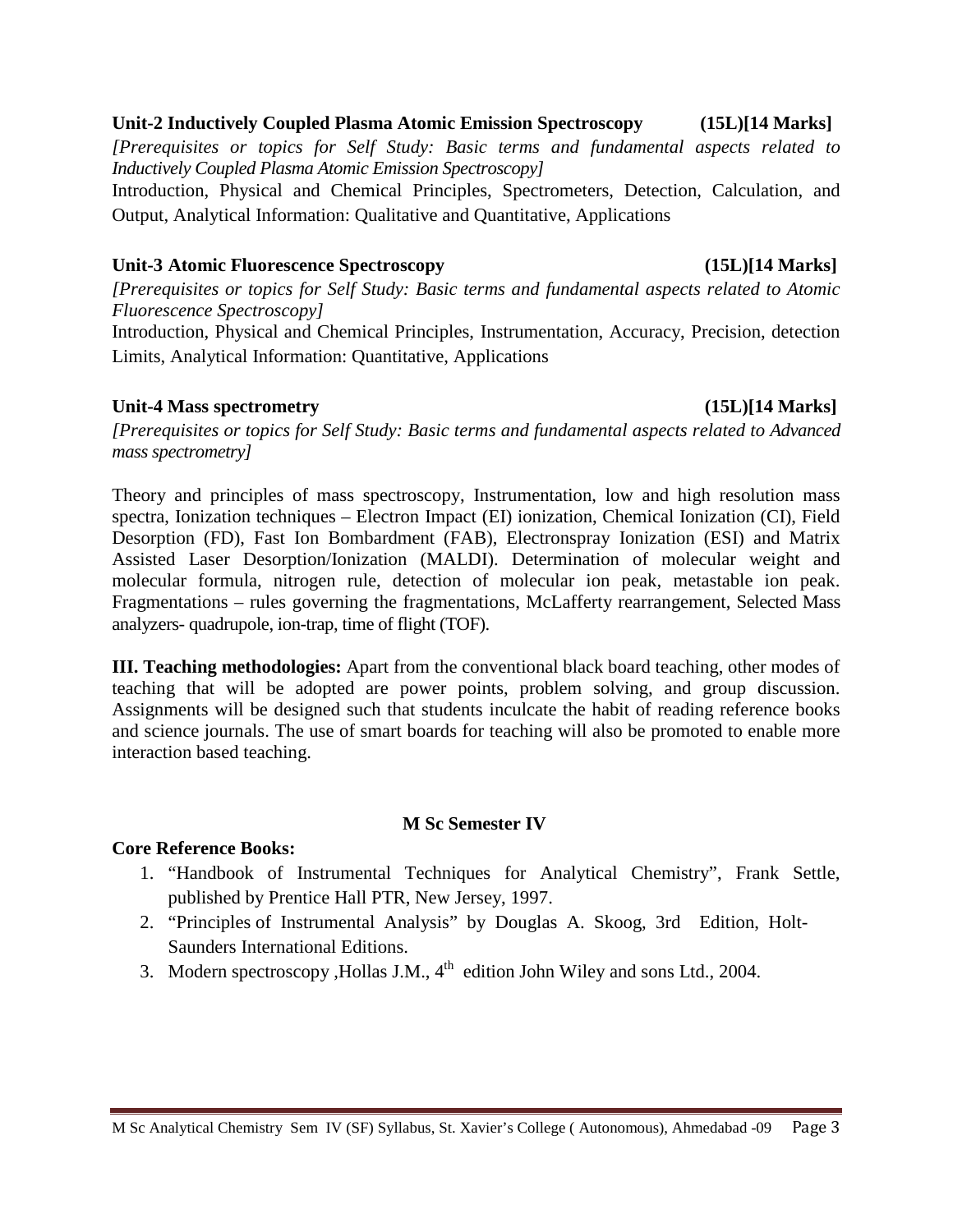### **IV. Other Reference books: PCH 4852: (Theory)**

- 1. "Specrochemical Analysis by Atomic Absorption and Emission", Lajunen L H J, Cambridge, UK : The Royal Society of Chemistry, 1992.
- 2. "Advances in Atomic Spectroscopy", Sneddon J, CT : JAI Press, Greenwich, 1992.
- 3. "CRC Handbook of Inductively Coupled Plasma Atomic Emission Spectrometry", Varma A, FL : CRC Press, Boca Raton, 1991.
- 4. "Multielement Detection Systems for Spectrochemical Analysis", Busch K W, Busc M A, Wiley, New York, 1990.
- 5. "Principles and Practice of X Ray Spectrometric Analysis", 2nd edition, Bertin, Eugene, Plenum Press, New York, 1975.
- 6. "An Introduction to X –Ray Spectrometry", Jenkins, Ron, Heyden & Sons, London 1974.
- 7. "Principles of Quantitative  $X Ray$  Fluorescence", Tertian R, Claisse F, Heyden, London, 1982.
- 8. Introduction to Mass Spectrometry: Instrumentation, Applications, and Strategies for Data Interpretation by J. Throck Watson, O. David Sparkman, Wiley, 2007.
- 9. Interpretation of Mass Spectra by Fred W. Mc Lafferty, Turecek University Science Books, 1993.
- 10. Mass spectrometry-Principles and Applications by Edmond de Hoffmann and Vincent Stroobant, John Wiley and Sons, 2007.

# **M Sc Semester IV (Analytical Chemistry)**

**CORE Paper: Pharmaceutical Chemistry (Theory) Course Code: PCH 4852 No. of Credits: 04 Learning Hours: 60 hrs (70 Marks)**

# **Course Outcomes:**

CO1: Would have basic infer of clinical biochemistry, and pathobiochemistry of different organs and various organ function tests. Would be able to estimate urea, uric acid, SGPT, SGOT and creatinine in blood serum.

CO2: To discuss and memorize the discovery of new drugs and fundamentals of various steps involved in drug development, and to know method development and its validation.

CO3: Recognize the different phases of clinical trials, role of quality control and quality assurance departments in the drug development, and to discuss about International conference on harmonization (ICH) and FDA guidelines.

M Sc Analytical Chemistry Sem IV (SF) Syllabus, St. Xavier's College ( Autonomous), Ahmedabad -09 Page 4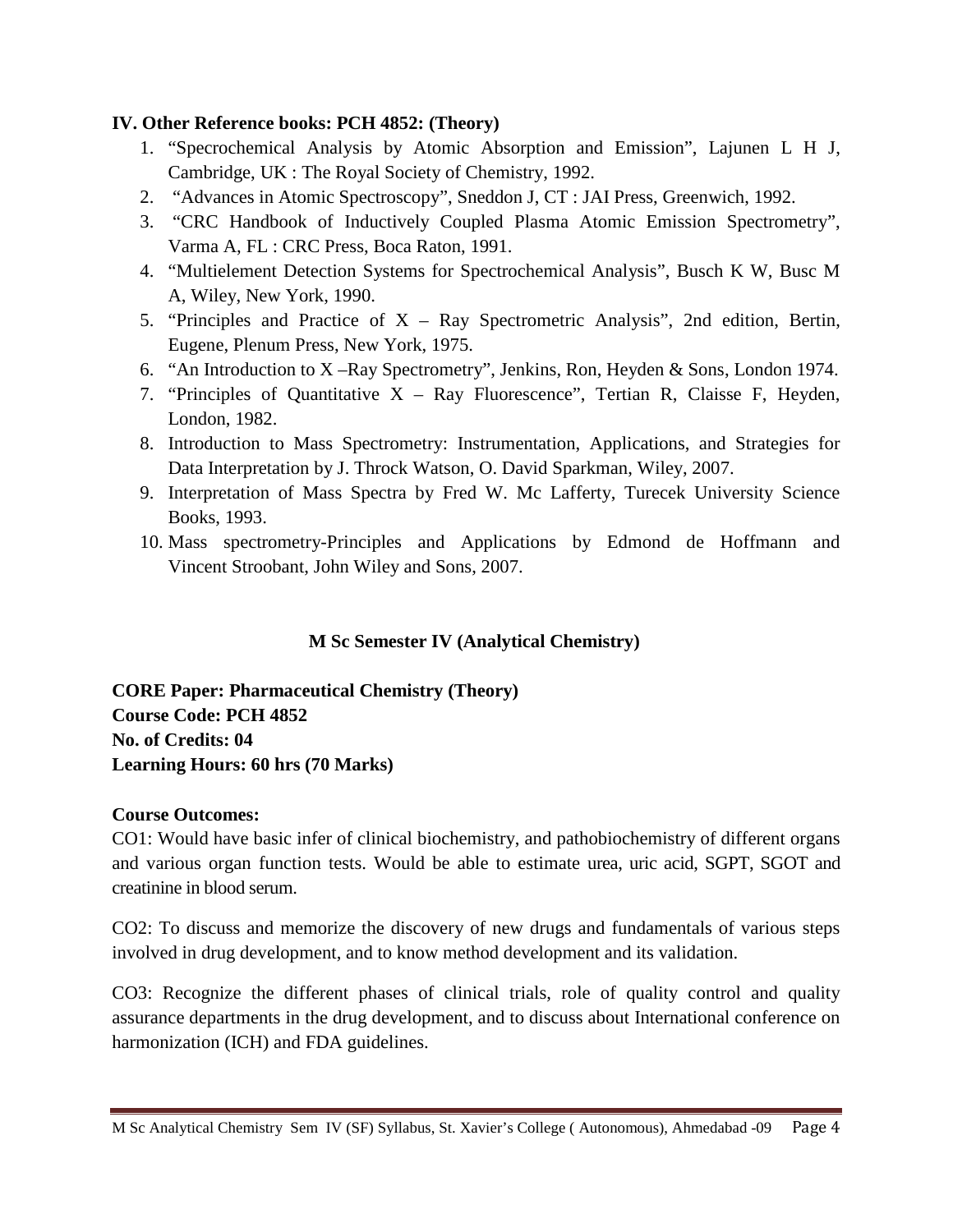*[Prerequisites or topics for Self Study: Basic terms and fundamental aspects related to Clinical and Regulatory Aspects of Drug Discovery]*

Clinical trials - Phase I, II, III and IV. Quality control and quality assurance. Regulatory considerations, regulatory compliance, International Conference on Harmonization (ICH) classification and FDA guidelines, global CMC NDA.

# **Unit-4 Bioanalysis (15L)[14 Marks]**

*[Prerequisites or topics for Self Study: Basic terms and fundamental aspects related to Specialized chromatographic techniques]*

#### M Sc Analytical Chemistry Sem IV (SF) Syllabus, St. Xavier's College ( Autonomous), Ahmedabad -09 Page 5

### **I. Course Overview & Course Objectives**

Unit -AC 01 Clinical Chemistry Unit-AC 02 Analytical Aspects of Drug Discovery Unit-AC 03 Clinical and Regulatory Aspects of Drug Discovery Unit-AC 04 Bioanalysis

### **II. Course Content**

**Unit -1Clinical biochemistry (15L)[14 Marks]**

*[Prerequisites or topics for Self Study: Basic terms and fundamental aspects related to* Clinical Chemistry*]*

CO4: To describe various components of bioanalytical methodology, various parameters related

to method validation, to discuss incurred sample reanalysis, and USFDA guidelines.

Introduction to biochemical tests in clinical medicine, criteria for selecting method of analysis, pathobiochemistry of liver, kidney and cardiac diseases, organ function test- liver, kidney and heart, analysis of blood glucose, urea, uric acid, haemoglobin, complete blood count and various indices derived from it, markers for brain diseases like EEG, ECG, Isoenzymes analysis.

#### **Unit-2 Analytical Aspects of Drug Discovery (15L)[14 Marks]**

*[Prerequisites or topics for Self Study: Basic terms and fundamental aspects related to Analytical Aspects of Drug Discovery]*

Discovery of new chemical entity, Identity and purity assessment, bioavailability/dissolution requirement, high-throughput screening, degradation and impurity analysis of drug substances, residual solvent and its classification, stability studies, pre-formulation studies, method development and validation.

# **Unit-3 Clinical and Regulatory Aspects of Drug Discovery (15L)[14 Marks]**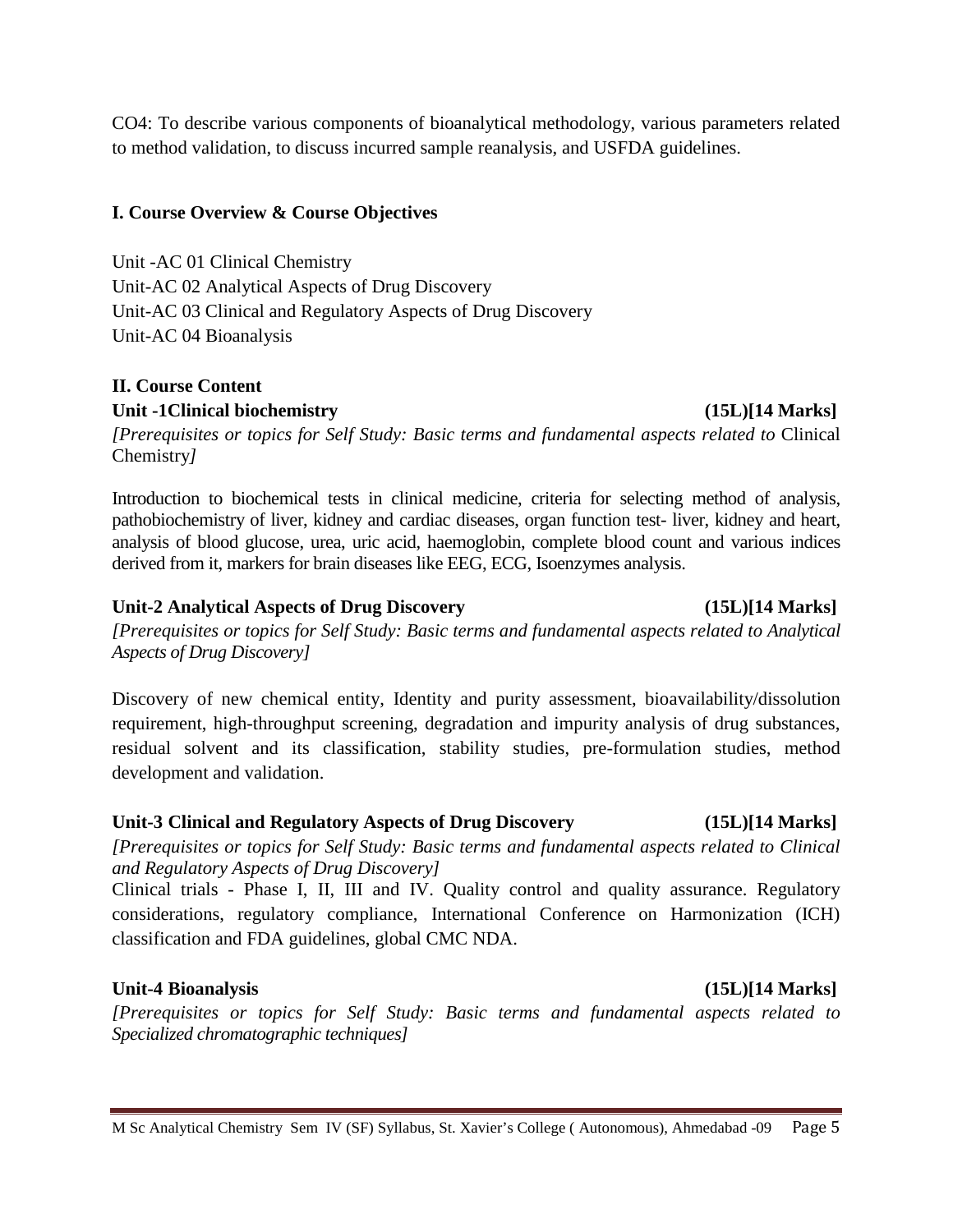Components of bioanalytical methodology: extraction from biological matrices, chromatography and detection systems. Bioanalytical method validation parameters: sensitivity, selectivity, accuracy and precision, linearity (calibration curves), recovery, matrix effect and stability. Bioavailability and bioequivalence study, incurred sample reanalysis test for subject samples. USFDA guidelines for bioanalytical method validation and the acceptance criteria.

**III. Teaching methodologies:** Apart from the conventional black board teaching, other modes of teaching that will be adopted are power points, problem solving, and group discussion. Assignments will be designed such that students inculcate the habit of reading reference books and science journals. The use of smart boards for teaching will also be promoted to enable more interaction based teaching.

# **M Sc Semester IV(Analytical Chemistry)**

### **Core Reference books**

- 1. "Handbook of Modern Pharmaceutical Analysis" by Satinder Ahuja and Stephen Scypinski, Volume 3, Academic Press, 2001.
- 2. Medicinal biochemistry by rajinder Chawla and [Tarek H. EI Metwally,](https://www.amazon.in/s/ref=dp_byline_sr_book_2?ie=UTF8&field-author=Tarek+H.+EI+Metwally&search-alias=stripbooks) United India Periodicals Pvt. Ltd. (2012)

# **IV. Other Reference books: PCH 4852: Pharmaceutical Chemistry (Theory)**

- 1. "Handbook of Modern Pharmaceutical Analysis" (Drug and the Pharmaceutical Sciences) by Lena Ohannesian and Anthony Streeter, Marcel Dekker Inc., New York, 2001.
- 2. Quantitative Analysis of Drugs in Pharmaceutical Formulation, 3rd edition, P.D. Sethi, CBS Publishers, 2008.
- 3. Bioanalytical Chemistry by S. Mikkelsen and E. Corton, John Wiley and Sons, 2004.
- 4. Clinical Chemistry: Principles, Procedures, Correlations, 4th edition by Michael L. Bishop, JanetL. Duben-Engelkrik, Edward P. Fody, Lippincott Williams and Wilkins, 2000.

### **M Sc Semester IV (Analytical Chemistry)**

**CORE Paper: Advanced Analytical Instrumentation (Theory) Course Code: PCH 4853 No. of Credits: 04 Learning Hours: 60 hrs (70 Marks)**

# **Course Outcomes:**

CO1: Infer and memorize the theory, principle, instrumentation and the applications of various hyphenated techniques like UHPLC, SFC, LC-NMR, LC-MS and ICP-MS.

M Sc Analytical Chemistry Sem IV (SF) Syllabus, St. Xavier's College ( Autonomous), Ahmedabad -09 Page 6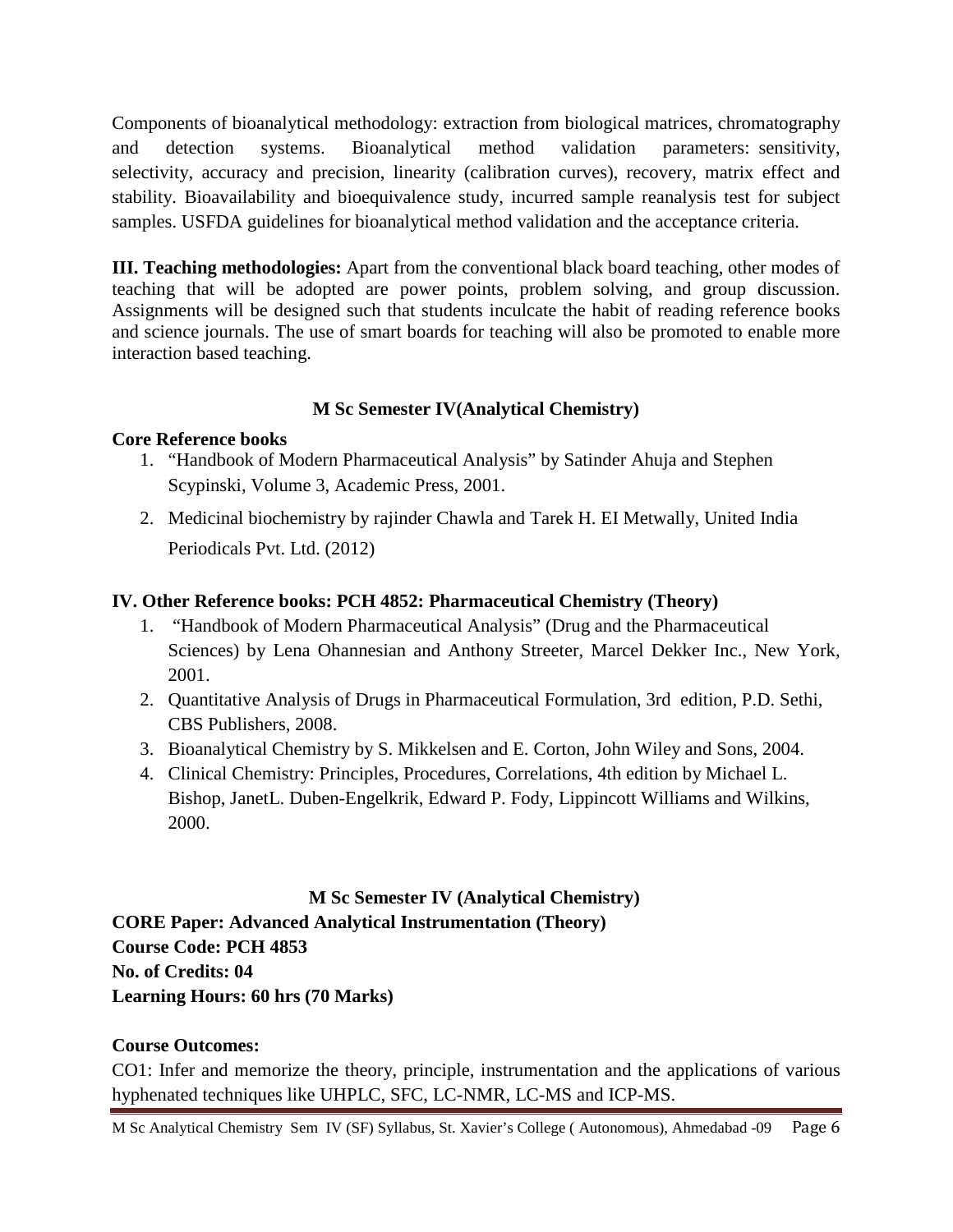CO2: To memorize the principle, theories and instrumentation of Scanning Electron Microscopy (SEM), Scanning Tunneling Microscopy (STM) and Atomic Force Microscopy (AFM) and their industrial applications.

### **I. Course Overview & Course Objectives**

Unit -AC 01 UHPLC and SFC Unit-AC 02 Advanced mass spectrometry Unit-AC 03 LC-NMR and LC-MS Unit-AC 04 ICP-MS

### **II. Course Content** Unit -1UHPLC and SFC (15L)[14 Marks]

*[Prerequisites or topics for Self Study: Basic terms and fundamental aspects related to UHPLC and SFC]*

Principle, theory, instrumentation and applications of ultra high-performance liquid chromatography (UHPLC) and super critical fluid chromatography (SFC). Comparison with HPLC.

### **Unit-2 Microscopic techniques (15L)[14 Marks]**

*[Prerequisites or topics for Self Study: Basic terms and fundamental aspects related to microscopic techniques]*

Introduction to scanning electron microscopy (SEM), Scanning tunneling microscopy (STM) and atomic force microscopy (AFM); basic principles and theory; instrumentation and operating parameters and applications.

### **Unit-3 LC-NMR and LC-MS (15L)[14 Marks]**

*[Prerequisites or topics for Self Study: Basic terms and fundamental aspects related to Electrophoresis]*

Principle, theory, instrumentation and applications of liquid chromatography-nuclear magnetic resonance and liquid chromatography-mass spectrometry. Applicationof LC-NMR-MS.

### **Unit-4 ICP-MS (15L)[14 Marks]**

*[Prerequisites or topics for Self Study: Basic terms and fundamental aspects related to ICP-MS]*

Principle, theory, instrumentation and applications of inductively coupled plasma-mass spectrometry.

**III. Teaching methodologies:** Apart from the conventional black board teaching, other modes of teaching that will be adopted are power points, problem solving, and group discussion. Assignments will be designed such that students inculcate the habit of reading reference books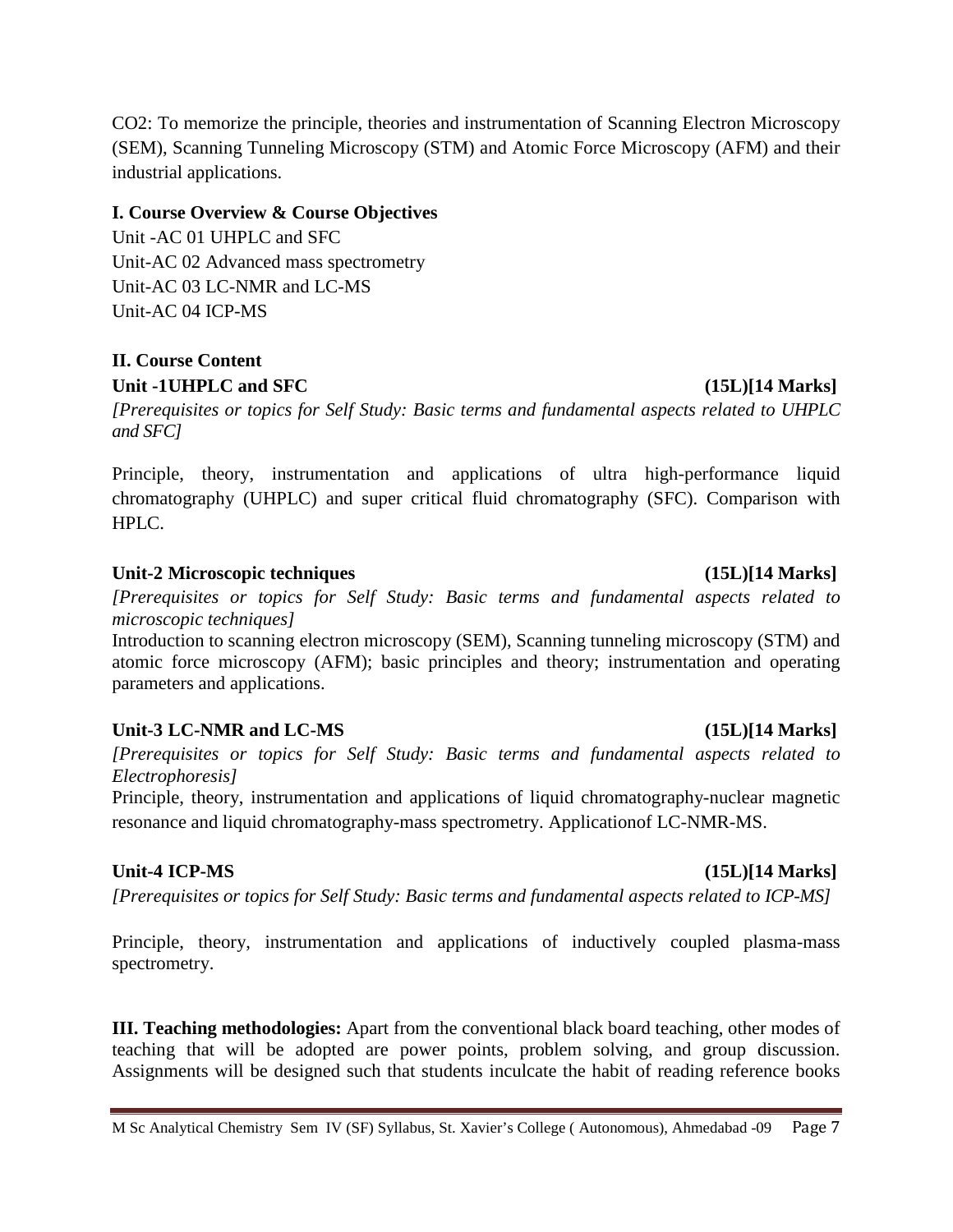and science journals. The use of smart boards for teaching will also be promoted to enable more interaction based teaching.

# **M Sc Semester IV(Analytical Chemistry)**

### **Core Reference Books:**

- 1. "Quantitative Chemical Analysis" by Daniel C. Harris, 7th Edition, W.H. Freeman And Company, New York.
- 2. "Analytical Chemistry" by Gary D. Christian, 6th Edition, John Wiley and Sons Inc.New Jersey.

# **IV. Reference books: PCH 4853: Advanced Analytical Instrumentation (Theory)**

- 1. On-line LC-NMR and related techniques, Klaus Albert (editor), John Wiley and Sons, 2002.
- 2. Practical Guide to ICP-MS by Robert Thomas, Marcel Dekker Inc., 2004.
- 3. Packed columns SFC by T.A. Berger, RSC Chromatography Monographs, RSC, 1995.
- 4. Microscopic and Spectroscopic Imaging of the Chemical State, Michael D. Morris, Marcel Dekker, Inc. (NY.).

# **M Sc Semester IV (Analytical Chemistry)**

**CORE Paper: Environmental Chemistry (Theory) Course Code: PCH 4854 No. of Credits: 04 Learning Hours: 60 hrs (70 Marks)**

# **Course Outcomes:**

CO1: To explain the principles of green chemistry, microwave assisted organic synthesis, and to study in detail the green alternatives for molecular rearrangements, electrophilic aromatic substitution reactions, oxidation- reduction reaction etc

CO2: Able to gain basic information about the pollutants in air, water and soil and to describe its composition, sources, sampling and analysis through various chemical and instrumental methods.

### **I. Course Overview & Course Objectives**

Unit -AC 01 Green Chemistry Unit-AC 02 The atmosphere Unit-AC 03 The hydrosphere Unit-AC 04 The lithosphere and the biosphere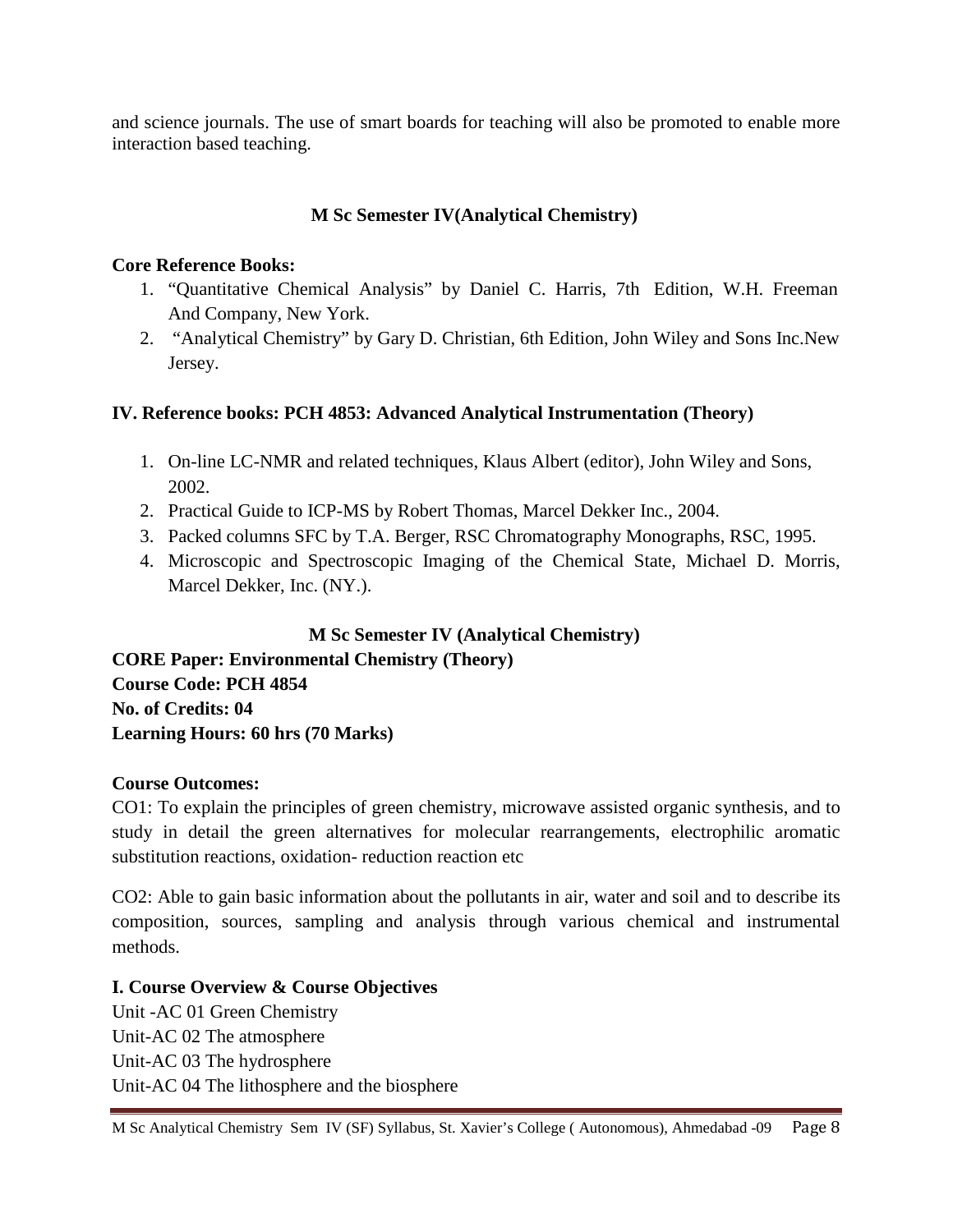# **II. Course Content**

# **Unit -1 Green Chemistry (15L)[14 Marks]**

*[Prerequisites or topics for Self Study: Basic terms and fundamental aspects related to Green Chemistry]*

Principles of green chemistry, atom economy, principles of green organic synthesis, green alternatives of organic synthesis-coenzyme catalysed reactions, green alternatives of molecular rearrangements, electrophilic aromatic substitution reactions, oxidation-reduction reactions, clay catalysed synthesis, condensation reactions, Green photochemical reactions. Green Solvents: ionic liquids, supercritical CO<sub>2</sub>, fluorous chemistry, General principles of microwave assisted organic synthesis.

# Unit-2 The atmosphere (15L)[14 Marks]

*[Prerequisites or topics for Self Study: Basic terms and fundamental aspects related to the atmosphere]*

Composition of the atmosphere, Common air pollutants and their sources, Air pollution and health, Sampling of atmospheric gases, Determination of aromatic hydrocarbons in exhaust, petrol and air, Determination of low level of carbon monoxide-catalytic conversion, Some chemical methods for determining trace gases-oxides of sulphur, oxides of nitrogen and oxides of carbon.

# **Unit-3 The hydrosphere (15L)[14 Marks]**

*[Prerequisites or topics for Self Study: Basic terms and fundamental aspects related to The hydrosphere]*

The hydrological cycle and pollution, The oxygen balance in natural waters, Selected analytical methods for water quality control – pH measurement (the glass electrode), Conductivity, Dissolved oxygen (DO), Biochemical oxygen demand (BOD), Chemical oxygen demand (COD), Methods for the determination of inorganic nitrogen – ammonia, nitrate and nitrite, Determination of phosphate by colorimetric method and fluoride by ion selective electrode, Determination of chloride by titrimetry, photometric and polarographic determination of heavy metals, Trace organics in water – total organic carbon (TOC), Determination of hydrocarbons and phenols in polluted water.

# Unit-4 The lithosphere and the biosphere (15L)[14 Marks]

*[Prerequisites or topics for Self Study: Basic terms and fundamental aspects related to the lithosphere and the biosphere]*

Introduction, Particles size distribution in solids, Sampling problems with rocks and soils, Subsampling, Some selected chemical methods in soil analysis – pH measurements, available phosphorus, available nitrogen, total nitrogen, the nature of the biosphere, need for plant analysis, Analysis of plant tissues for N, P, K, Ca and Mg, Boron, Cobalt, Sulphur, Cold vapour and hydride generation systems in AAS, determination of mercury in urine.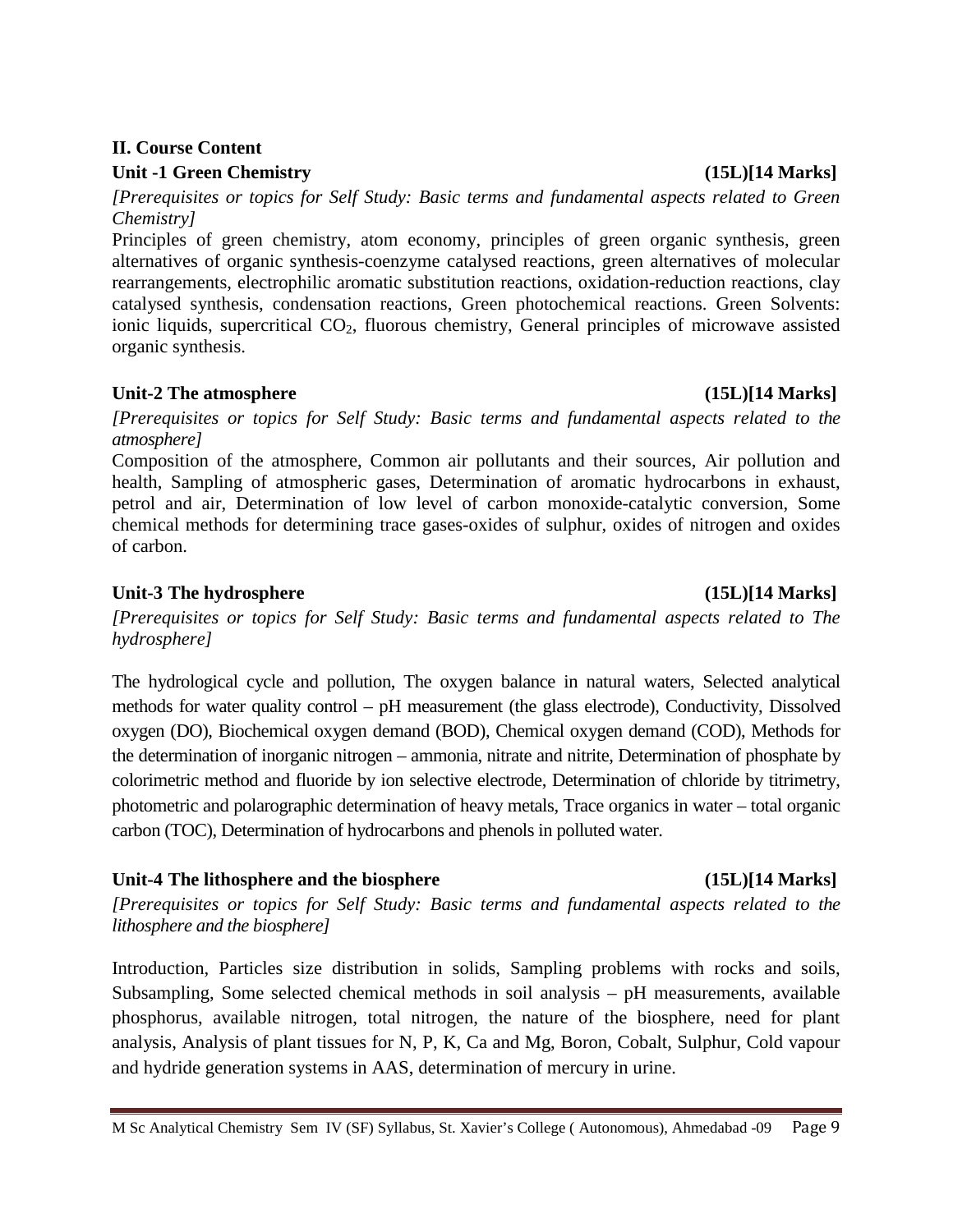**III. Teaching methodologies:** Apart from the conventional black board teaching, other modes of teaching that will be adopted are power points, problem solving, and group discussion. Assignments will be designed such that students inculcate the habit of reading reference books and science journals. The use of smart boards for teaching will also be promoted to enable more interaction based teaching.

### **M Sc Semester IV**

### **Core Reference books**

- 1. Lain L. Marr, Malcolm S. Cresser, "Environmental Chemical Analysis", Published by International Textbook Company, New York
- 2. V.K. Ahluwalia, Green Chemistry: Environmentally Benign Reactions, CRC, 2008.

# **IV. Other Reference books: PCH 4854: Environmental Chemistry (Theory)**

- 1. Laitinen, H. A. and Harris, W. E., "Chemical Analysis", 2dn Edition, McGraw-Hill, New York.
- 2. Katz, M., "Methods of Air Sampling and Analysis", 2ed Edition, American Public HealthAssociation, Washington, DC.
- 3. Israel, H. and Israel, G.W., "Trace Elements in the Atmosphere". Ann Arbor, Michigan.
- 4. Z. Marczenko, "Spectrophotometric Determination of the Elements", Ellis Horwood, Chichester.
- 5. Wilson, A.L., "The Chemical Analysis of Water : General Principles and Techniques", The Society for Analytical Chemistry, London.
- 6. Black, C.A., "Methods of Soil Analysis", American Society of Agronomy, Madison, Wisconsin.
- 7. Brooks, R.R., "Geobotany and Biogeochemistry in Mineral Exploration", Harper and Row, New York.
- 8. S.E. Manahan, Environmental Chemistry, 9th Edn., CRC Press, 2010.
- 9. C.L. Wilson, D.W. Wilson, Comprehensive Analytical Chemistry, Elsevier, 1982.
- 10. H.A. Laitinen, W.E. Harris, Chemical Analysis, McGraw Hill,1975.
- 11. F.W. Fifield, D. Kealey, Principles and Practice of Analytical Chemistry, Blackwell Science, 2000.
- 12. W. Horwitz (Editor), Official Method of Analysis of AOAC International, 18th Edn., AOAC, 2010

# **SEMESTER - 4 (Analytical Chemistry -Practical) PCH – 4855 L Industrial/Pharmaceutical Analytical Chemistry**